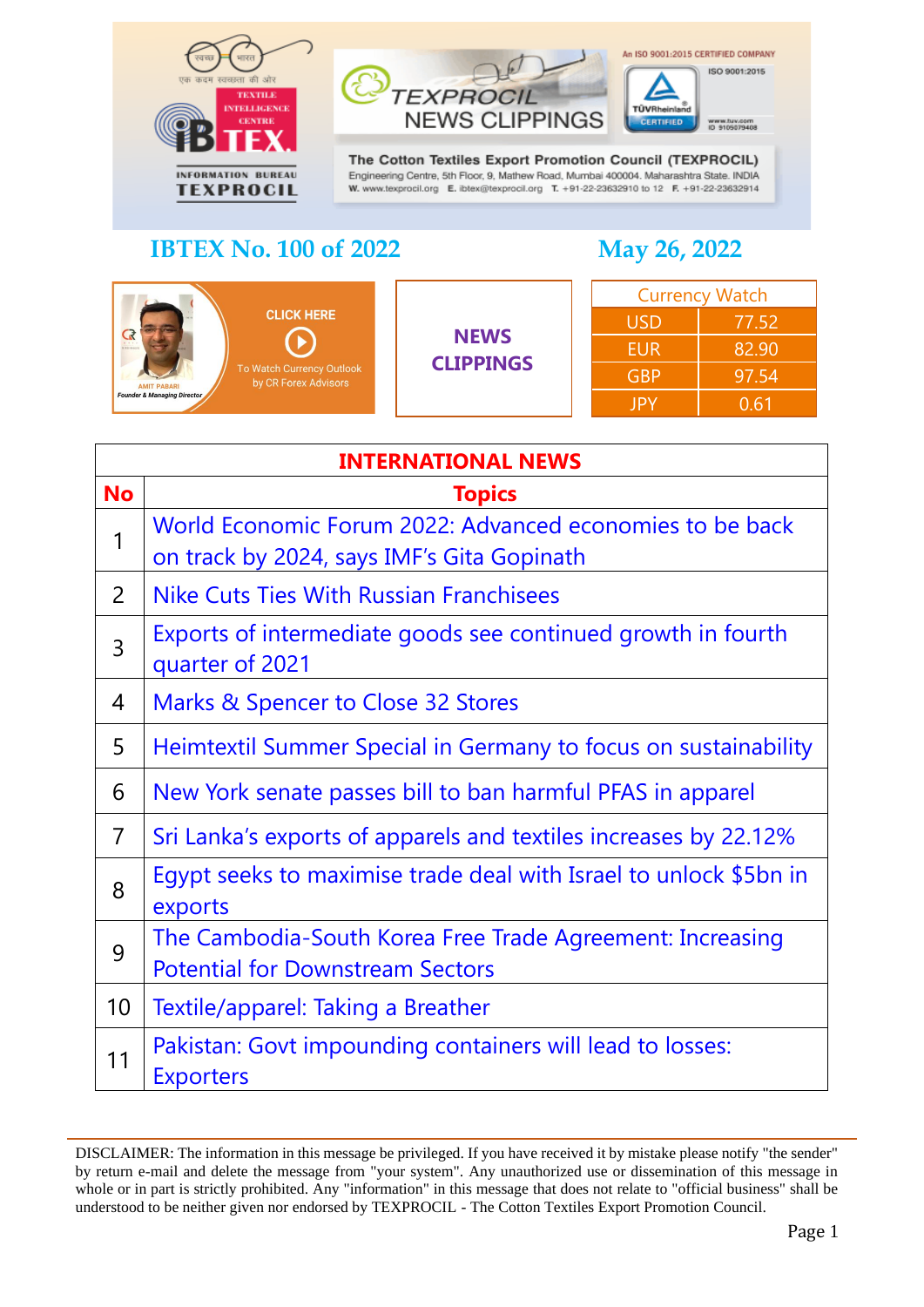| <b>NATIONAL NEWS</b> |                                                                                   |  |
|----------------------|-----------------------------------------------------------------------------------|--|
| <b>No</b>            | <b>Topics</b>                                                                     |  |
| 1                    | India's exports may rise to \$1 trillion by 2030: Piyush Goyal                    |  |
| $\overline{2}$       | Two-day visit to UK: Goyal to hold talks on FTA                                   |  |
| 3                    | Indian textile-apparel industry needs orderly circular transition:<br><b>CRB</b>  |  |
| $\overline{4}$       | Surging inflation likely to delay GST rate rationalisation                        |  |
| 5                    | Cotton spike brings back polycot                                                  |  |
| 6                    | Be wary of growing exports                                                        |  |
| $\overline{7}$       | Time For India To Start Rupee-Kyat Border Trade With Myanmar                      |  |
| 8                    | Members sought on advisory panel for textile sector                               |  |
| 9                    | India's Dollar Industries' FY22 revenue stands at ₹1,356 cr                       |  |
| 10                   | With rebound in apparel demand, Indian Terrain eyes 20%<br>growth in FY23 revenue |  |

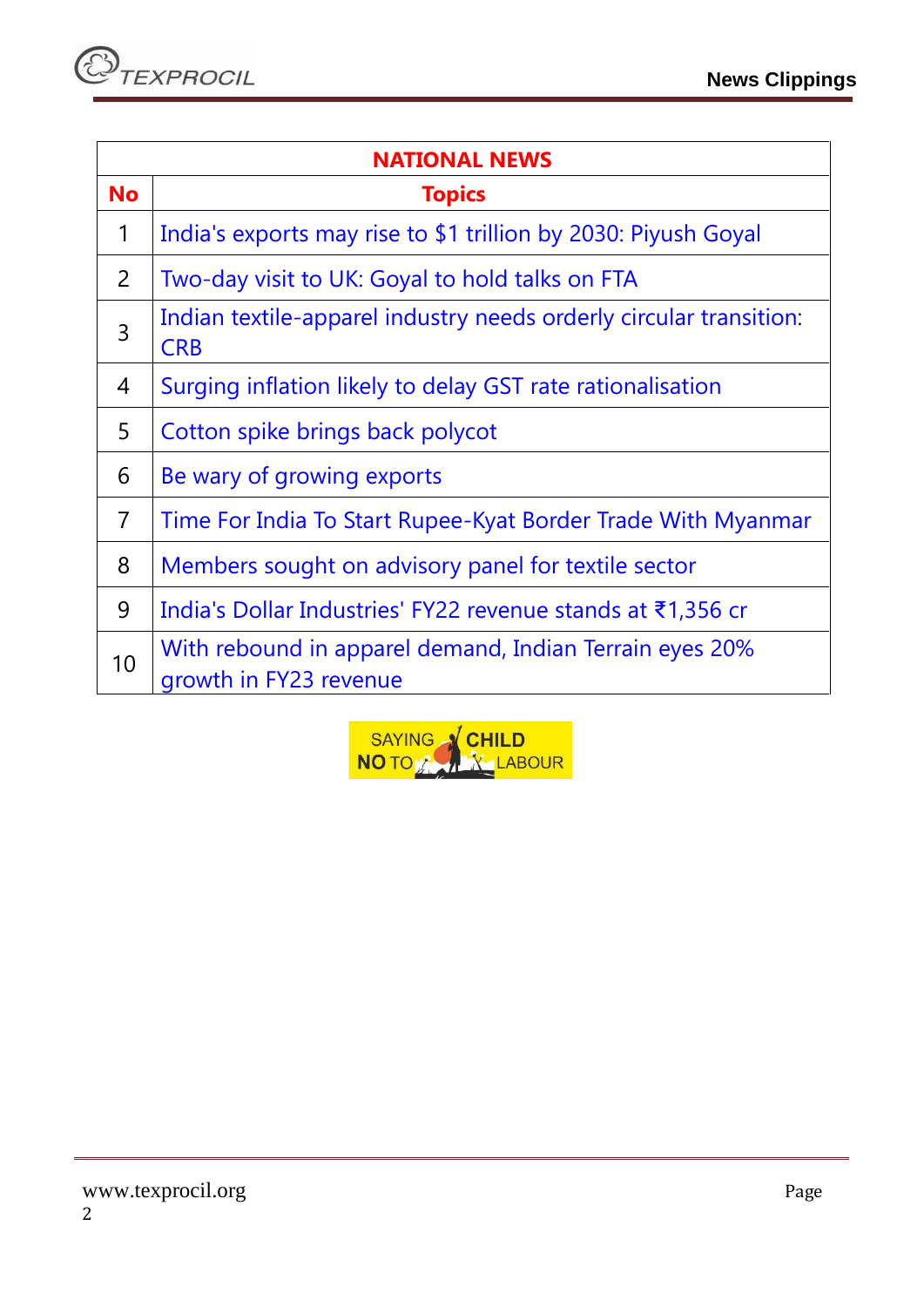# **INTERNATIONAL NEWS**

# <span id="page-2-0"></span>**World Economic Forum 2022: Advanced economies to be back on track by 2024, says IMF's Gita Gopinath**

Advanced economies will be back on track by 2024, but developing economies will be 5 per cent below where they would have been otherwise, IMF's Gita Gopinath said on Wednesday. Economies worldwide have been adversely impacted by the coronavirus pandemic and are slowly coming back into the recovery path.

The First Deputy Managing Director of the International Monetary Fund said the war in Ukraine has been a major setback to the global recovery. "We had a serious downgrade to the global growth rate and the world continues to face headwinds because we have a cost of living crisis. Prices of commodities including fuel and food are going up around the world," she said.

Gopinath said central banks are trying to tackle this high level of inflation and are raising interest rates sharply, which they need to do, but that will also have consequences for global finance and trade. She was speaking at a special session on 'What next for global growth?' during the World Economic Forum Annual Meeting 2022. Gopinath said there are very divergent recoveries around the world.

"While advanced economies, as per our estimates, will basically get back to where they would have been in absence of pandemic in 2024, but emerging and developing economies would be 5 per cent below where they would have been in the absence of the pandemic," she said.

The panelists discussed that the recovery from the COVID-19 crisis has been deeply uneven within and between countries, depending on their access to fiscal resources and vaccines. As food, fuel and resource crises now risk further derailing an equitable recovery, they discussed how a broader set of foundations for growth can ensure long-term economic prosperity and a return to international convergence.

Source: financialexpress.com– May 25, 2022

**\*\*\*\*\*\*\*\*\*\*\*\*\*\*\*\*\***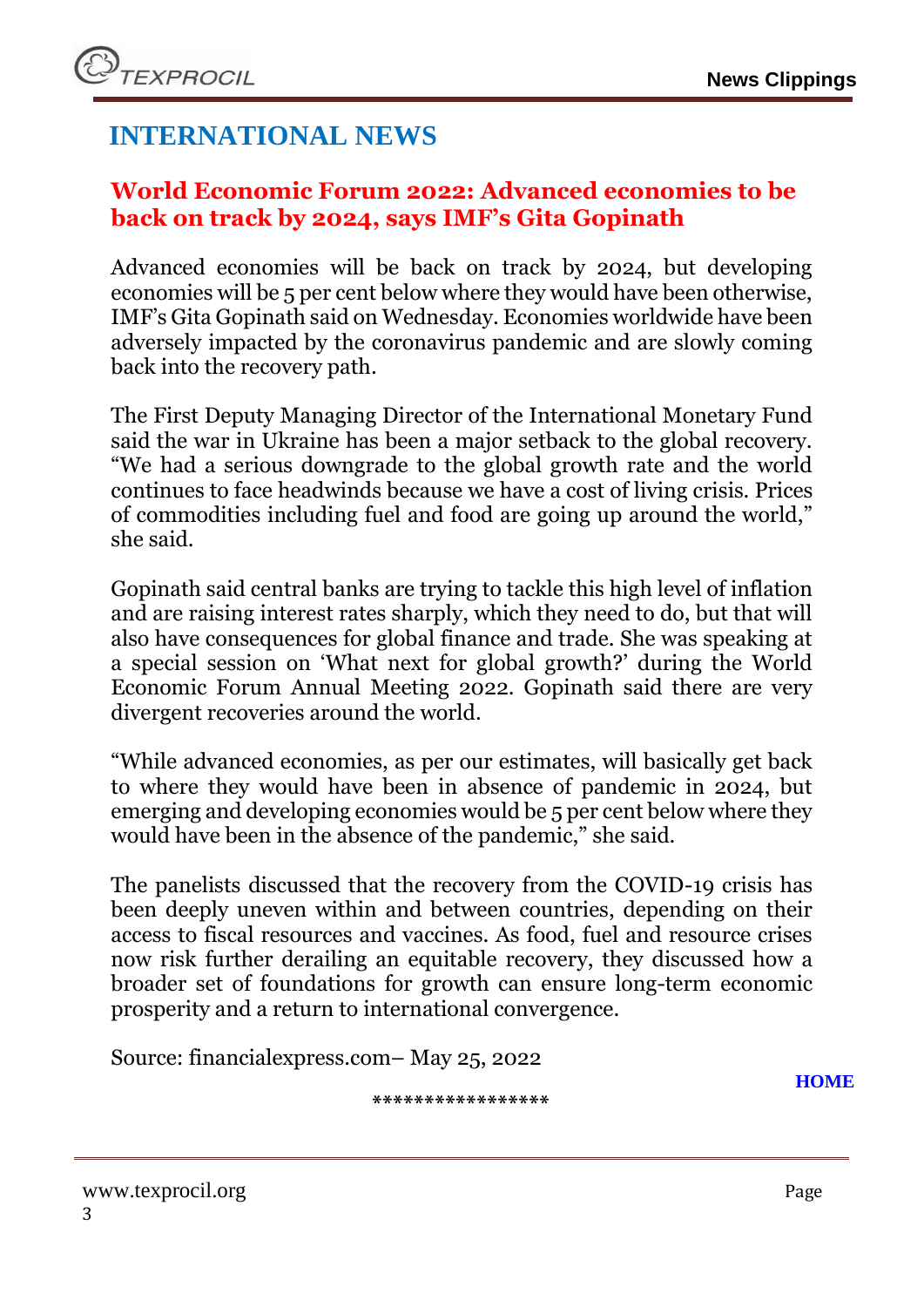# <span id="page-3-0"></span>**Nike Cuts Ties With Russian Franchisees**

Nike and Marks & Spencer (M&S) appear to be exiting Russia.

Nike has declined to renew its franchise agreement with its largest Russian franchisee Inventive Retail Group, Vedomosti reported Wednesday. The Moscow-based daily, citing the Russian government's intellectual property agency Rospatent, said Nike's agreement with IRG subsidiaries Up and Run and A3 Sport will expire Thursday. A similar agreement with the Siberian-focused franchisee Yar LLC is also set to expire Thursday, Vedomosti said.

The Swoosh brand was one of the first to suspend online sales in Russia following the country's invasion of Ukraine. A note published to its Russian e-commerce site's front page told visitors the company "could no longer guarantee delivery of goods to its customers in the country."

According to Vedomosti, IRG president Tikhon Smykov told employees that Nike could not "in the foreseeable future" ship goods to Russia. With no remaining inventory to sell, the company "will be forced to close all of its stores under this brand," he added.

Reuters reported Wednesday that it had visited three Nike stores this month, including the brand's flagship location in central Moscow, and all were operating as usual.

In early March, when Nike originally suspended its Russian e-commerce site, the company's store directory listed 119 locations in the Russia Federation. As of Wednesday, that number had fallen to 56, including 19 which are "temporarily closed." All 37 locations that have retained normal business hours—and one which is temporarily closed—are described as "partnered" stores.

IRG's site lists 37 locations on its Nike store directory, nine of which include a note saying the store is "temporarily closed." Six of these shuttered locations are listed as open on Nike's website, while another three do not appear on the list at all. Six stores are listed on Nike's directory, but not on IRG's site, including three in Siberia.

Neither Nike nor IRG responded to a request for comment.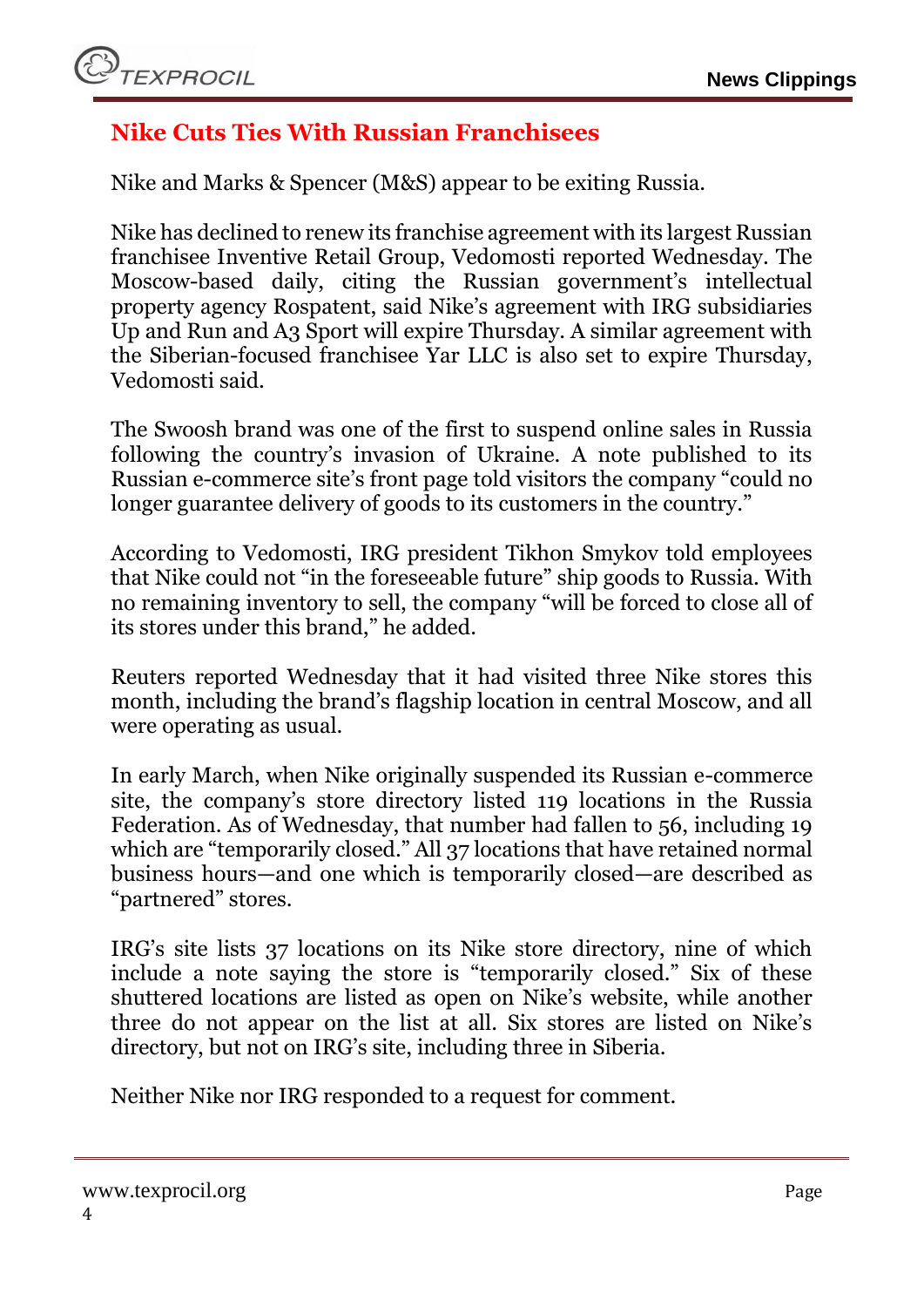As of Wednesday, Nike's Russian site still told visitors that purchases on Nike.com and the Nike app were "temporarily unavailable in this region." A "help" section described official Nike stores and Nike-operated stores as "temporarily closed." The company's return policy said customers looking to return an item to an official Nike store will be able to do so "within 60 days of the store's reopen date."

Earlier this month, the Russian football team FC Spartak Moscow announced Nike had terminated their 17-year-long relationship. The public note attributed the move to the UEFA's decision to exclude the club from next season's European competitions. Spartak said management was looking for a new equipment supplier.

M&S is also pulling out of Russia, it confirmed Wednesday in its full-year earnings report. The company originally ceased shipments to the country on March 3, it said. Since then, it has decided to "fully exit" its Russian franchise. The retailer's full exit from Russia, plus business disruption in Ukraine, cost the company 31 million pounds (\$38.9 million), it said.

Source: sourcingjournal.com– May 25, 2022

**\*\*\*\*\*\*\*\*\*\*\*\*\*\*\*\*\***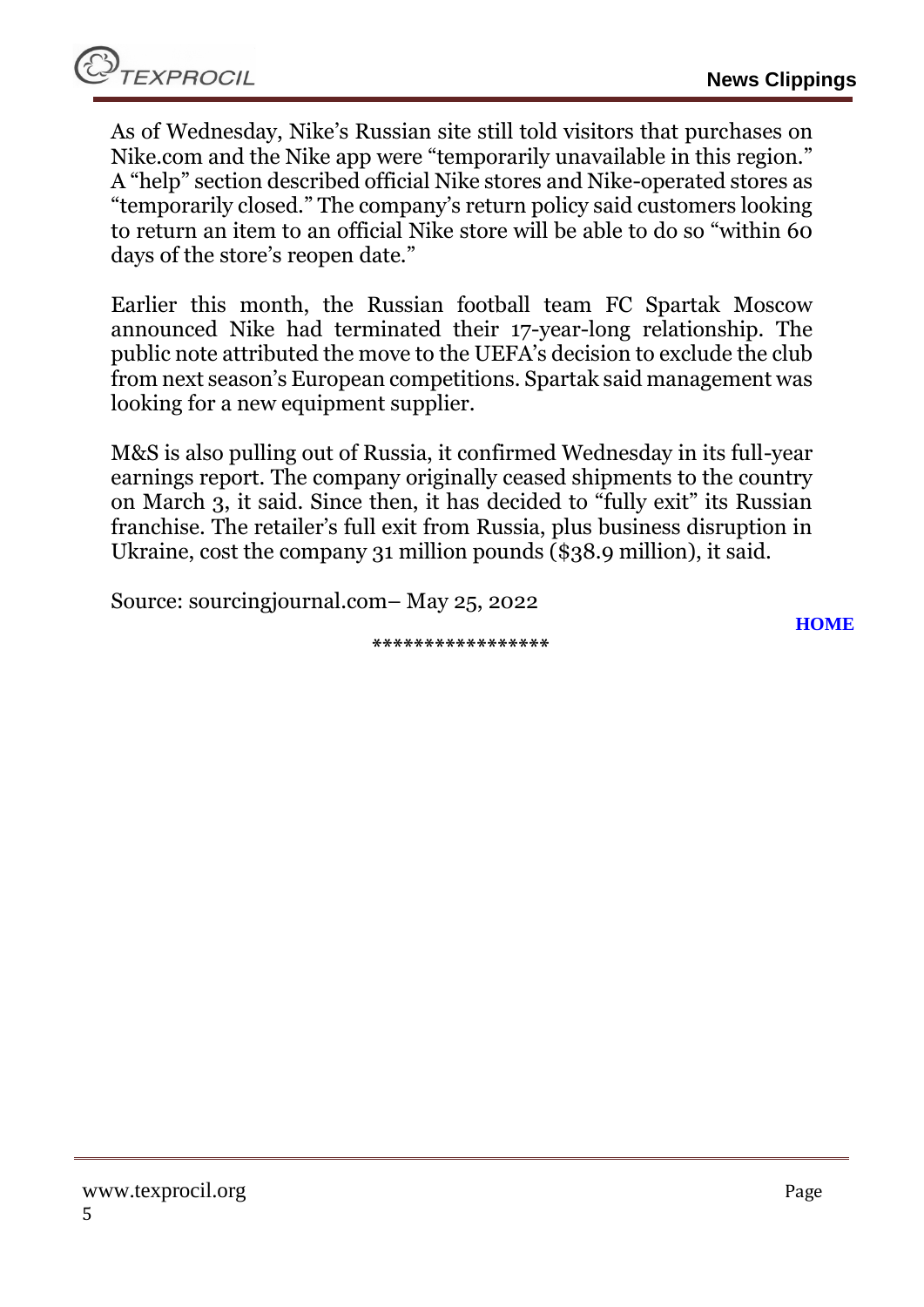# <span id="page-5-0"></span>**Exports of intermediate goods see continued growth in fourth quarter of 2021**

World IG exports increased by 21 per cent year on year in the fourth quarter of 2021, continuing the upward trend observed throughout the year. However, growth was slower than the 27 per cent recorded in Q3 and the 47 per cent in Q2.

The pace of trade in IGs, which range from crops used in food production to textiles and metals needed to produce goods, is an indicator of the level of activity in supply chains.

"Other industrial supplies", comprising manufacturing inputs such as metal structures, electrical conductors and medical and pharma products, continued to be the key driver of growth, with a year-on-year increase of 31 per cent in Q4.

World exports of food and beverage products grew slightly less, recording 23 per cent growth in the fourth quarter compared with 28 per cent in Q3.

Ores and precious stones saw growth of 10 per cent in Q4, down from 13 per cent in Q3 and 40 per cent in Q2, mainly due to persistently decreasing iron ore prices.

Asian and African exports of industrial inputs to supply chains increased by more than 24 per cent year on year in Q4, while European exports of inputs grew by 18 per cent. North America's IG exports grew by 14.5 per cent, largely driven by exports of soybeans to China. However, South and Central America saw IG exports decrease by 12 per cent, mainly due to a reduction in Brazilian exports of iron ores and soybeans to China.

China continued to be the top IG exporter in Q4 in terms of value, exporting products with a value of US\$ 418 billion. Among the top 15 IG exporters in Q4 2021, the highest growth was recorded by Belgium (39 per cent) and the United Kingdom (34 per cent).

Malaysia joined the list of the top 15, registering year-on-year growth of 28 per cent, with three-quarters of its domestically produced inputs shipped to Asian partners.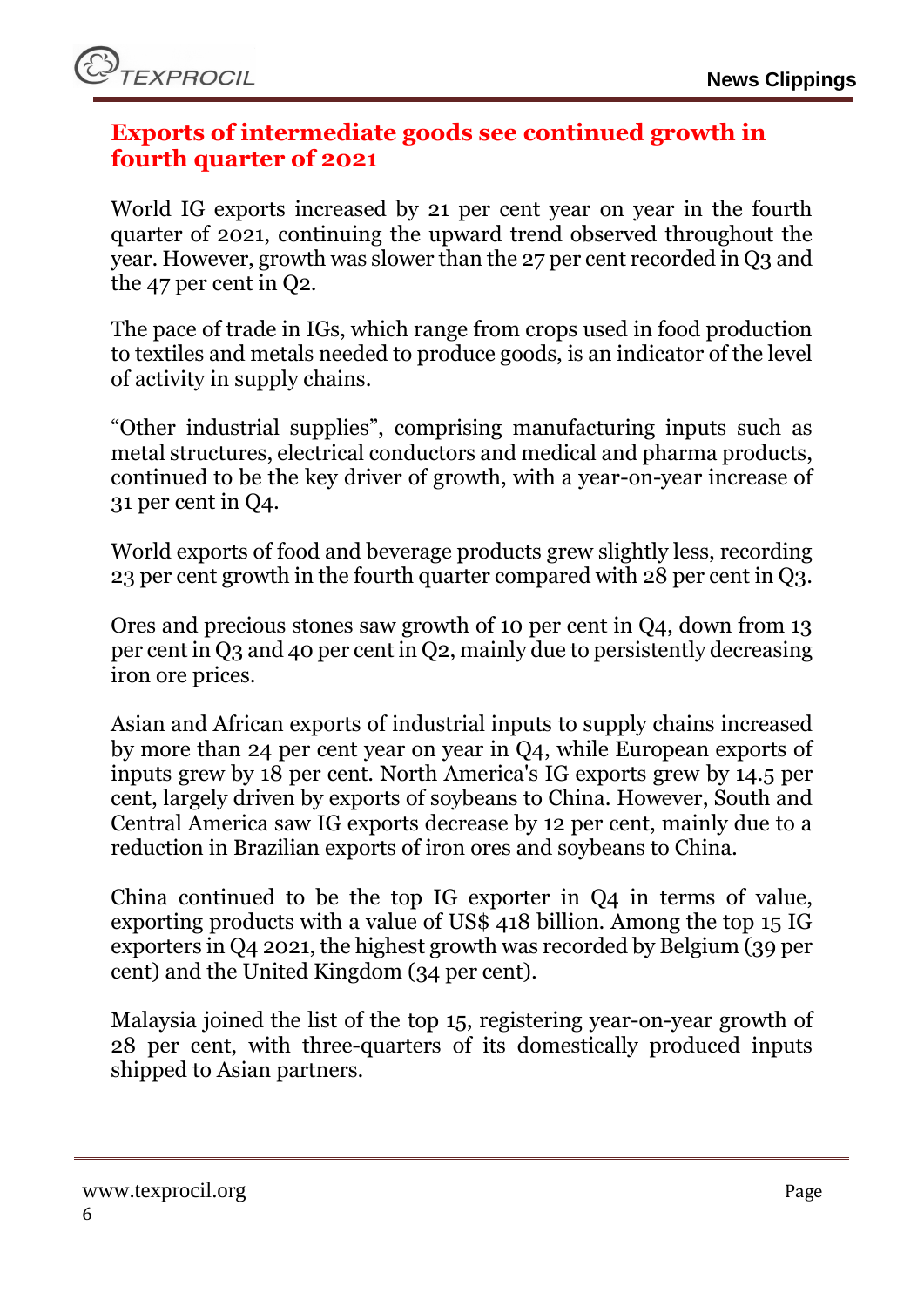**[HOME](#page-0-0)**

Top IG importers in Q4 in terms of value were China (US\$ 439 billion) and the United States (US\$ 268 billion). Among the top 15 IG importers, the highest growth (42 per cent) was recorded by India.

North America intensified its exports to Africa by 43 per cent year on year in Q4, with its exports of soybeans increasing twentyfold and vaccines fourfold. Africa's exports to Asia continued their rapid rise, growing by 45 per cent in Q4.

The fourth quarter information note on trade in intermediate goods is available [here.](https://www.wto.org/english/res_e/statis_e/miwi_e/info_note_2021q4_e.pdf) It includes appendix tables with data starting from the first quarter of 2019.

Source: wto.org– May 25, 2022

**\*\*\*\*\*\*\*\*\*\*\*\*\*\*\*\*\***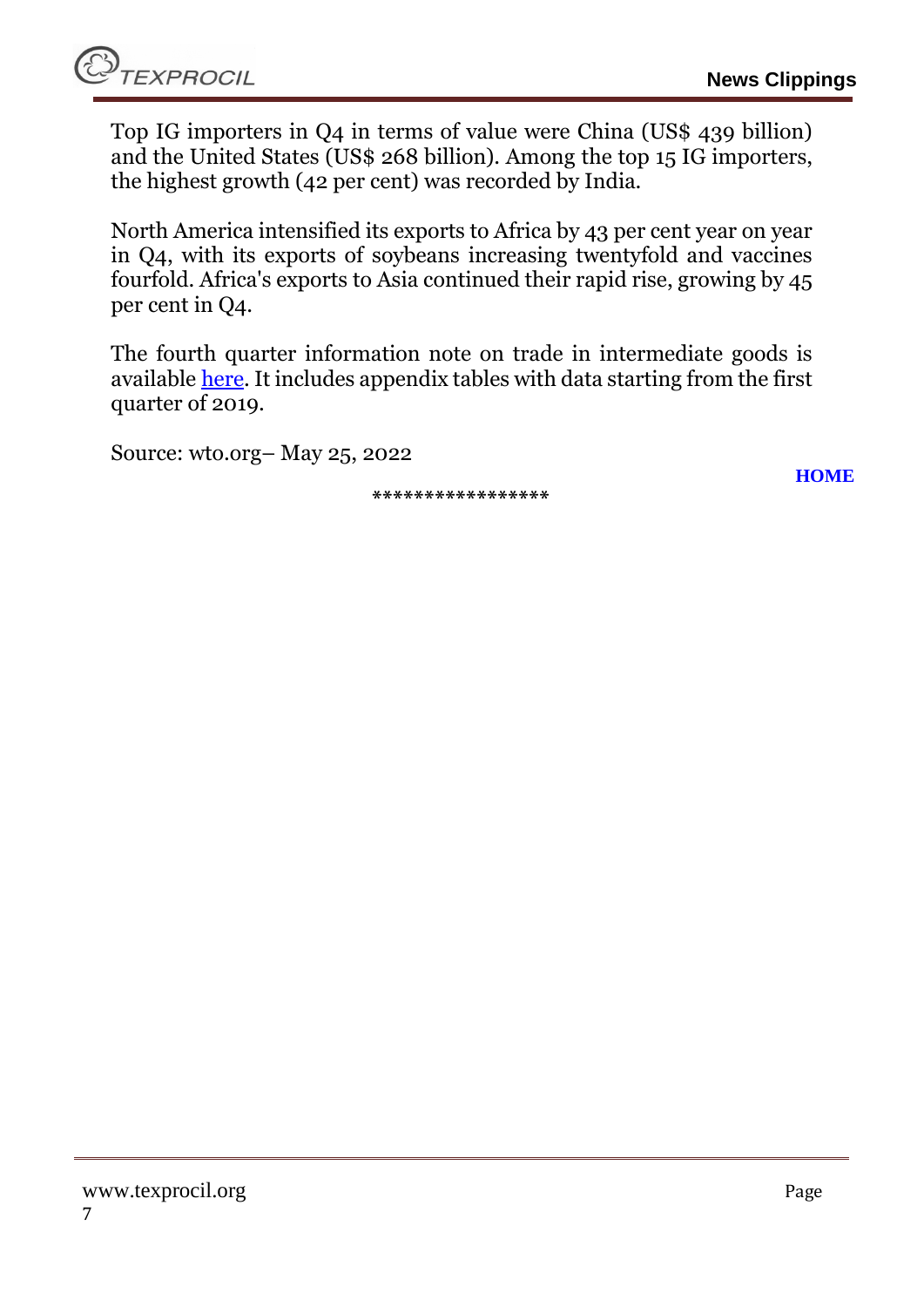# <span id="page-7-0"></span>**Marks & Spencer to Close 32 Stores**

British retail chain Marks & Spencer is closing dozens of stores as the United Kingdom's commerce sector sees M&A activity heat up.

M&S results

M&S will shutter 32 legacy stores after already closing 68 full-line stores, and opening or relocating 13.

"While there is much more to do, the business has moved beyond proving its relevance and has the opportunity for substantial future growth," outgoing CEO Steve Rowe, who steps down Wednesday but will remain employed through July 5 said as the company reported financial results.

M&S has "a lot of opportunity to reduce single picking, improve capacity, reduce costs and improve store operations" in the clothing and home categories, where "store sales are running more than 25 percent below four years ago," the company said. It has "delivered less than a 10 percent reduction in space since then, so the imperative [is] both to reduce space and to rotate to newer, better stores remains."

M&S said apparel and home now focus on contemporary style, accessible product while reducing discounts and blanket promotions.

"The pricing architecture is clearer, offering value on entry price points in products such as women's jeggings, men's denim and the recently introduced 'Remarksable Value' label in our Home ranges. As we have shifted to a trusted value approach, we have seen an improvement in value perception, which is now market-leading," M&S said.

Denim, knitwear and casual tops powered the women's category, while the Goodmove activewear brand has grown to more than 65 million pounds (\$81.2 million) in two years. Menswear slumped during the pandemic, but M&S has seen growth in jersey, knitwear and underwear. Kidswear grew as daywear sales combined with growth in schoolwear, while home range pricing realigned to market trends in bed linens, lighting and curtains. In the past year, M&S also piloted 40 apparel brand partnerships and owned or invested brands, including the purchase and relaunch of Jaeger.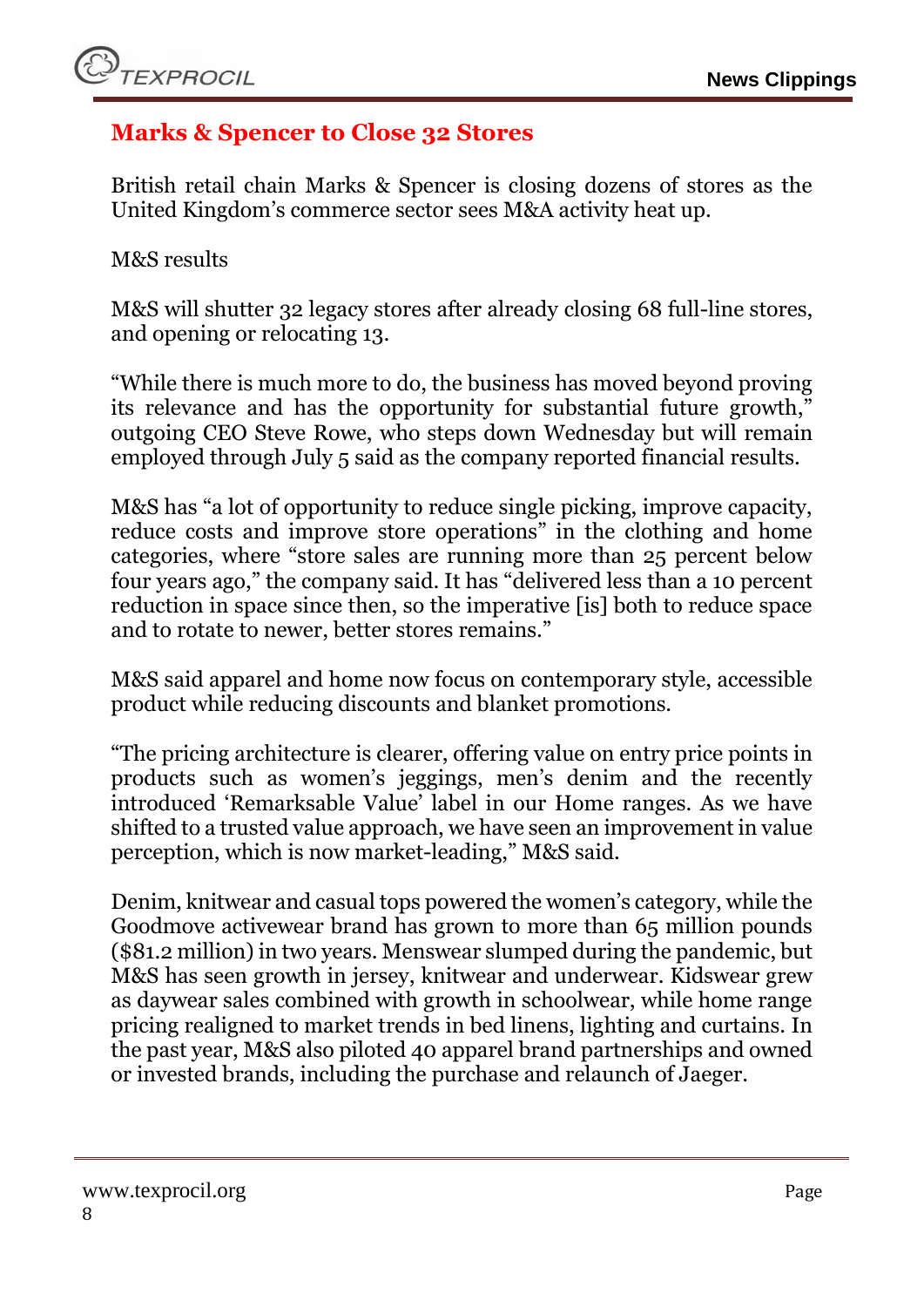Sales for the first six weeks of the new financial year have been "ahead of the comparable period" a year ago, with particularly strong performance in apparel and home, the company said.

Revenue for the year ended April 2 rose 19 percent to 10.89 billion pounds (\$13.6 billion) from 9.17 billion pounds (\$11.45 billion).

Apparel and home sales rose 3.8 percent, with online growth soaring 55.6 percent. Online sales reached 34 percent from 18 percent. However, store sales were down 11.2 percent.

M&S swung back to the black as after-tax profits were 309.0 million pounds (\$386.1 million), or 15.7 pence (\$0.20), against a loss of 201.2 million pounds (\$251.4 million), or 10.1 pence (\$0.13), a year ago.

UK retail sales

On Friday, the first estimate of retail sales in Great Britain for April indicated that non-food store sales rose 1.4 percent for the month, following a fall of 1.2 percent in March—revised from the prior estimate of down 1.4 percent—that was impacted by a rise in gas prices. For the three months to April 2022, sales volumes fell by 0.3 percent versus the previous three months, continuing the downward trend since summer 2021.

Sales at non-store retail sales, mostly online-only retailers, rose 3.7 percent in April, led by stronger apparel sales. Retail sales volume fell by 0.6 percent due to declines in other nonfood stores and household goods stores. Data showed that department stores and apparel chains posted a monthly increase of 1.3 percent in sales, thanks to the burgeoning return of social events and travel.

"Retail sales are being squeezed by a combination of low demand, high inflation and rising costs. The fall in demand comes as consumers reign in their discretionary spending following a significant reduction to real incomes for households across the U.K.," Helen Dickinson, British Retail Consortium's chief executive, said..

Until "inflation is brought to heel, and consumer confidence returns, retailers could be in for some difficult times ahead, with lower demand and reduced margins," she added.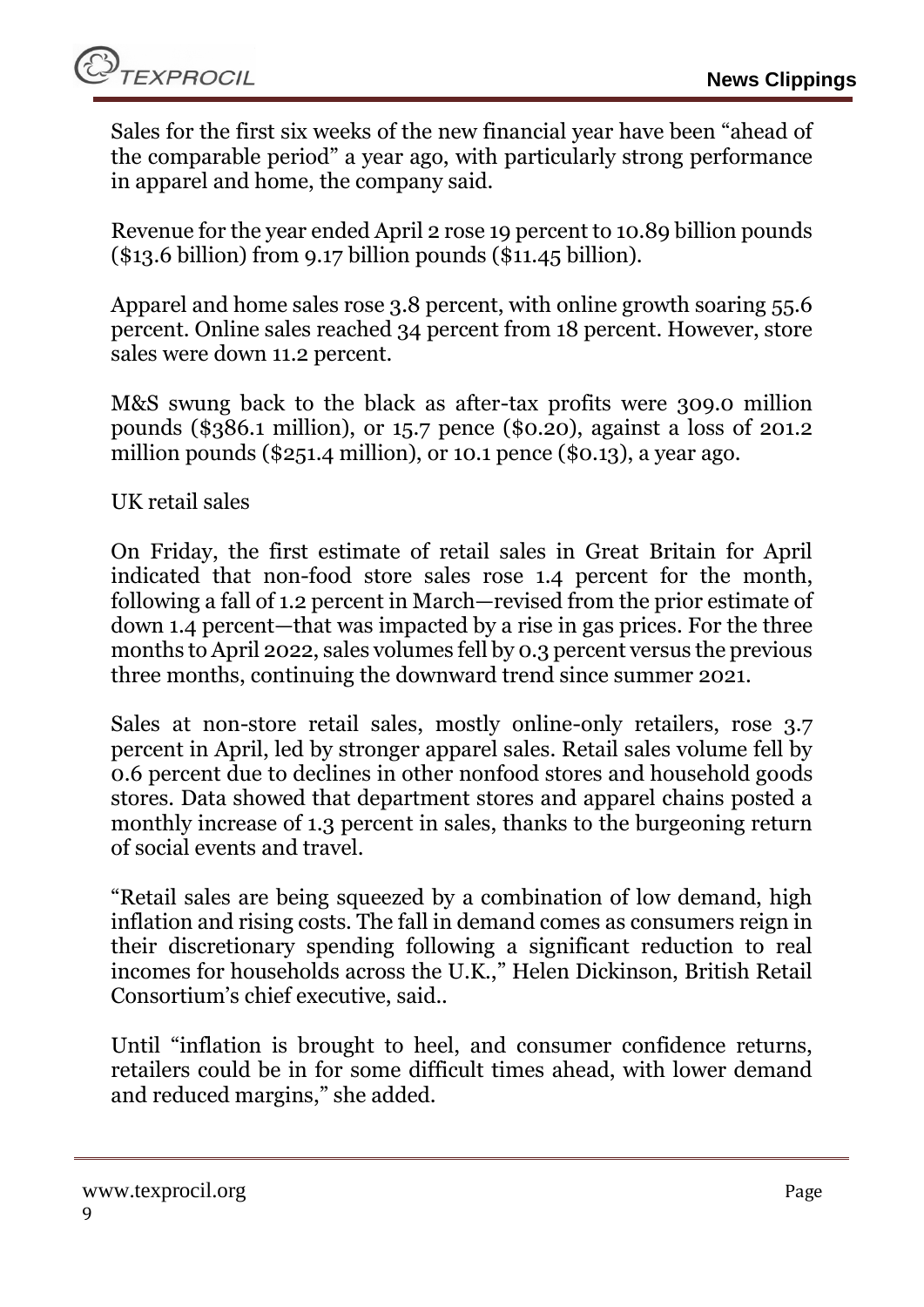Ted Baker

On Monday, Ted Baker said it chose a "preferred" bidder from a number of interested parties and is hashing out a firm deal.

"This process is likely to take several weeks," it said. "There can be no certainty that an offer will be made, nor as to the terms on which any offer will be made."

Ted Baker confirmed that the U.K. arm of Sycamore is no longer wooing the British fashion label, a notable development considering the private equity firm's interest kicked off the sale frenzy in March.

The following month, Ted Baker officially put itself up for sale. It has since received interest from a number of possible bidders, including brand management firm Authentic Brands Group, which is said to be working with deep-pocketed private-equity backers that include Leonard Green & Partners, Lion Capital and General Atlantic.

#### FatFace

Meanwhile, fast-fashion retailer FatFace is said to have hired Rothschild as its financial advisor to explore strategic options.

FatFace's lenders and Goldman Sachs took over the company in mid-2020 from Bridgepoint, a private equity firm, in a debt-for-equity swap.

The British lifestyle apparel chain started out as a small business selling T-shirts and sweatshirts in a camper van in the Alps in 1988. Company founders Jules Leaver and Tim Slade opened their first store in Fulham in 1992, which was followed by their first catalog a year later. In 1997, they expanded their store offerings to include apparel for women and kids. A U.S. website launched in 2015, followed by its first U.S. store a year later. Missguided

At Missguided, restructuring expert Teneo is still looking at strategic options for the women's fast-fashion e-retailer. The advisor is focused on securing a strategic partner with the infrastructure and platform necessary for a successful turnaround.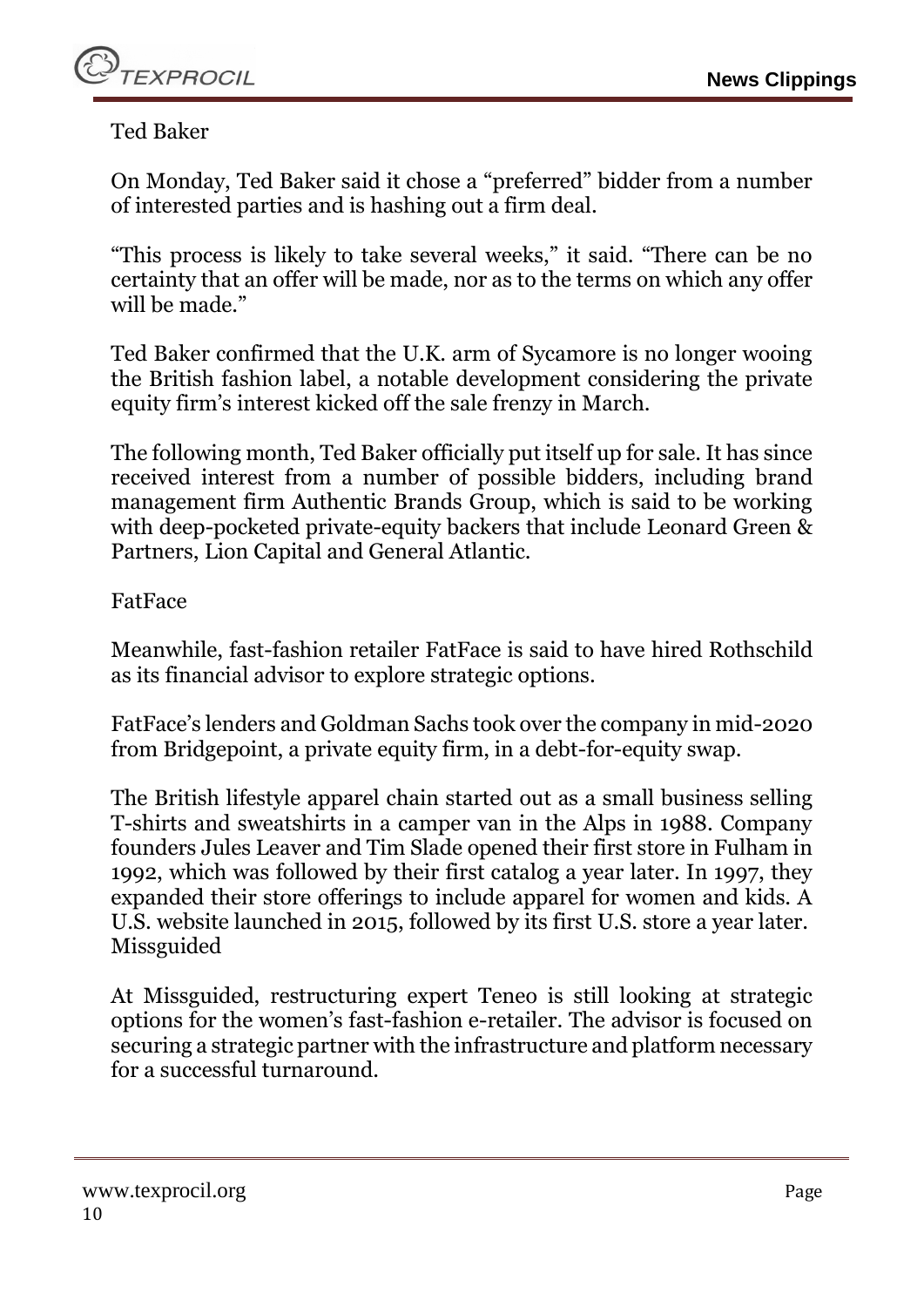**[HOME](#page-0-0)**

Missguided founding CEO Nitin Passi stepped down in April, leading to speculation that JD Sports could bid for the fast-fashion nameplate targeting Gen Z women ages 16 and 24. Asda, Asos, Boohoo, Shein and Frasers Group could complement the e-tailer's offering.

Source: sourcingjournal.com– May 25, 2022

**\*\*\*\*\*\*\*\*\*\*\*\*\*\*\*\*\***

www.texprocil.org Page 11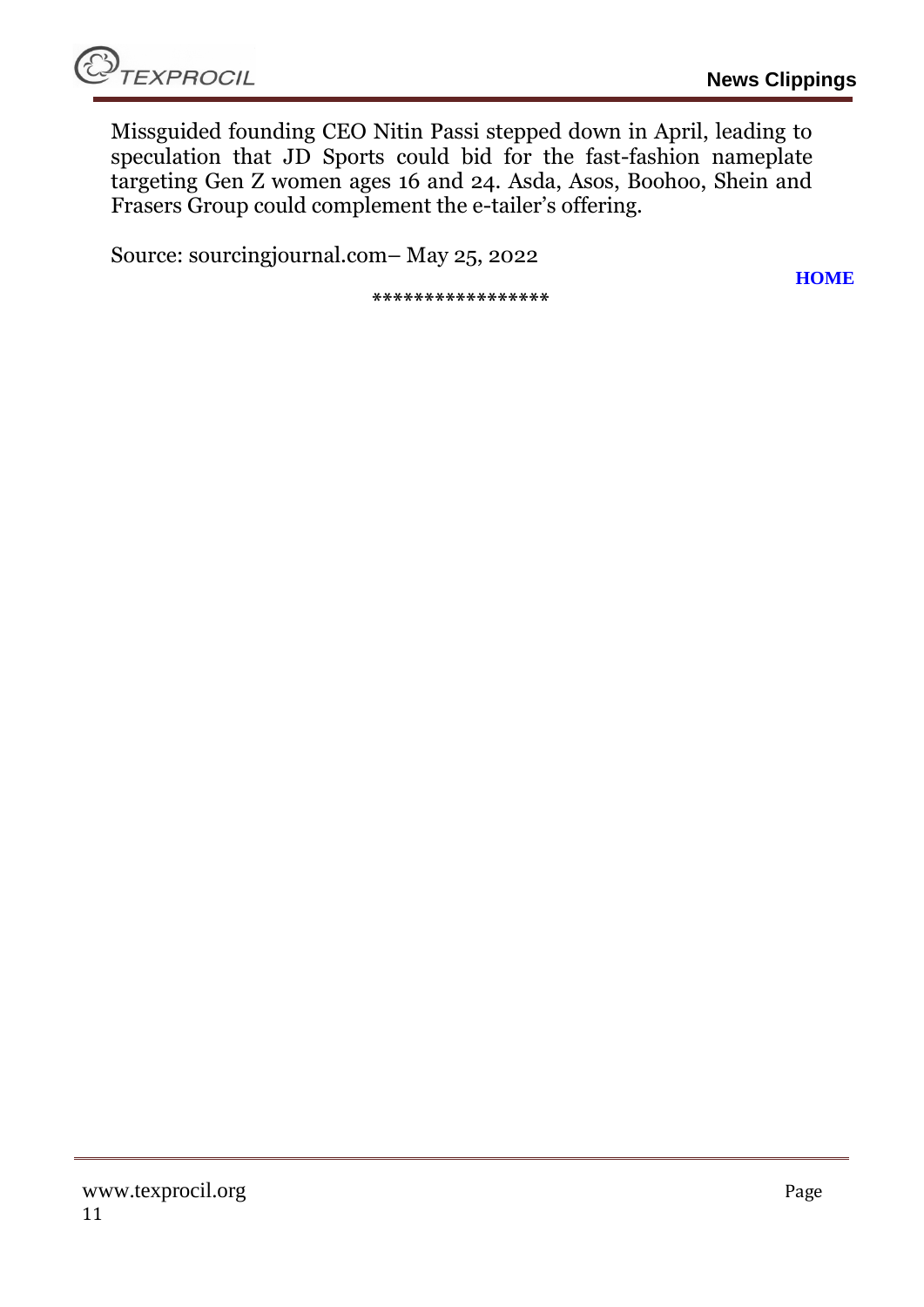# <span id="page-11-0"></span>**Heimtextil Summer Special in Germany to focus on sustainability**

This year, Heimtextil Summer Special, to be held from June 21-24 in Germany, will offer know-how transfer, networking and inspiration on the topic of sustainability in textiles. Due to the current challenges, sustainability is a theme that runs through all sectors of the textile value chain, triggering processes and releasing enormous innovative power.

Environmental pollution, microplastics and high water consumption as well as increasing consumption are buzzwords that hit the textile industry on the topic of sustainability. The production of textiles consumes large amounts of resources, which poses challenges for the textile industry, especially in times of rising prices and supply bottlenecks.

For this reason, the home textiles industry has been dealing with the topic of circular economy for more than 10 years in order to save resources and make production and products more sustainable. Materials are not disposed of at the end of a product's life, but are kept in circulation within the framework of sensible recycling and are reused in new products. At the same time, a functioning circular economy reduces the amount of waste and CO2 emissions. Manufacturers of home textiles are consistently pursuing the approach of a genuine circular economy and are focusing on reduction, energy efficiency, reuse and recycling.

Exhibitors present sustainable concepts and innovations at the international fair. For example, the Spanish manufacturer Francisco Jover S.A. (Hall 4.1, C14) will generate 99 per cent of the energy it needs from the photovoltaic system on its roof and will recycle 100 per cent of its plastic, paper and cardboard waste, the organiser said in a press release.

In addition, exhibitors such as Lech Fabrics (Hall 4.1, C91) will introduce high-quality PET fibres to their portfolio. Most fabrics used in the production of furniture are made of polyester. Therefore, according to Lech Fabrics, it is ideal to use plastics from other industries that would end up in the dustbin, or worse, in the forests and oceans. Lech Fabrics is therefore investing in innovation and expanding its portfolio of such products. In the process, the company says it saves 94 per cent water, 60 per cent energy and 32 per cent CO2 emissions in the production of its fibres from PET compared to new production.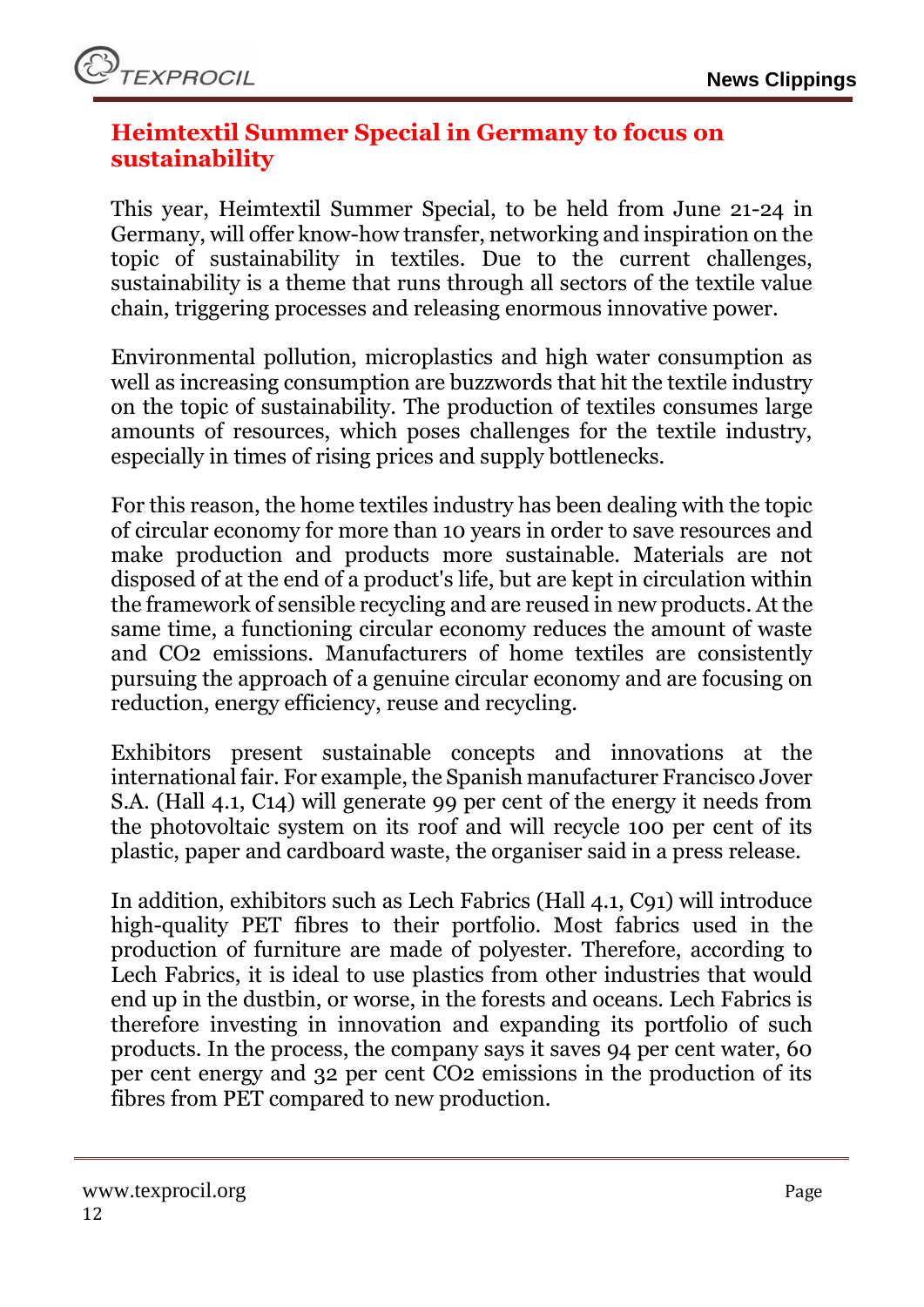The Austrian Lenzing Group will follow the path of a holistic approach that encompasses the circular economy and renewable materials. As a producer of wood-based pulps and fibres, Lenzing is at the beginning of the value chain for the production of textiles and nonwoven products. Here, the intensive cooperation of the entire value chain and the traceability of raw materials within the value chain are elementary.

The value chain is attributed great importance in terms of sustainability: it makes it possible to transparently trace the holistic process that is necessary for the manufacture of a product. Through this year's trio of fairs, Heimtextil Summer Special, Techtextil and Texprocess, large parts of the value-added chain will be represented at the Frankfurt Exhibition Centre and will provide insights into large sections of the textile industry. At the Heimtextil Conference Sleep & More (Hall 3.0 D41), visitors can look forward to lectures on topics such as supply chains, the circular economy and much more.

The Heimtextil industry takes the subject of sustainability seriously and the trade fairs also show that sustainability is not a trend but has been increasingly anchored in the industry for years and is constantly developing through innovations. At the Heimtextil Summer Special, the measures and offers relating to sustainability will be brought to life.

In the centre of the fair grounds, in Hall 4.0, the trend area under the motto 'Next Horizons' will not only offer inspiration for the latest trend colours and materials but also shows how sustainable themes can be staged. Based on the Material Manifesto, local resources, environmentally friendly or borrowed materials will be used for the stand design.

The Green Village (Hall 3.0, Stand D51) will help to keep track of official labels and certificates. Label providers and certifiers will provide exhibitors and interested trade visitors with answers to their questions and up-to-date information on current developments.

This is also where you will find the Sustainable Development Goals (SDG) Lounge, which is being created in cooperation between Messe Frankfurt and the Conscious Fashion and Lifestyle Network as well as the United Nations Office for partnerships.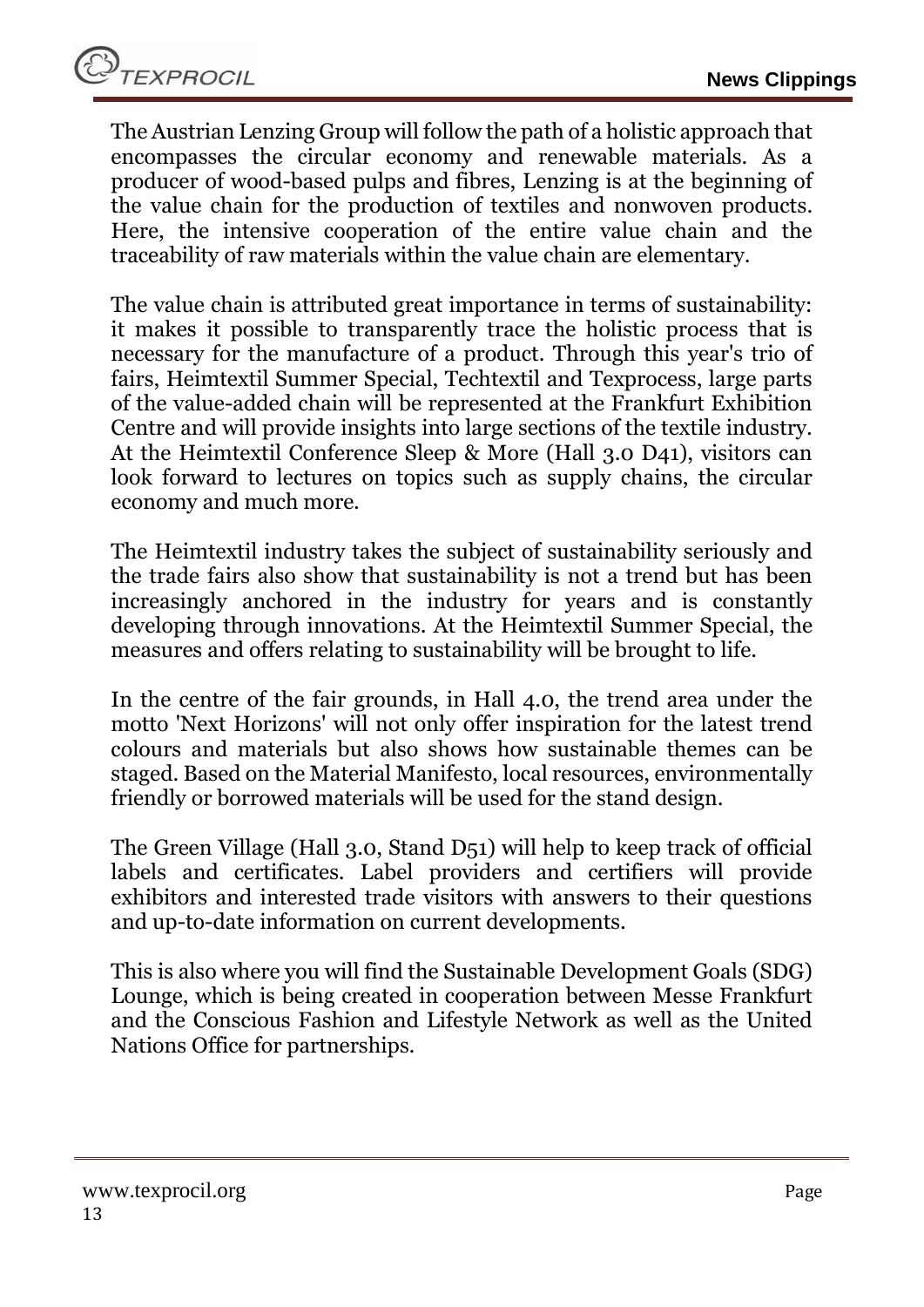Together with Messe Frankfurt's Texpertise Network, the business network of the company's around 50 international textile fairs, the lounge focuses on the UN's Sustainable Development Goals (SDGs). The online green directory will show all suppliers of sustainably produced textiles. Finding one's way around the fair is made easier by the exhibitors' clearly recognisable stand sign. The Green Tours will also offer the opportunity to be guided directly to selected sustainably producing companies and to learn more about their products.

Here, high-calibre experts will provide valuable orientation for decisionmakers in the hotel industry and hospitality trends will be examined from the point of view of sustainability and the circular economy.

Around 2,200 international exhibitors have already registered for Heimtextil 2023. This current level, eight months before the event from January 10-13, 2023, is already around 75 per cent compared to Heimtextil 2020 and shows the high relevance of Heimtextil for companies and the sector.

Source: fibre2fashion.com– May 25, 2022

**\*\*\*\*\*\*\*\*\*\*\*\*\*\*\*\*\***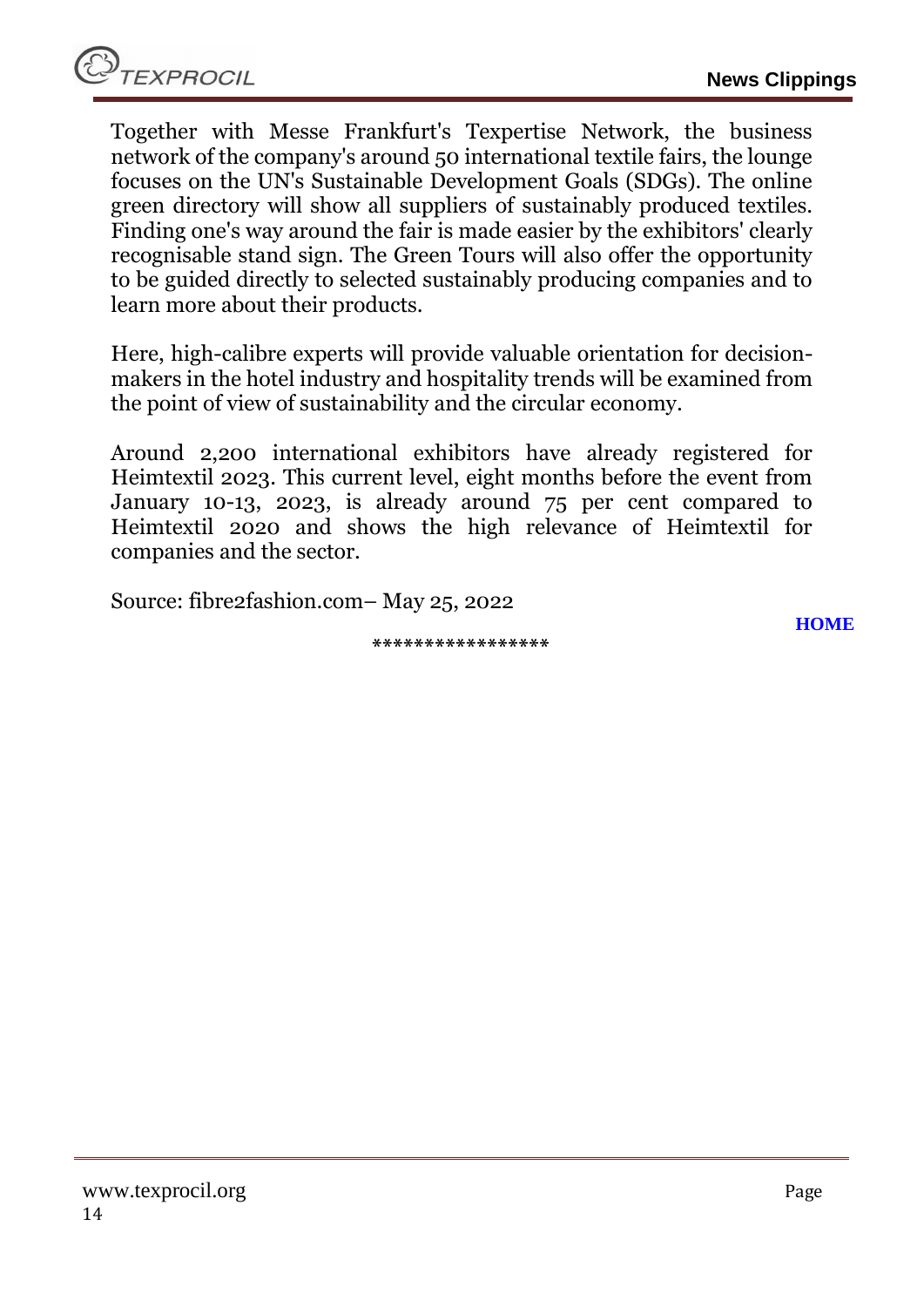# <span id="page-14-0"></span>**New York senate passes bill to ban harmful PFAS in apparel**

The New York State senate recently passed a bill that prohibits the use of perfluoroalkyl and polyfluoroalkyl substances (PFAS), or 'forever chemicals', in apparel. PFAs are already limited in food packaging in New York after a bill passed in 2020. This bill focuses on 'intentionally added chemical' or those that serve an intended function in the product.

For common apparel, that includes clothing for regular and formal wear but not specialty performance apparel.

Introduced in April last year, the bill is backed by assembly member Patricia Fahy and state senator Brad Hoylman. The assembly voted to approve the bill and now the legislation will go to governor Kathy Hochul for approval or rejection. Its proposed effective date is December 31, 2023.

In a letter to the New York State legislature earlier this month, the American Apparel and Footwear Association (AAFA) vied for consideration of January 1, 2027, as the effective date to allow the fashion industry time for "adequate time for research, development and implementation of alternative chemicals, as well as suitable time to transition our supply chains [away from PFAs]".

"Collectively we support responsible regulatory requirements that are protective of human health and the environment," AAFA president and chief executive officer Stephen Lamar wrote.

"Our members are leading efforts to aggressively phase out the use of intentionally added perfluoroalkyl and polyfluoroalkyl chemicals with a goal of a complete phase-out by 2027 of intentionally added PFAS chemicals in our products," he said.

Source: fibre2fashion.com– May 25, 2022

**\*\*\*\*\*\*\*\*\*\*\*\*\*\*\*\*\***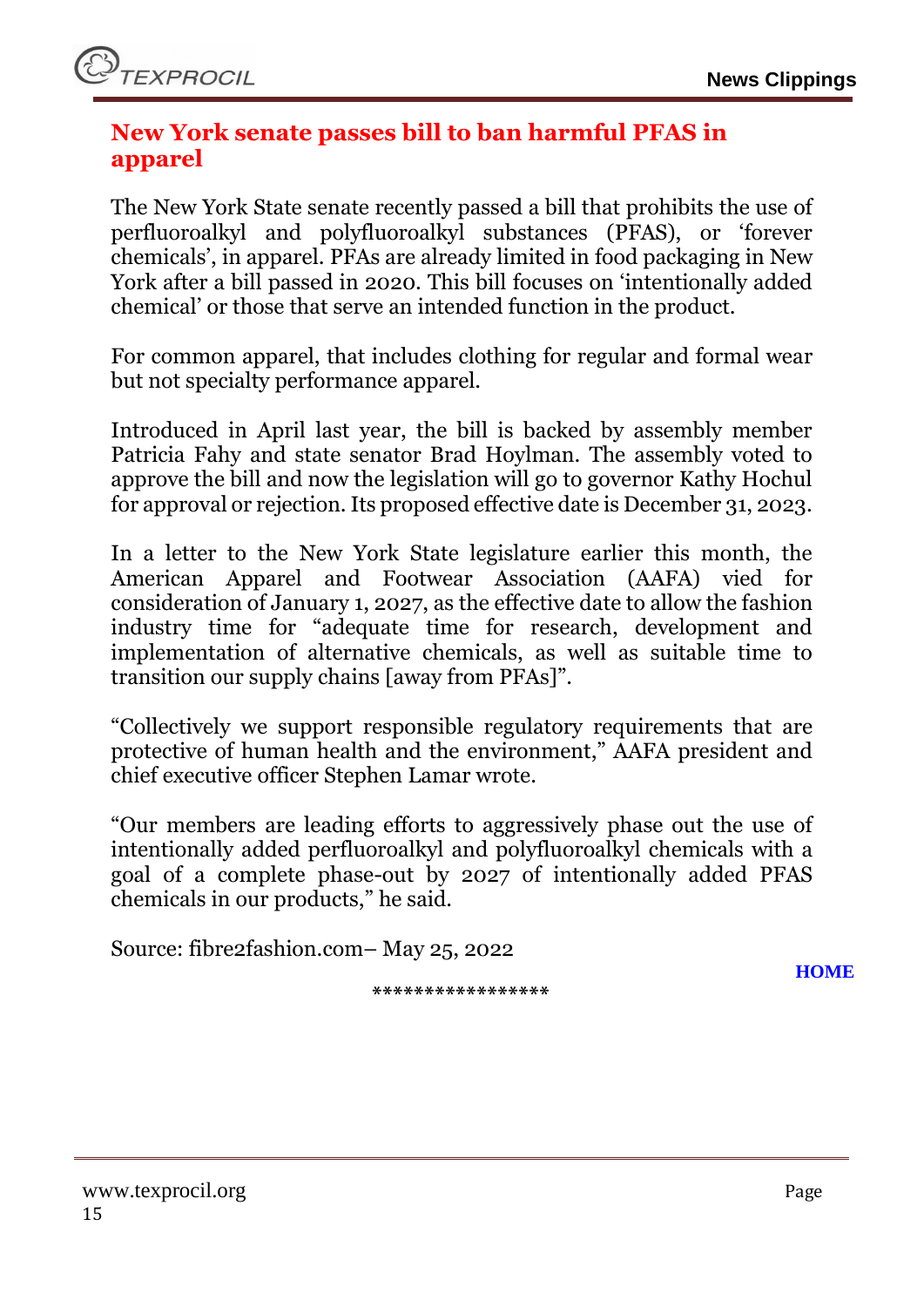### <span id="page-15-0"></span>**Sri Lanka's exports of apparels and textiles increases by 22.12%**

In April 2022, Sri Lanka' exports of apparel and textiles increased by 22.12 percent in April to \$445.79 million. In April 2021, Sri Lanka had exported apparels worth \$ 799 million, as per an Economy Next report.

Sri Lanka's overall exports grew by 11.87 per cent to \$915.3 million in April 2022 from a year earlier.

In April 2022, the value of Sri Lanka's exports topped the 2020 and 2021 April month exports, as per the Sri Lanka Export Development Board.

Exports to the US increased by 23 per cent to \$84.1 million, exports to Germany were increased by 27 per cent to \$66.5 million and exports to India surged by 10 per cent to \$59.4 million.

Source: fashionatingworld.com– May 25, 2022

**\*\*\*\*\*\*\*\*\*\*\*\*\*\*\*\*\***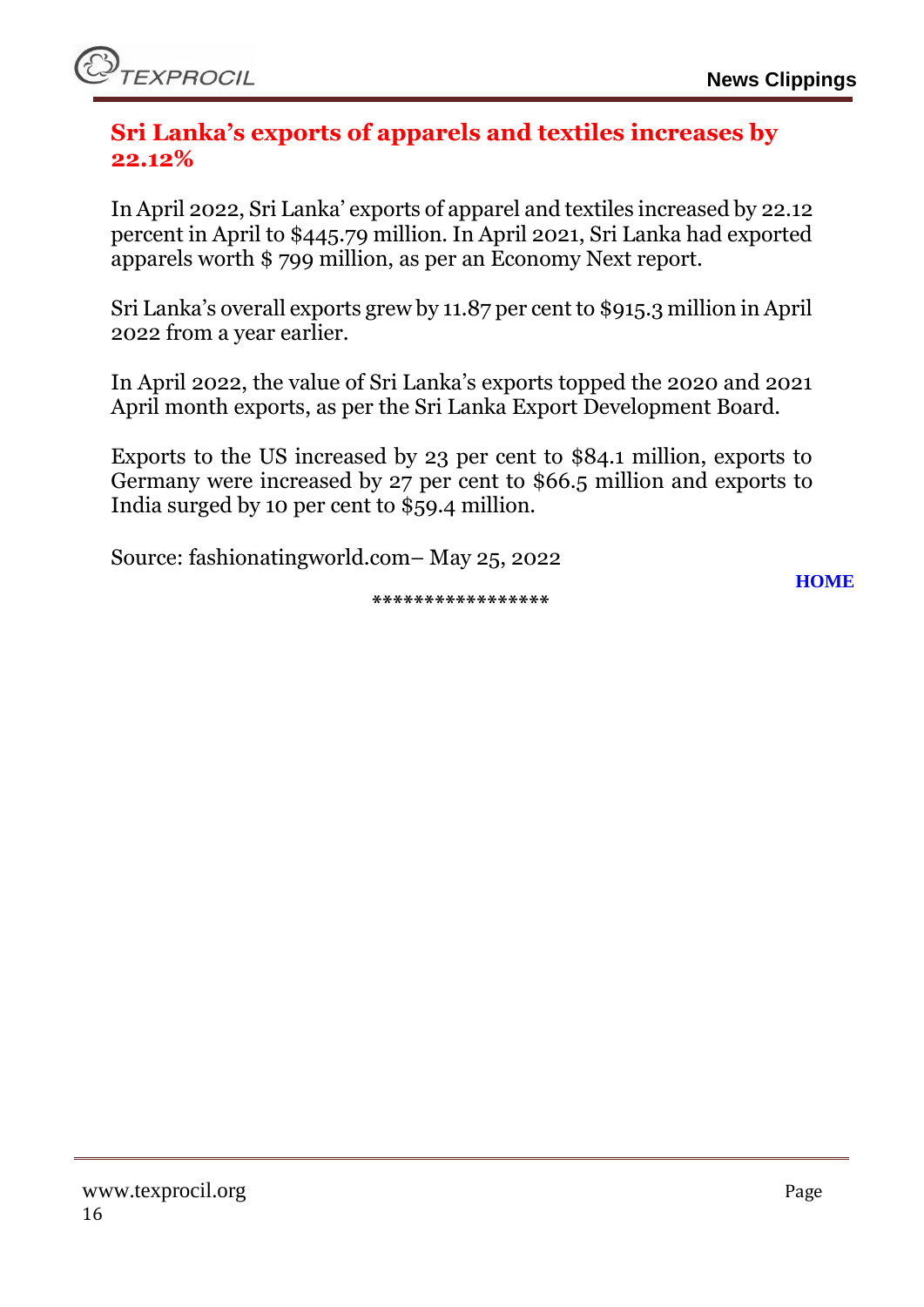

#### <span id="page-16-0"></span>**Egypt seeks to maximise trade deal with Israel to unlock \$5bn in exports**

Egypt is looking to maximise the potential of the Qualified Industrial Zones (QIZ) agreement signed with Israel and the US more than 17 years ago to unlock \$5 billion in exports.

Last year, the Arab world's most populous country and third-largest economy reached \$1.2bn in exports under the 2004 deal, which allows Egyptian products duty-free entry into the US, provided they include 10.5 per cent Israeli content.

"That leaves a tremendous amount of room for business opportunities and growth as we move forward," said Ashraf Naguib, chief executive of Cairobased think tank Global Trade Matters, which organised a QIZ conference on Wednesday with business and government representatives from the three countries.

"We want to take away all of this clutter that is around it — that includes regional issues, that includes current global issues and the global uncertainty that we have  $-$  and really move all of these things aside," he said.

The conference took place on the sidelines of the QIZ's Joint Committee quarterly review meeting in Cairo this week. Usually alternating between Egypt and Israel, the meeting had been conducted virtually over the past two years due to the Covid-19 pandemic. Reaching \$100bn in exports

The urgency of enhancing the QIZ agreement has been amplified as Egypt aims to more than triple its non-petroleum exports revenue from \$32bn last year to \$60bn by 2025 and reach \$100bn, potentially by the end of the decade.

But it faces an economic crisis as the Russia-Ukraine war has put a tremendous strain on the country's food supplies, tourism inflows and foreign investments. In March, Egypt imposed a three-month ban on the export of several essential food items, including wheat.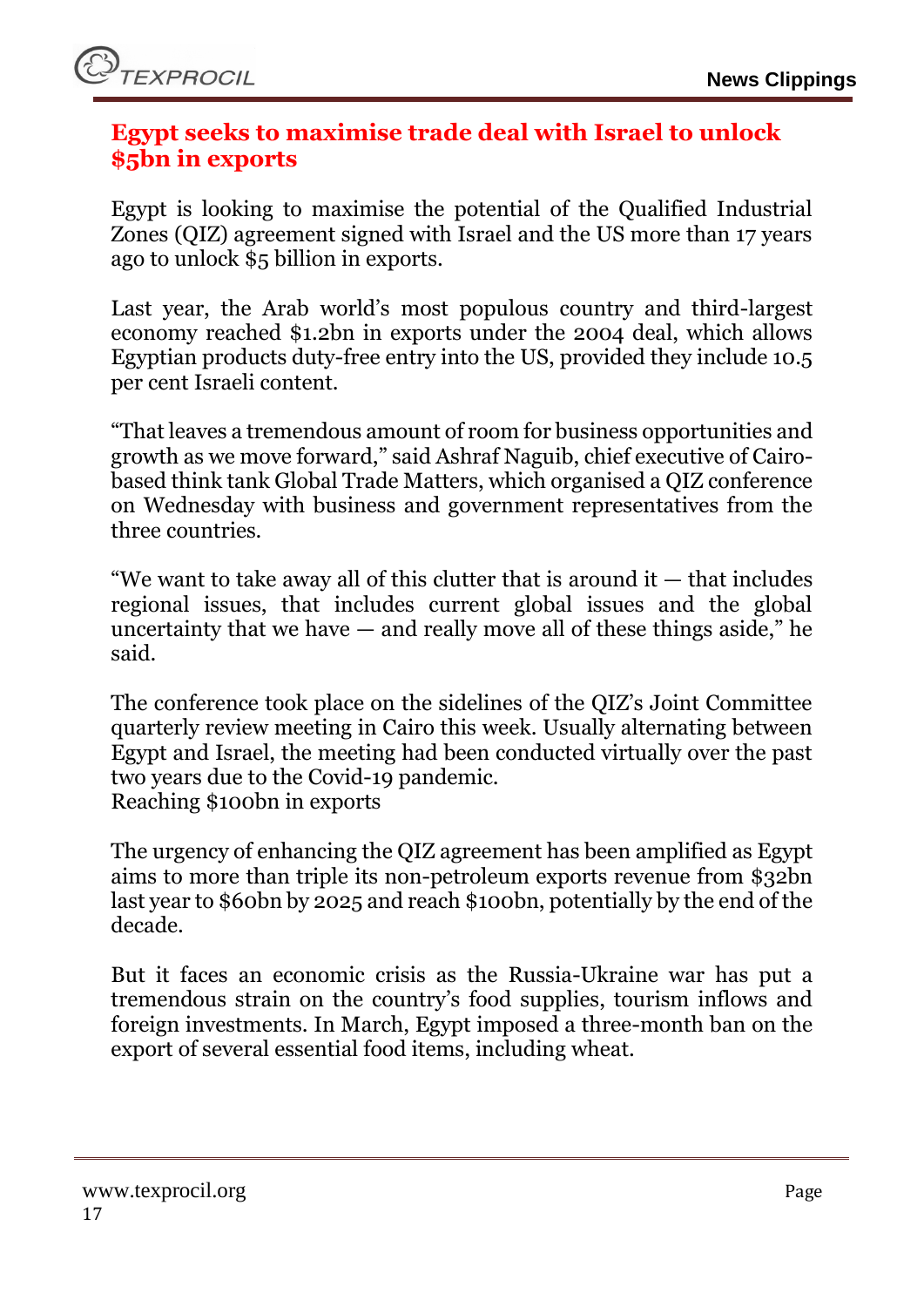High fuel and food prices have hit vulnerable populations in low-income countries hardest, the International Monetary Fund said in its World Economic Outlook last month. Global growth is projected to slow to 3.6 per cent in 2022 from an estimated 6.1 per cent in 2021.

Egypt has lowered its economic growth forecast to 4.5 per cent from 5.5 per cent for the fiscal year that begins on July 1.

Last week, the country's central bank raised its key interest rates by 200 basis points in the government's latest attempt to contain double-digit inflation fuelled by high import costs and the March devaluation of the Egyptian pound against the US dollar.

Increasing export revenue to \$100bn in such a challenging environment "is close to landing a man on the moon … but it is not impossible", Mr Naguib said.

That is why it is important to take advantage of the multitude of trade agreements Egypt has signed with other countries, including the QIZ, he said.

History of the QIZ

The US introduced the QIZ concept in 1996 with the aim of developing regional economic partnerships that would benefit both Arab countries and Israel.

Jordan, which had signed a peace treaty with Israel in 1994, became the first country to join the QIZ protocol.

Although Egypt was the first Arab state to sign a peace treaty with Israel, in 1979, it did not sign a QIZ agreement until December 2004.

At the time, Egypt feared its textiles industry would be threatened by global competition from China and India, as the World Trade Organisation phased out quantitative quotas on the textiles trade.

About 95 per cent of Egypt's exports through the QIZ come from the textiles sector, mainly to take advantage of the exemption from high customs, said Ashraf Rabiey, head of the QIZ unit at the Egyptian Ministry of Trade and Industry.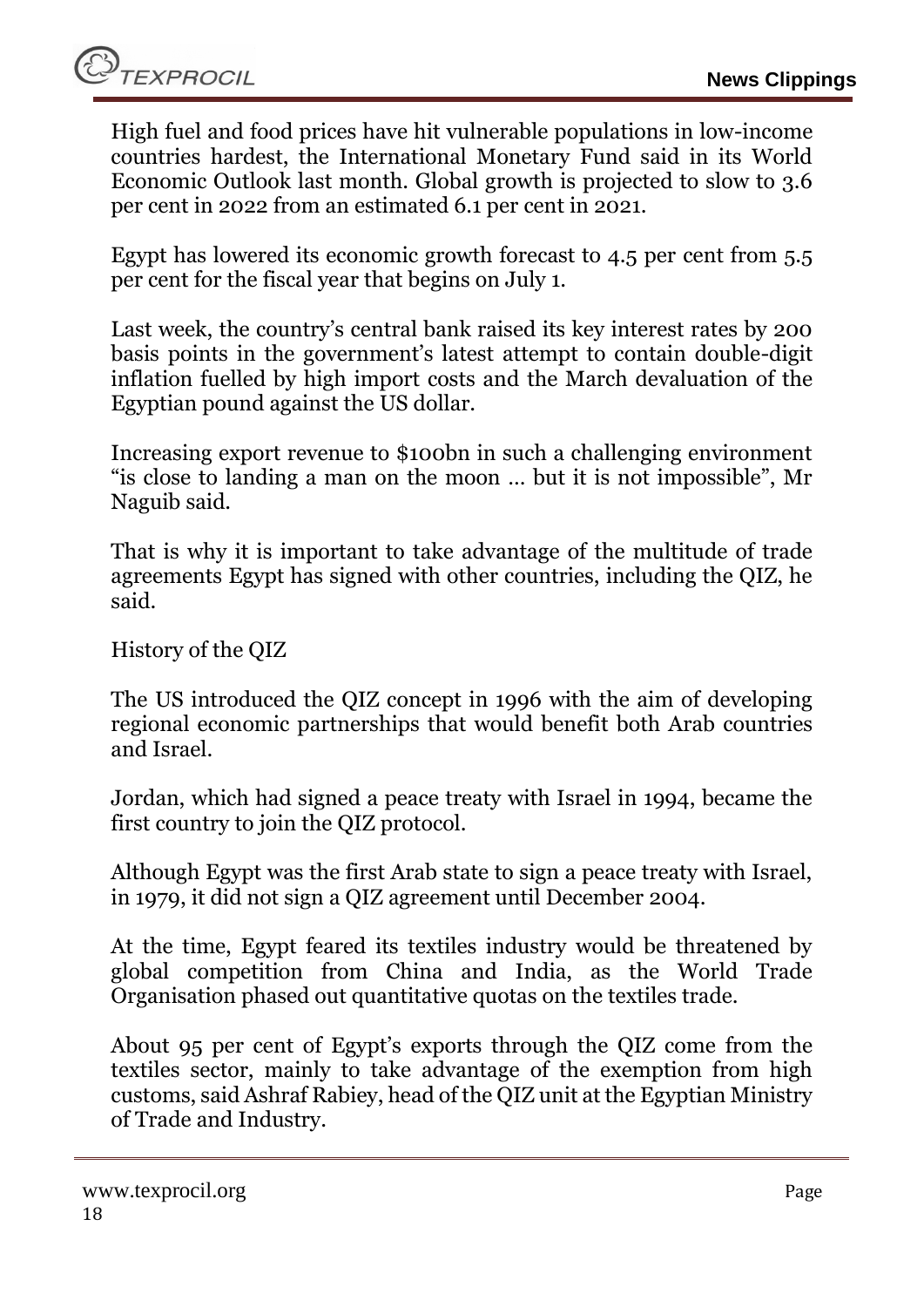"The average for duties in the US is only 1.5 per cent but for textiles it can be as high as 32 per cent," he said.

The Israeli content requirement under the QIZ started at 11.7 per cent but was negotiated down to 10.5 per cent in October 2007.

Egypt should also capitalise on declining Chinese exports to the US, which fell to \$31bn last year from \$40bn in 2020, Mr Rabiey said.

Total imports of ready-made textiles to the US reached \$121bn last year.

Mr Rabiey advocated expanding the geographical areas covered by the QIZ. Currently there are more than 1,200 QIZ companies in Alexandria, Greater Cairo, the Middle Delta, the Suez Canal area and Upper Egypt.

Last month, Egypt's Minister of Trade and Industry Nevine Gamea and Minister of Planning and Economic Development Hala El Said met Israel's Minister of Economy and Industry Orna Barbivai to discuss strengthening trade relations.

Together they signed a letter asking the US to expand the QIZ to include more governorates, such as Fayoum, Assiut and Sohag, Mr Rabiye said.

Yaniv Tessel, director of the North and Latin America department at the Israeli Ministry of Economy and Industry, said such meetings are a sign of warming relations between Israel and Egypt in the context of recent regional developments.

In 2020, the UAE, Bahrain, Sudan and Morocco agreed to normalise relations with Israel.

The UAE and Israel also concluded negotiations last month for a freetrade agreement, which should be signed next week, Mr Tessel said.

"Our standing point in the regional economic landscape has completely changed from what it was in early 2020, and I'm sure it will affect the Israeli economy and the economic relationship between Egypt and Israel," he said.

Israel exported \$143bn worth of goods and services in 2021, with its largest recipient the US.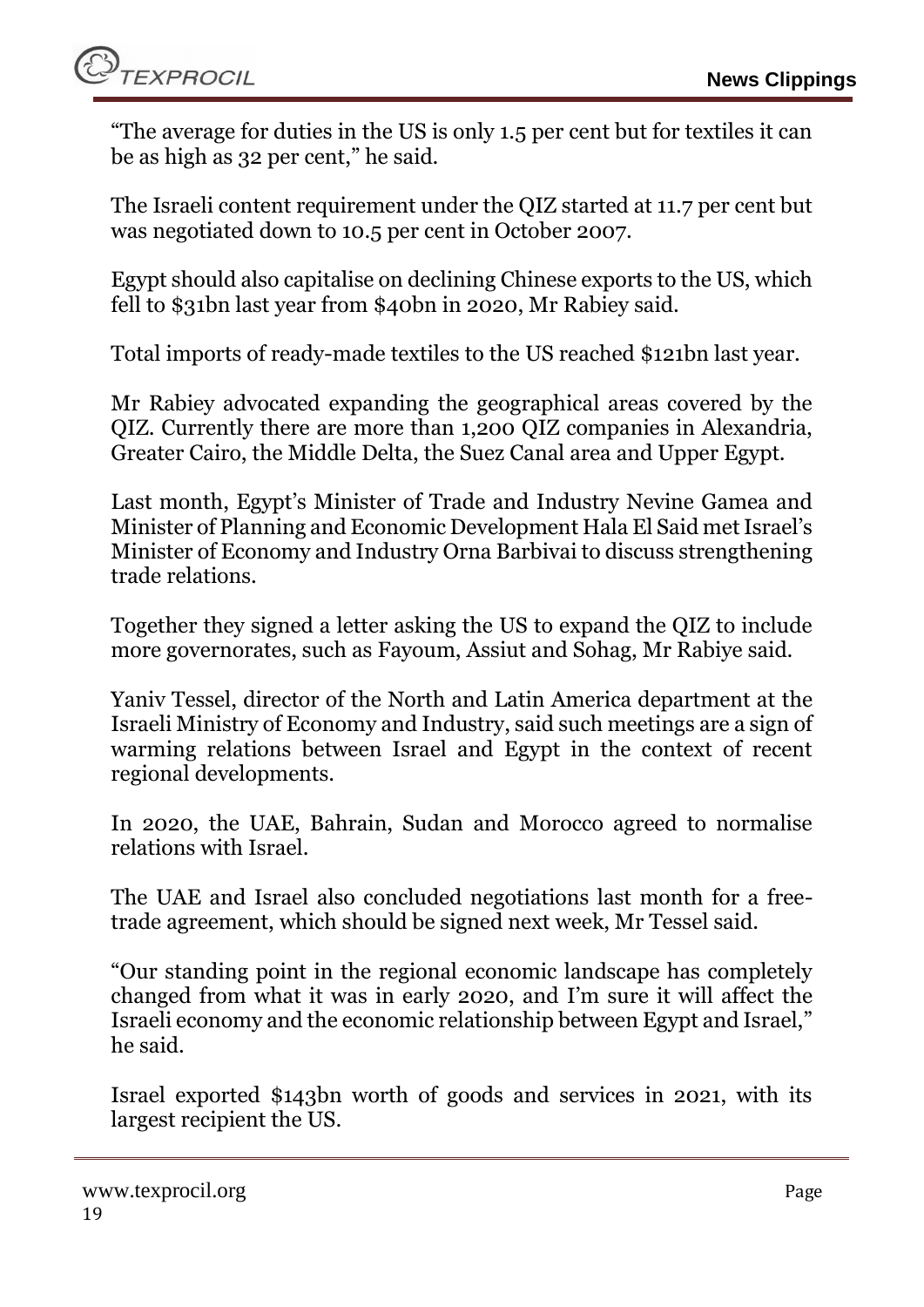Bilateral trade between Egypt and Israel hit \$330 million last year, an increase of 63 per cent compared to 2020, said Amira Oron, Israeli ambassador to Egypt.

Christopher Leslie, economic officer at the US embassy in Cairo, said the relationships between the US, Egypt and Israel are "of critical strategic importance to the United States, not just for us, but for regional stability and economic integration".

Source: thenationalnews.com– May 25, 2022

**\*\*\*\*\*\*\*\*\*\*\*\*\*\*\*\*\***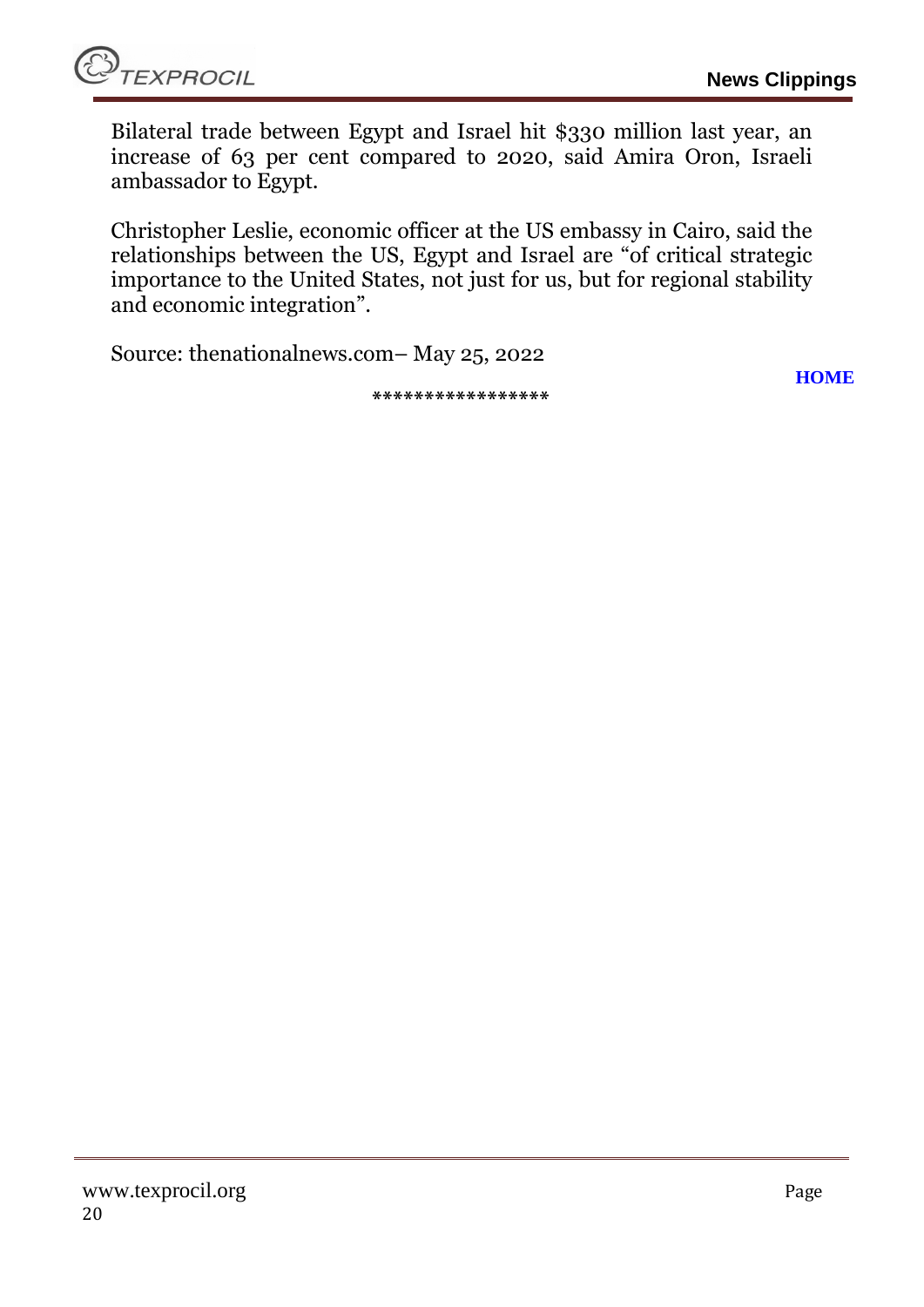#### <span id="page-20-0"></span>**The Cambodia-South Korea Free Trade Agreement: Increasing Potential for Downstream Sectors**

The Cambodia-Korea Free Trade Agreement (CKFTA) was signed into law in Cambodia in January 2022 and is expected to be ratified by June 2022.

The CKFTA should boost trade between the two countries with South Korea agreeing to remove tariffs on 95.6 percent of products imported from Cambodia while Cambodia will eliminate duties on 93.8 percent of imported goods.

Cambodia-South Korea bilateral trade was valued at US\$885 million in 2020 and grew by nine percent to US\$965 million in 2021 (bilateral trade had reached over US\$1 billion before the pandemic). Further, Cambodia imported over US\$600 million from South Korea in 2021 while exports reached US\$341 million to the East Asian nation.

For Cambodia, the CKFTA presents opportunities for value-added investments in the downstream processing industries through a 'plus one business model', in which South Korean companies can expand their supply chain network developed in not only China but also Vietnam or Thailand.

Meanwhile, the CKFTA falls under South Korea's 'New Southern Policy'. The policy, is considered to be Seoul's first unified diplomatic initiative and aims to advance relations with ASEAN and India.

Cambodia looking to diversify its economy away from garments, textiles, and tourism

In addition to increasing trade, Cambodia is hoping South Korean firms can help diversify its economy away from its mainstays of garment and textile manufacturing, and tourism.

Garment and textile manufacturing make up some 80 percent of Cambodia's exports, contributes to 30 percent of GDP, and employs over 800,000 workers nationwide. The tourism industry contributes 12 percent of GDP. The government plans to increase non-textile and garment exports to 15 percent as well as processed agricultural goods to 12 percent by 2025.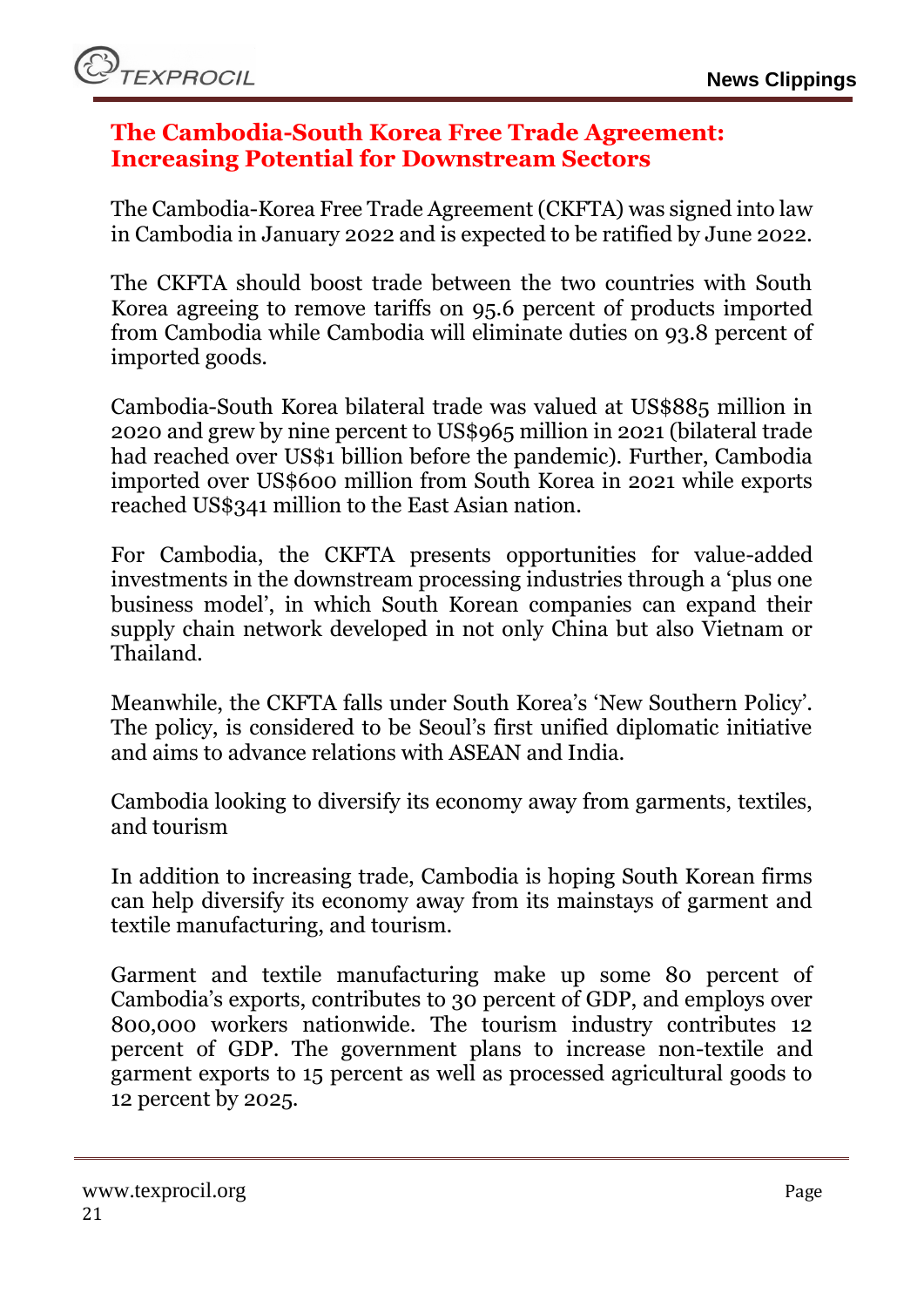There are more than 300 South Korean manufacturing firms in Cambodia that are mostly operating in the light manufacturing industry, producing goods such as clothing, footwear, travel bags, and footwear.

Cambodia exports raw agricultural products including rubber, fruits and starches to South Korea as well as electrical and electronic components. Cambodia relies on South Korea for more advanced electronic and assembled goods that require highly developed technology. Electronics and automotive manufacturing

Although electronics constitute a small portion of Cambodia's exports to South Korea (approximately US\$35 million), Cambodia's government has identified the electronics and automotive industries as priority industries that will help promote the country in the global value chain.

Cambodia has the potential to become an automotive and electronic component production hub and complement its neighbors, Thailand and Vietnam, who have well-established automotive and electronic manufacturing centers respectively.

The country's strategic location along the Mekong Delta — a subregion that is attracting interest from foreign investors who are taking advantage of the pace of increased intra-regional integration — is helping Cambodia to become an alternative supply base for electronic and automotive spare parts for factories in Thailand and Vietnam.

[Click here for more details](https://www.aseanbriefing.com/news/the-cambodia-south-korea-free-trade-agreement-increasing-potential-for-downstream-sectors/)

Source: aseanbriefing.com– May 25, 2022

**\*\*\*\*\*\*\*\*\*\*\*\*\*\*\*\*\***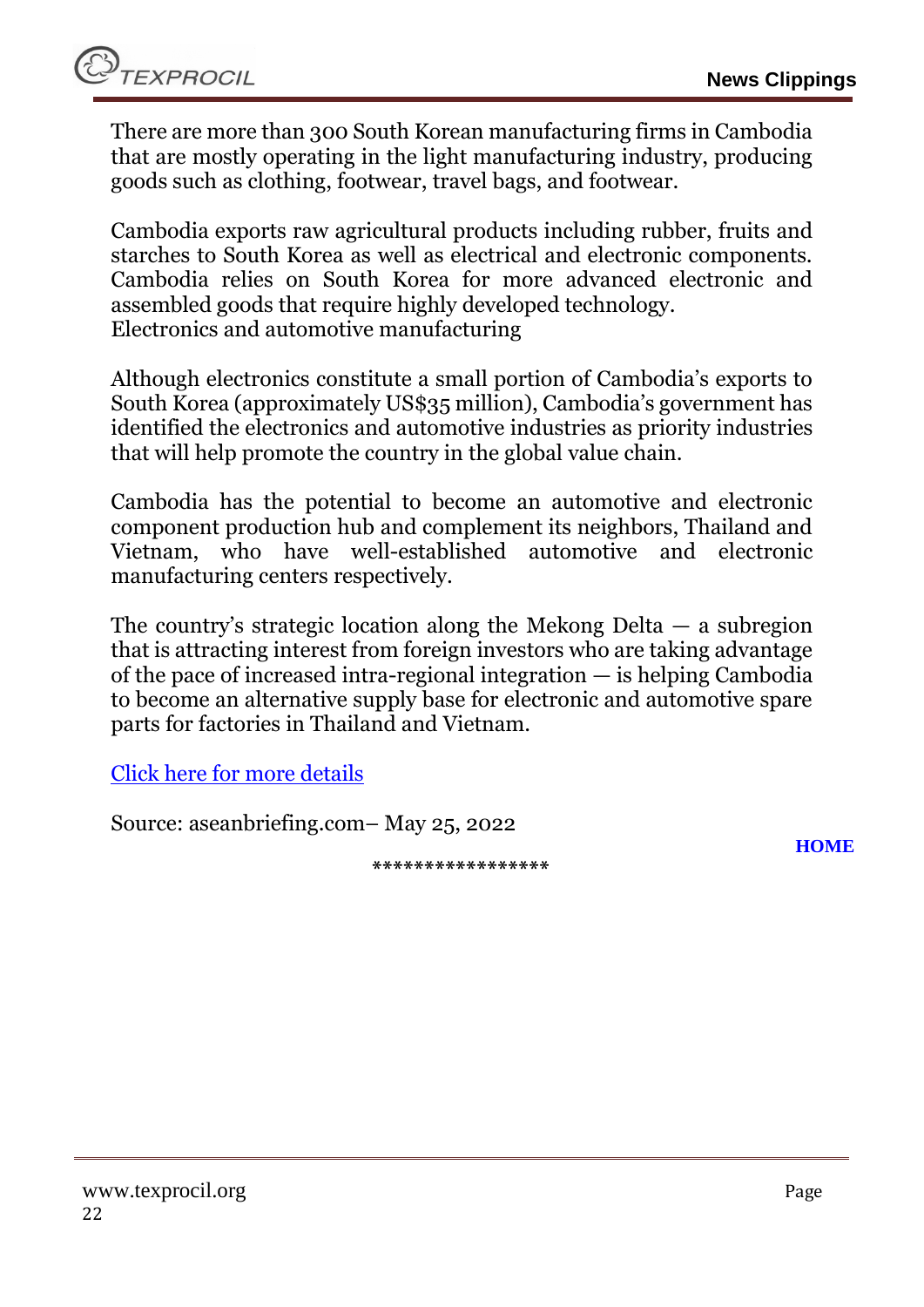# <span id="page-22-0"></span>**Textile/apparel: Taking a Breather**

Valuation upgrade with changes in market conditions and strategies

The keywords of the textile/apparel industry during the 2021-1H22 period were pent-up demand, digital channel strategies, and overseas growth momentum. Pent-up demand remains strong for longer than expected as face-to-face activities are increasing along with the reopening from the pandemic. Many Korean companies have seen a steep growth in sales and operating profit.

Looking toward 2H22, the prolonged Russia-Ukraine war, lockdowns in China, and other macro uncertainties have raised the need to pick out companies that have greater growth potential vs. peers through improvements in fundamentals. Some apparel companies are expected to improve their margin structure with diversification of retail channels, and some will enjoy earnings growth backed by overseas expansion or launch of new businesses (cosmetics). It is now time for cherry-picking as the burden of high base effect in apparel consumption weighs down heavier on the sector in the second half.

Brand companies: Attention on F&F, Handsome, Shinsegae International

We recommend keeping an eye on domestic-oriented companies like Handsome and Shinsegae International until the removal of China-related uncertainties. Given that China has recently begun to lift pandemic restrictions, companies likely to benefit from an upturn in Chinese demand, such as F&F and The Nature Holdings, should look attractive once again in 2H22. In particular, F&F stands unrivalled in terms of sales volume growth.

OEM companies: Our top pick is Hwaseung Enterprise

Hansae and Youngone have received much attention in the market since 2021. Amid global supply disruptions, apparel consumption has been strong both at home and abroad. OEM companies have enjoyed greater growth potential in a seller's market vs. the past. With growing macro uncertainties pushing up raw material prices, the companies have been able to pass on cost increases to customers with relative ease so far due to brisk demand. But if consumption slows down in the US, cost increases may lead to higher COGS ratios.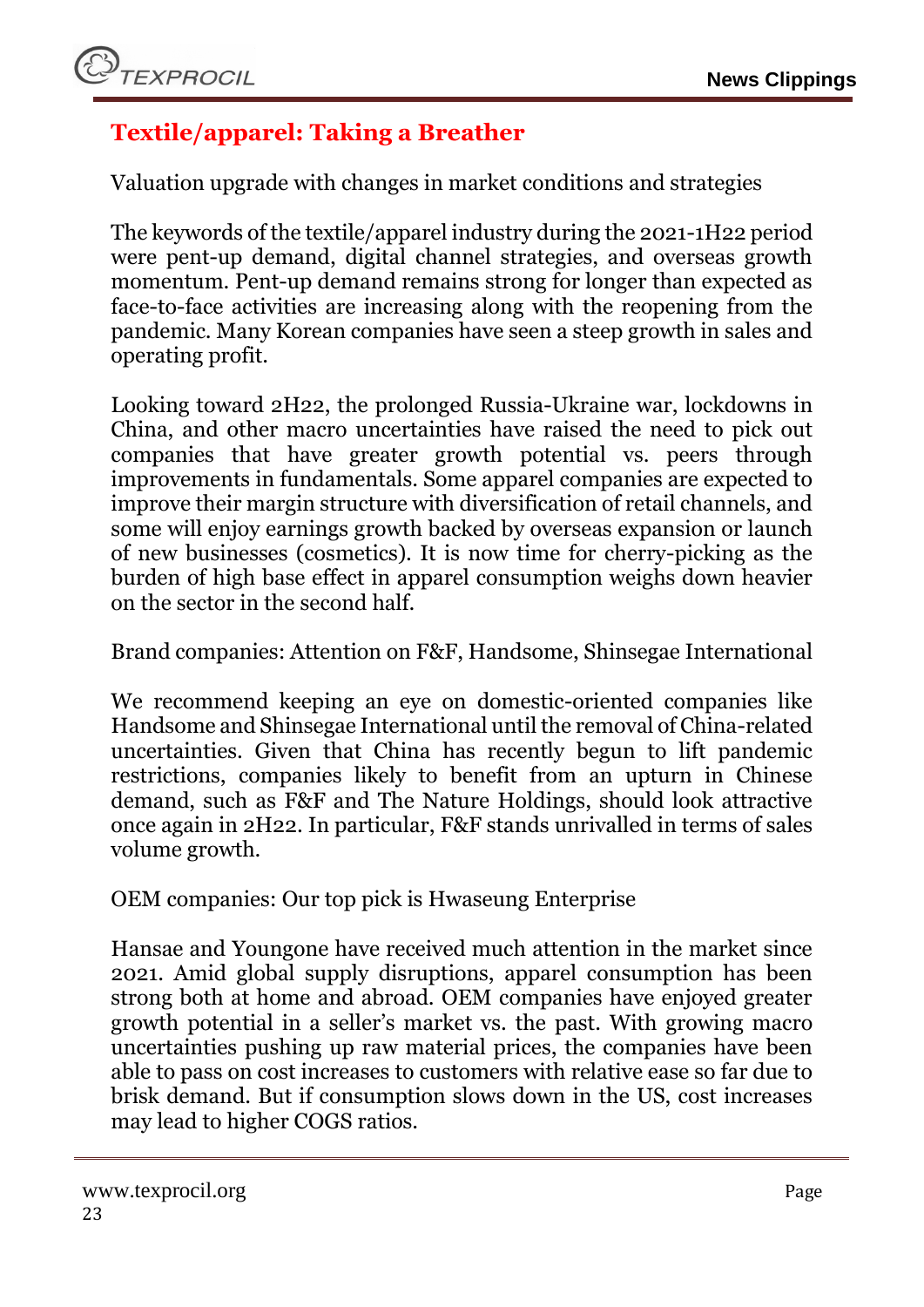Despite sluggish growth of the past two years, Hwaseung Enterprise is expected to raise capacity utilization rates in 2H22 with momentum from new Adidas products.

Youngone saw a sharp growth in earnings in 1H22 thanks to the inventory build-up by buyers. Manufacturing for high-end brands or categories should help OEM companies to defend earnings in times of rising COGS ratios.

Source: businesskorea.co.kr– May 26, 2022

**\*\*\*\*\*\*\*\*\*\*\*\*\*\*\*\*\***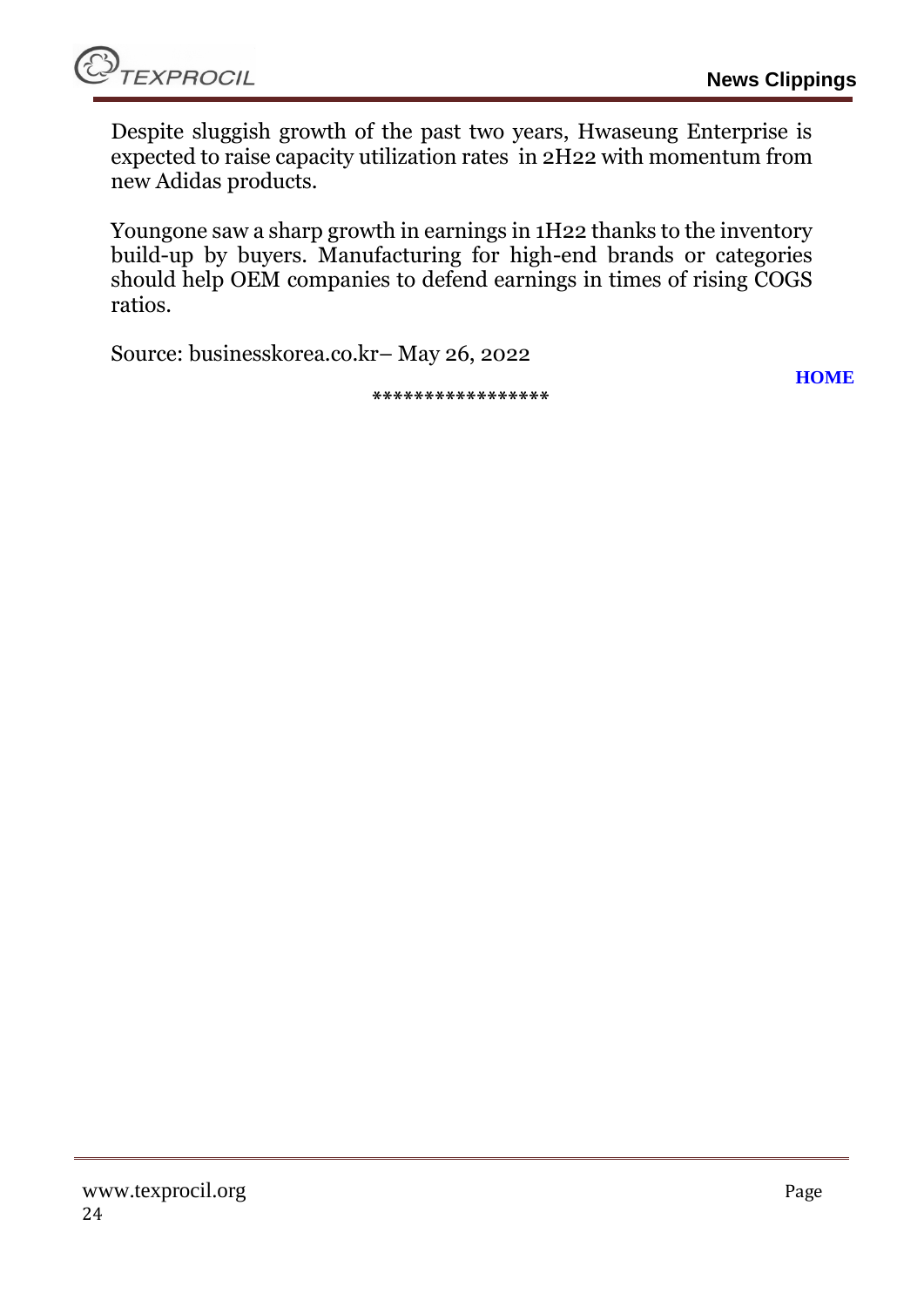# <span id="page-24-0"></span>**Pakistan: Govt impounding containers will lead to losses: Exporters**

In an immediate reaction to the seizure of thousands of containers across the country by the multiparty government, the exporters of fruit and vegetables have claimed that the export of horticulture products has started hampering by the blockage of major roads and seizure of containers to prevent long march.

In a statement issued by Fruit and Vegetable Exporters, Importers and Merchant Association, the developing situation in the country would badly affect the export of perishable items including the potatoes, onions and mangoes.

According to the association the containers and trawler bound for port with export consignment have been stopped for blocking roads. Apart from the already loaded containers, a large number of empty containers were also stopped on the way to block roads and major arteries of the country.

"In case the seizure of containers continues for a couple of days the export orders would be delayed, ultimately causing huge losses to the exporters," said Waheed Ahmed of the horticulture association.

According to him, for delayed supply the fruit and vegetable export orders may be canceled, which would also cause loss of the export market.

"This is very unfortunate that governments use the export oriented containers and trucks to block roads as a strategy to prevent protests and rallies in the country. Such initiatives badly affect the already crisis stricken trade and exports of the country," the association said.

"Whenever our exports are delayed the importers, as an immediate and alternative solution, approach Indian exporters for import of such items," Waheed claims adding that buyers refuse to accept the goods that are delivered late.

The exporters have demanded early release of the containers and trawlers.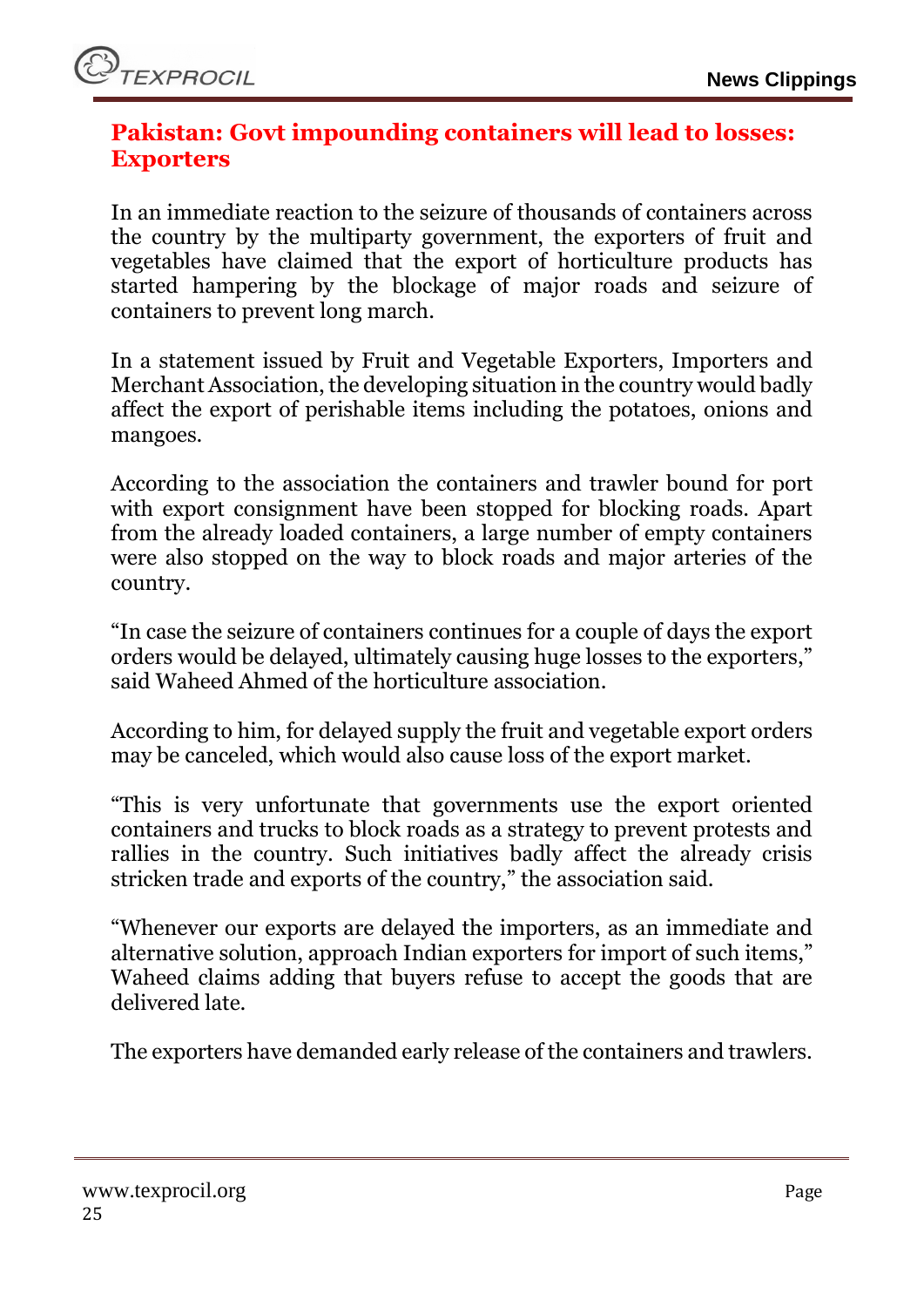This practice has been in vogue in Pakistan in order to stop agitators and strikers from gathering at one particular spot where they announce to protest on a particular date. The impounding started a few days before the proposed march and continues unabated. Any container that leaves a mill or factory fully loaded with export consignment gets impounded.

All containers from upcountry are booked for Karachi from where they are loaded on ships waiting for goods at the Karachi sea port. These ships follow a strict schedule. If the consignment does not reach the port in time, these ships leave for other destinations.

Pakistan's major exports are textiles that have to be delivered to the global consumers within the promised date. When a ship leaves Karachi port without export goods, the chances of timely delivery vanish as few ships touch our ports and the next ship might come late.

The exporters may rightly be worried because they have no idea as to when these containers would be released.

**\*\*\*\*\*\*\*\*\*\*\*\*\*\*\*\*\***

Source: profit.pakistantoday.com.pk– May 25, 2022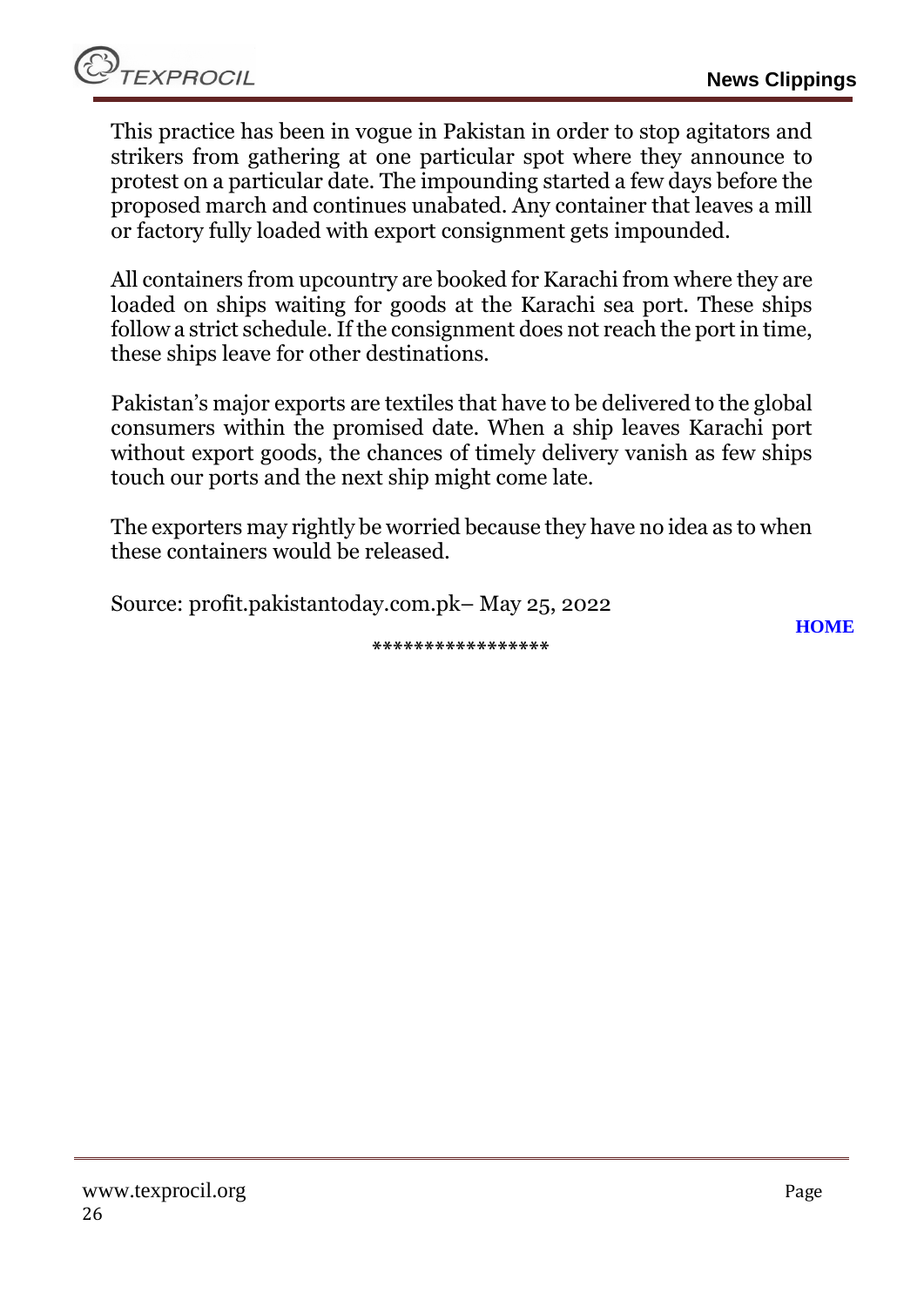# **NATIONAL NEWS**

# <span id="page-26-0"></span>**India's exports may rise to \$1 trillion by 2030: Piyush Goyal**

India's exports rose to a record high of \$421.8 billion during the financial year ended March 2022 despite the COVID-19 pandemic and global supply chain disruption and the shipment may surge to \$1 trillion by 2030, Union Minister for Commerce and Industry Piyush Goyal said on Tuesday.

Addressing the "Breakfast session Discussion on Trade 4.0" at the World Economic Forum in Davos Goyal said, India could achieve a target of \$1 trillion worth of merchandise and services export each by 2030.

Noting that in the last 8 years, the government had focussed extensively on structural reforms the minister said that each one of those movements has been holding India in good stead during times of crisis.

Observing that the India story had been receiving a lot of enthusiasm across the world, the minister said that in spite of constraints like COVID-19, chip shortages, conflict, rising commodity prices, container shortages and significant shipping and logistics issues it has been facing in the last two years, which caused massive supply chain disruptions that threw the global economy off-balance, Indian businesses had displayed great resilience, overshooting export targets and achieving \$421.8 billion worth of exports.

He urged Indian industry to look at boosting value-added exports and ensure that new jobs came into India instead of raw materials going out of India.

Highlighting the serious efforts being made in that direction, the Minister said that the government was striving to ensure orderly behaviour of prices and ensure that businesses add value and jobs, according to a statement released by the Ministry of Commerce & Industry.

Stressing upon the government's bid to bring down logistics costs through measures such as PM GatiShakti, the Minister said that the National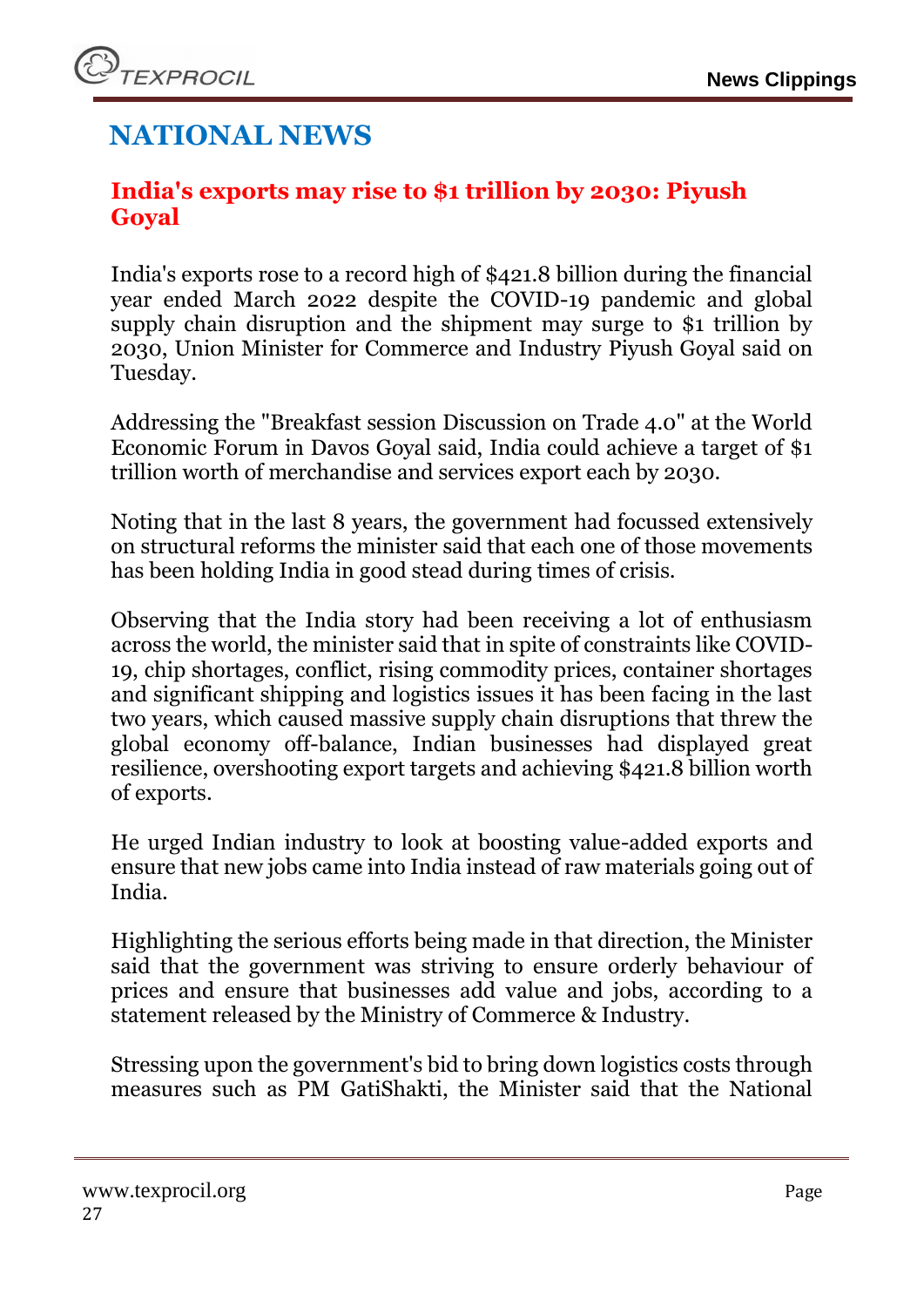Master Plan would help improve infrastructure planning and ensure the implementation of projects within time and budget.

Assuring that the government would wholeheartedly support businesses, the Minister urged the industry to bring scale into all economic activities.

Expressing concern over the excessive dependence on international supply chains, Goyal urged businesses to procure locally wherever there is an opportunity. He asked businesses to support each other and help fortify domestic supply chains.

Referring to Trade Agreements recently inked with UAE and Australia, the Minister said that these agreements were opening new frontiers in international trade. He added that agreements with Canada, EU, UK, Israel and GCC were in the pipeline. The Minister said that the world had great confidence in India and wanted to engage with it enthusiastically.

Source: economictimes.indiatimes.com– May 25, 2022

**[HOME](#page-0-0)**

**\*\*\*\*\*\*\*\*\*\*\*\*\*\*\*\*\***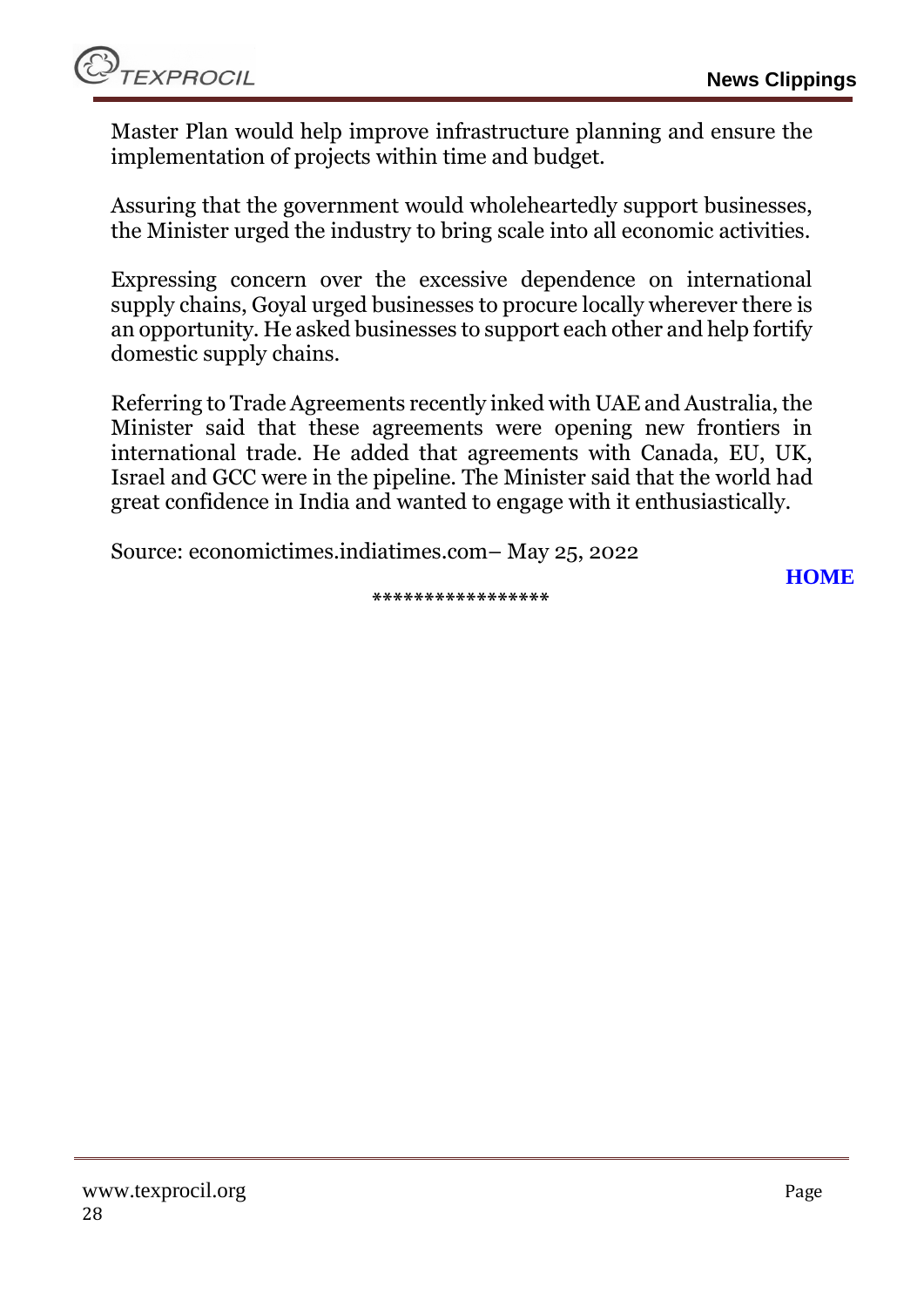# <span id="page-28-0"></span>**Two-day visit to UK: Goyal to hold talks on FTA**

Commerce and industry Minister Piyush Goyal will visit Britain on May 26 to hold discussions with the U.K. Government and businesses on the progress made in the negotiations of the proposed free trade agreement (FTA) between the two countries, an official statement said on May 25.

During the Summit meeting between prime Ministers of India and the U.K., the two leaders had set the timeline of Diwali 2022 for finalisation of the FTA between the two countries.

"In his next leg of the two-day tour, Shri Goyal is reaching the U.K. tomorrow, where he will hold discussions with the U.K. Government and businesses on the progress made in FTA negotiations and the way forward," the Commerce Ministry said in a statement.

It also said that Mr. Goyal, who led the team India at World Economic Forum (WEF) in Davos from May 23-25, finished his trip with several high-level engagements aimed at projecting India as a reliable partner, a stable economy and an attractive investment destination.

The Minister held several meetings, including with Khalid Al- Falih, Minister of Investment, Saudi Arabia, Secretary General of Gulf Cooperation Council (GCC) Nayef Al Hajraf, CEOs of DP World Sultan Ahmed Bin Sulayem, and Khaldoon Al Mubarak, CEO and MD, Mubadala Investment Company, to take stock of the existing trade and investment relations, it added.

Mr. Goyal also met business leaders, including Arvind Krishna, CEO IBM; Alexander R. Wynaendts, Chairman-elect, Deutsche Bank; Bill Winters, Group CEO, Standard Chartered Bank; Bruce Flatt, CEO, Brookfield Asset Management Inc; Pat Gelsinger, CEO, Intel; Alan Jope, CEO, Unilever; and Benoit Bazin, CEO, Saint Gobain.

Source: thehindu.com– May 26, 2022

**\*\*\*\*\*\*\*\*\*\*\*\*\*\*\*\*\***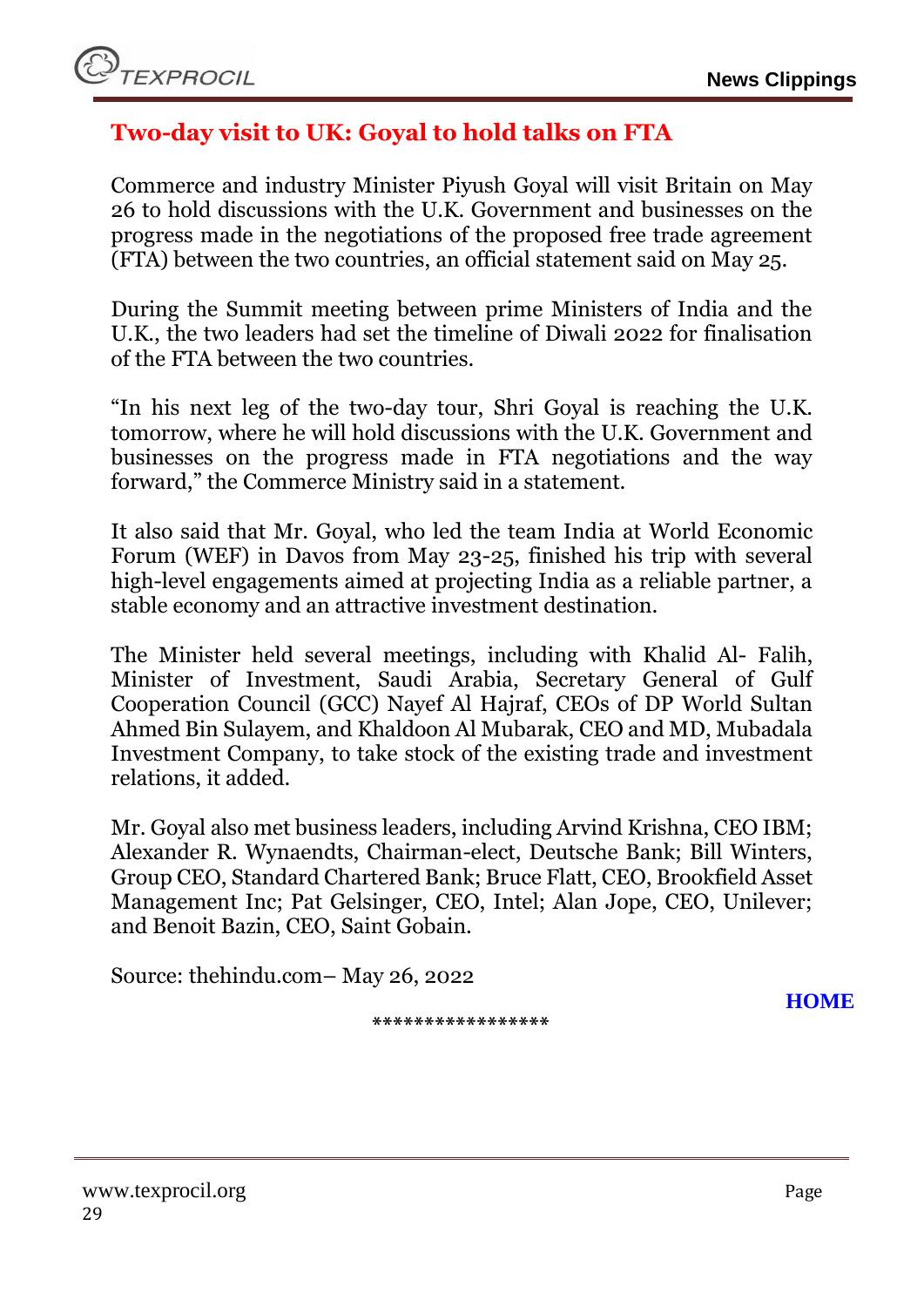# <span id="page-29-0"></span>**Indian textile-apparel industry needs orderly circular transition: CRB**

A systematic, human-centred transition to a circular economy is needed for the Indian textile and apparel industry for better environmental and social performance, as well as to improve competitiveness and improve market access, New Delhi-based think tank Centre for Responsible Business (CRB) said in a new report on circularity in the sector.

Opportunities are also emerging for attracting international and domestic sources of sustainable (ESG) finance, especially with the government developing a road map on sustainable finance, it said in its report titled 'Circular Textile and Apparel in India: Policy Intervention Priorities and Ideas'.

A continued and concerted support involving various segments of the government at all levels is needed to create the enabling environment for circularity, the report said.

Skill and capacity building of workers and entrepreneurs is required and is critical, especially from the point of 'just transition'. This will ensure that a circular transition not only creates new job opportunities but also existing jobs are protected in a transitioning sector, it said.

The CRB team has identified circular economy (CE) interventions based on secondary research and extensive stakeholder consultations across various value chain actors, especially with domestic and international brands, suppliers and manufacturers, dyeing and chemical companies, academia, innovators and state government officials.

These ideas, aligned to the CE priorities defined in the framework, have been broadly categorised as actions proposed for practitioners and as possible policy interventions.

The report makes several policy recommendations. Clear design guidelines should be defined indicating the types of material to be used (virgin plus recycled), chemicals to be avoided or used, design for durability, and the design for end-of-life processes or purposes. Cost of collection for end of life should be factored in, with clear labelling (transparency and traceability).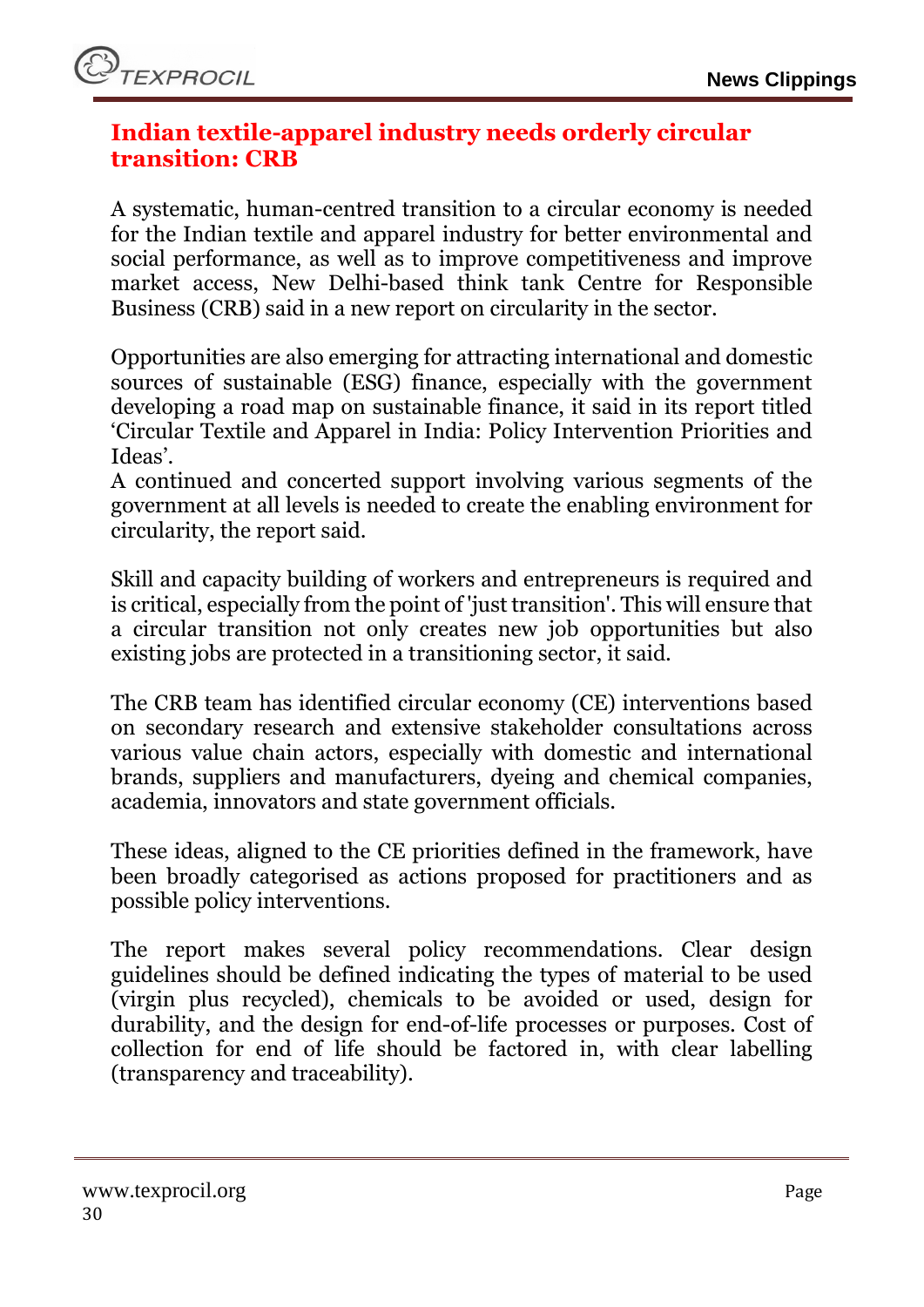The report recommends the government to issue an advisory on textile production parameters and processes and constitute a task force that can facilitate setting of industry guidelines for circular design and manufacturing among the industry players.

Wastewater effluent standards for the textile and dyeing industries should be developed by the Central Pollution Control Board (CPCB) along with the state pollution control boards under the supervision of the ministry of environment, forest and climate change, it suggests.

There is a need to work with alternate materials that are less water and energy intensive, can be easily recycled, and are more durable, the report suggests. Emphasis has to be given to man-made fibres and extensive research is needed both for alternate materials and on cost effective recycling technologies.

Further innovation in these areas should be supported. Transparency and traceability will be required to authenticate material sources and fibre content to support recycling.

Policy actors can define a 'content law', provide incentive and tax perks for use of alternate materials. Sustainable public procurement can provide impetus to use of alternate and recycled materials. Clear labelling and quality norms for apparel made from recycled materials will instil confidence amongst consumers, the report says.

Monitoring chemical use in fibre manufacturing, washing, dyeing and garment manufacturing needs to be emphasised. Regulation can play a crucial role in banning or defining the quantities and discharge of hazardous chemicals. Incentives can be provided for use of natural dyes and for uptake of waterless dyeing techniques that can considerably reduce water pollution.

Pre consumption waste can either be reduced through technology adoption (for larger units) or through linking production units to up cyclers/ recyclers to prevent waste from going to landfills. Consumers need to be educated and incentivised to recycle used garments. Reverse logistics need to be considerably strengthened to support a recycling /upcycling/ repair eco-system.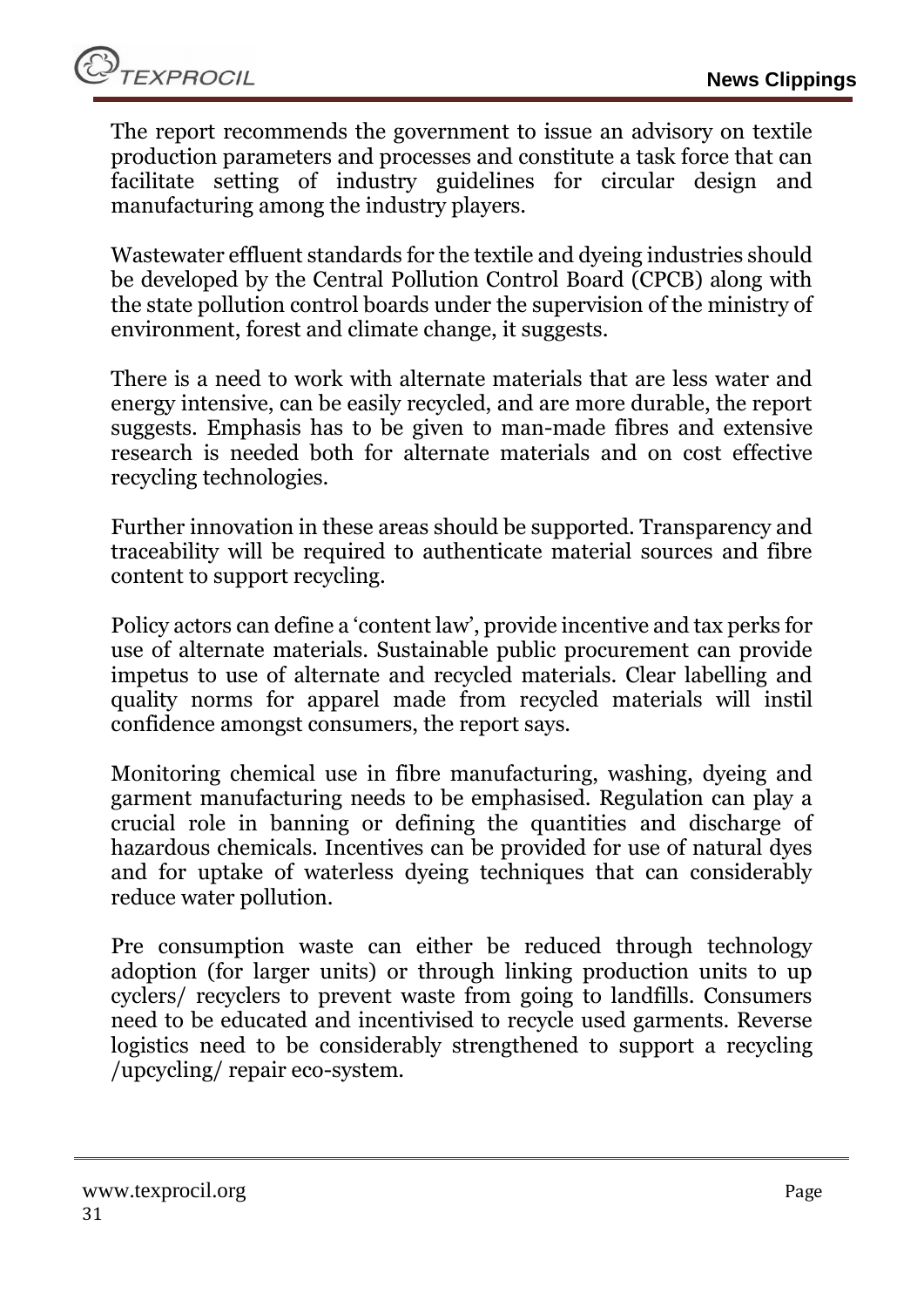The need for energy efficient machinery and use of cleaner energy is well understood amongst the industry actors. However, a need for a stable policy has been identified as a major requirement, the report notes..

Policies can be implemented to prioritise renewable energy over conventional sources. Policy must be long-term and stable as renewable energy requires large investments from companies. Innovation at MSMEs should be promoted (including handicrafts), focussing on in-situ technical and technological innovations.

Official case studies should be documented and scaled and replicated elsewhere. The Technology Upgradation Funds Scheme (TUFS) should be amended to include more energy efficient technologies and equipment, the report suggested.

The industry can undertake detailed water audits to measure its water footprint along its operations and identify measures to reduce water consumption. Technologies for wastewater treatment are very costly at the moment and adoption at scale is hindered, it recommended.

Source: fibre2fashion.com– May 25, 2022

**\*\*\*\*\*\*\*\*\*\*\*\*\*\*\*\*\***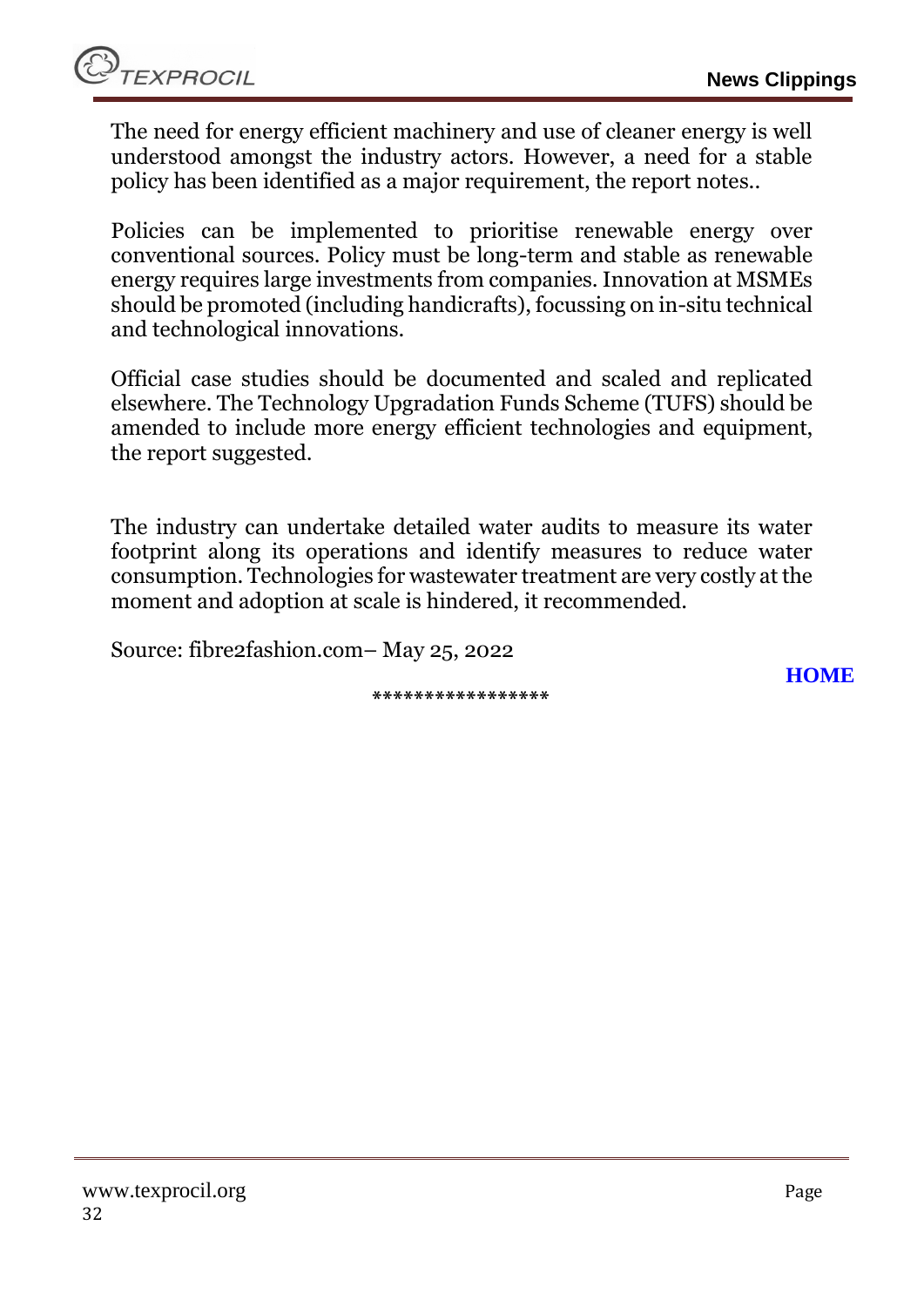# <span id="page-32-0"></span>**Surging inflation likely to delay GST rate rationalisation**

With the surge in inflation, GST rate rationalisation may not happen any time soon, a top government official said here on Wednesday. The official also asserted that the slew of inflation control measures announced in the last few days will not alter the government's borrowing calendar and the Centre will stick to its planned borrowings as of now.

While highlighting the plethora of measures including lowering of Road & Infrastructure Cess, import of edible oil at nil duty and limiting the export of sugar, besides other moves to rein in inflation, the Centre is also at pains to point out that the utilisation of cess collected by it under Excise Duty on petrol and diesel is much higher than collection.

GST: Key issues

After the GST Council meeting in Lucknow last September, a Group of Ministers (GoM) led by Chief Minister of Karnataka, Basavaraj S Bommai , was set up to look at rate rationalisation. The GoM is yet to finalise its report.

"There have been genuine problems in rate rationalisation. But even if the GoM submits its report now and it is presented before the Council, will the Council take a call? Difficult to say, as the ecosystem is strenuous," the official said. Earlier, steps to rationalise tax rates could not be taken due to the Covid-19 pandemic although the inverted duty structure (i.e., higher duty on inputs and lower duty on output) was corrected on items such as footwear.

There are two key issues as far as rate rationalistaion is concerned. First, the weighted average Revenue Neutral rate (RNR) has come down to around 11.5 per cent from the initial rate of 15-15.5 per cent, which necessitates rate rejig. Now, the intention is to see how to achieve at least the RNR rate at which the GST was brought in.

The second issue is too many rates. As on date, there are four main rates under the GST: 5, 12, 18 and 28 per cent. Then there are special rates of 0, 0.25, 1 and 3 per cent.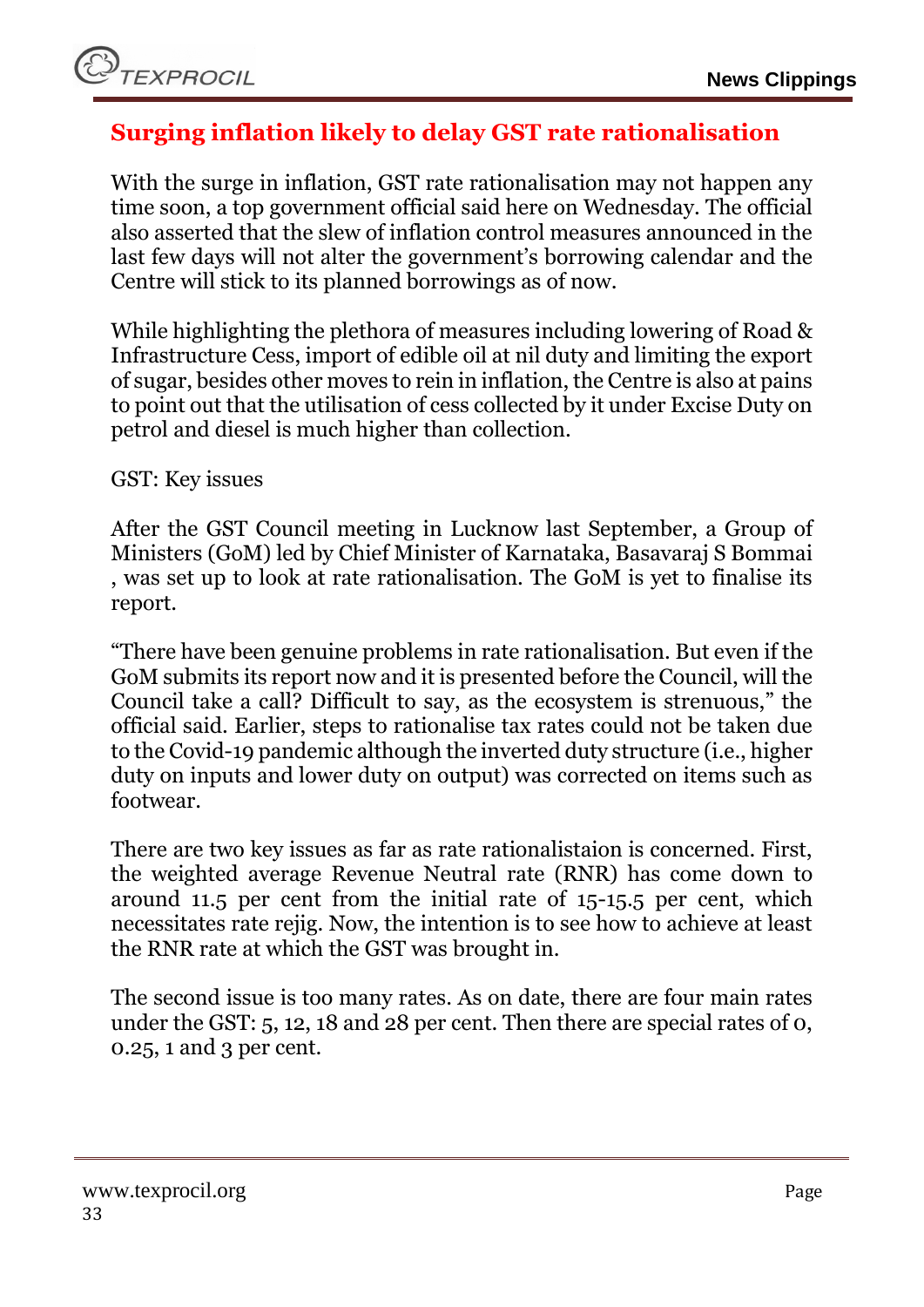Besides, there is also a provision of cess at the rate of 1 to 25 per cent. For services, there are four rates  $-5$ , 12, 18 and 28 per cent, beside a special rate of 0 per cent. There have been demands for restructuring the slabs by merging either 12 and 18 or 5 and 12, and also for a special rate on textile in case the inverted duty structure is done away with.

Use of Cess

Further, the official said that post introduction of GST, 18 types of cess have been subsumed into the new tax regime, while only four including road and infrastructure cess remained. Cess is not part of devolution pool. "Cesses which remain are funding important schemes and development activities. Centre has provided more than the actual collection to various schemes which are funded from cesses," the official said while adding that addition is being provided from Consolidated Fund of India (CFI) and money is spent in States only.

On Saturday, Centre cut the Central excise duty by ₹8 a litre and ₹6 a litre on petrol and diesel respectively. This will result in revenue foregone of  $\overline{\tau}_1$ lakh crore for the Centre.

Borrowing

Though various measures initiated to rein in inflation is estimated to have more than ₹2.5 lakh crore of additional expenditure, the Centre indicated no additional borrowing. "At this moment, we do not think, we need additional borrowing. We ill stick to calendar," the official said.

<span id="page-33-0"></span>Source: pib.gov.in– May 25, 2022

**\*\*\*\*\*\*\*\*\*\*\*\*\*\*\*\*\***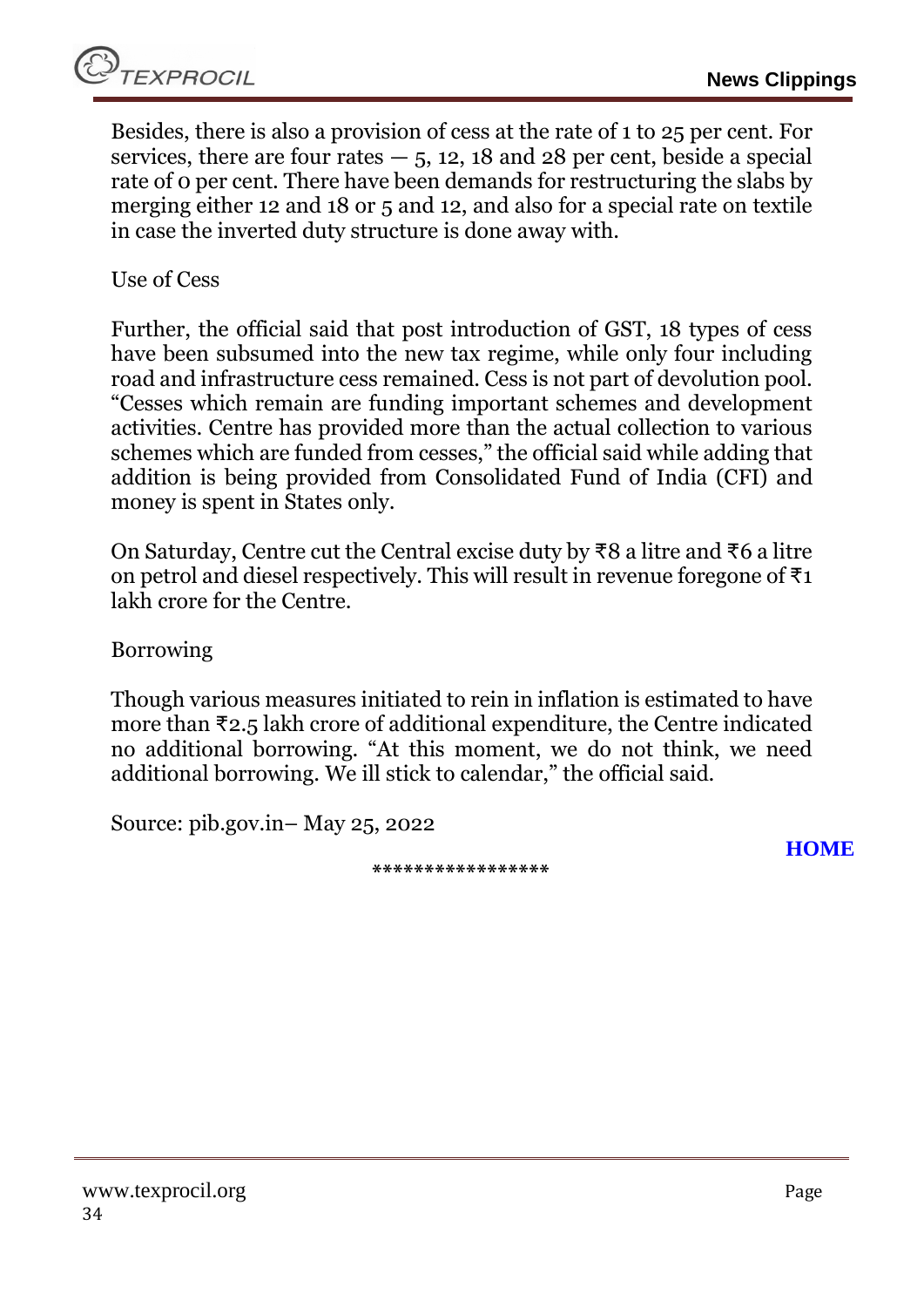# **Cotton spike brings back polycot**

Record-high cotton prices are changing the textile industry dynamics and re-engineering of products has started in the state. Demand for polyester cotton (polycot) fabric is increasing again, after almost a decade, because pure cotton is not affordable to many now. Spinning mills in Gujarat have started blending polyester and cotton and the coming festival season will see a higher share of polycotton fabric and garments.

Gujarat has about 120 spinning mills and they recently cut procurement and production by 50%. Cotton prices are hurting them as yarn prices are under pressure due to weak demand. Jayesh Patel, vice president of the Spinners' Association of Gujarat (SAG) said, "Most spinning mills have cut production by 50% because cotton yarn prices have not increased in step with cotton prices. We incur a loss of at least Rs 35 per kg of cotton yarn. Many spinning mills have started blending polyester, viscose and modal with cotton to tide over this situation." Patel has started blending polyester and viscose with cotton at one of his plants.

Rahul Shah, co-chairman of the GCCI textile committee , said it blending polyester with cotton is now unavoidable due to high prices. "Cotton prices have created working capital issues and demand is low. The textile industry has started re-engineering cotton products. Also, keeping expensive stock can be risky, so we are seeing demand for polyester cotton."

Kantilal Sanghvi, vice president of Maskati Kapad Market Mahajan said, "The high cotton prices are hurting the industry and the government must intervene. Despite the festival season being just months away, we do not have enough orders because of high prices.

Many traders are thus shifting to polyester cotton. Almost 20% of the new stock is polyester cotton. Women's dresses and kidswear are leading this trend and many have started to use polyester cotton for men's shirting. Polyester cotton demand is high from other states."

According to Sanghvi, blending polyester helps reduce the cost of fabric by at least 15%. Cotton yarn price is around Rs 400 per kg while a 60% cotton and 40% polyester blend costs around Rs 350.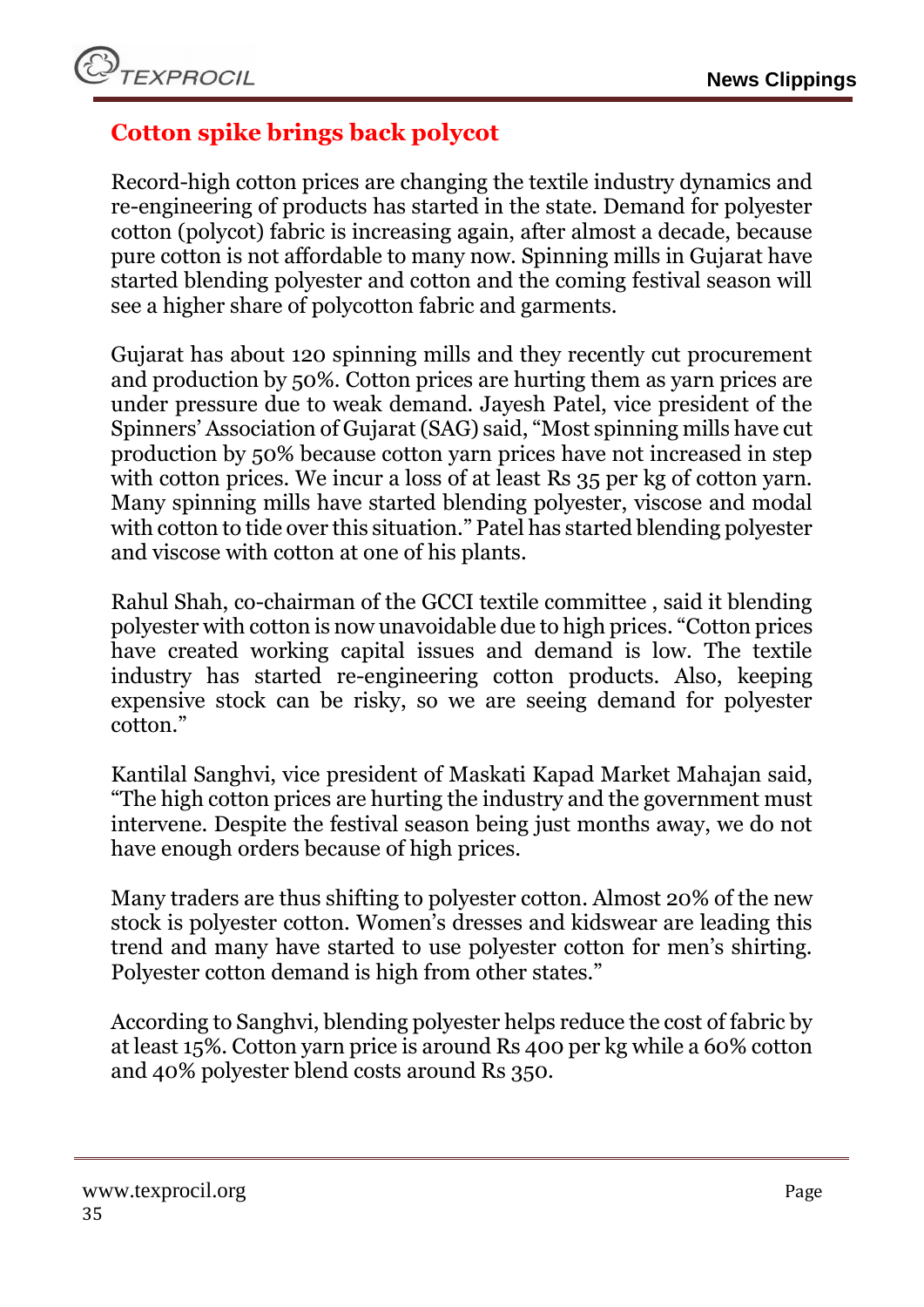**[HOME](#page-0-0)**

Textile processors say blended fabric processing will hurt units. Naresh Sharma, former vice- president of Ahmedabad Textile Processors' Association said, "Our expertise is cotton grey fabric printing and processing. The growing polycotton trend will put us in competition with Surat, Balotra and Bhilwara."

Source: m.timesofindia.com– May 25, 2022

**\*\*\*\*\*\*\*\*\*\*\*\*\*\*\*\*\***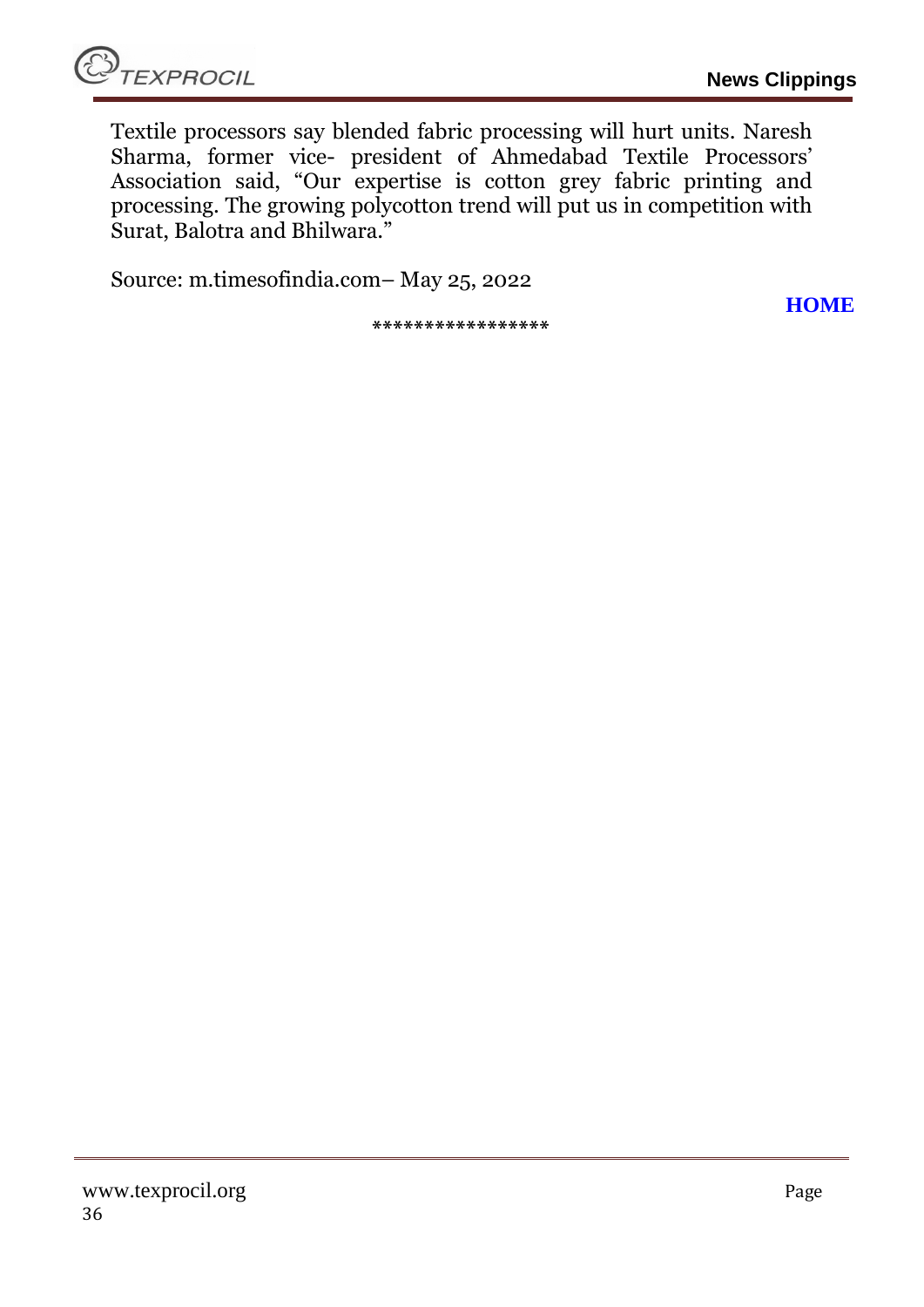# <span id="page-36-0"></span>**Be wary of growing exports**

The uncertainties in the global economic environment, significantly driven by Russia's invasion of Ukraine and the resultant sanctions on Russia by the West, along with Sri Lanka's ongoing struggles to stay afloat amidst a deepening crisis, have all been believed to have created export opportunities for countries such as India. However, this well-celebrated export spike needs to be viewed with a pinch of salt.

Emissions-embodied exports

The 2009 United Nations Climate Change Conference in Copenhagen witnessed a vociferous argument from countries such as India and China that developed countries who are consuming polluted goods produced elsewhere also have an obligation to clean up the mess. The data available from the Organisation for Economic Co-operation and Development(OECD) indicates that India is one of the leading exporters of carbon emissions-embodied products, and that there is a steady increase in the total carbon emissions embodied in exports.

China is the largest exporter of carbon emissions-embodied products, followed by the U.S., Russia and India. India's total carbon emission exports increased from 80.3 million tonnes at the time of it joining the World Trade Organization (WTO) in 1995 to 426.1 million tonnes in 2018. The sharp increase in carbon-embodied exports brought India closer to that of the U.S.'s carbon emission exports. In the case of the U.S., carbon emission exports were more or less stagnant between 1995 and 2018.

Net CO2 exports can be calculated by taking the difference between carbon emissions-embodied exports and carbon emissions-embodied imports. The striking difference between China and India is that while China's net exports began to decline from 2007-08, net exports in India started to steadily increase in that period. While India's net exports of carbon emissions were observed to be the lowest in 2007 (-11.6 million tonnes), at present the net exports are 55.4 million tonnes. Another way of calculating the net export of carbon emissions is by taking the difference between domestic carbon emissions embodied in gross exports and foreign carbon emissions embodied in gross exports. By using this definition also, there is a steady increase in net exports of carbon emissions from India. In 1995, net exports were 75.8 million tonnes; it increased to 372 million tonnes in 2018.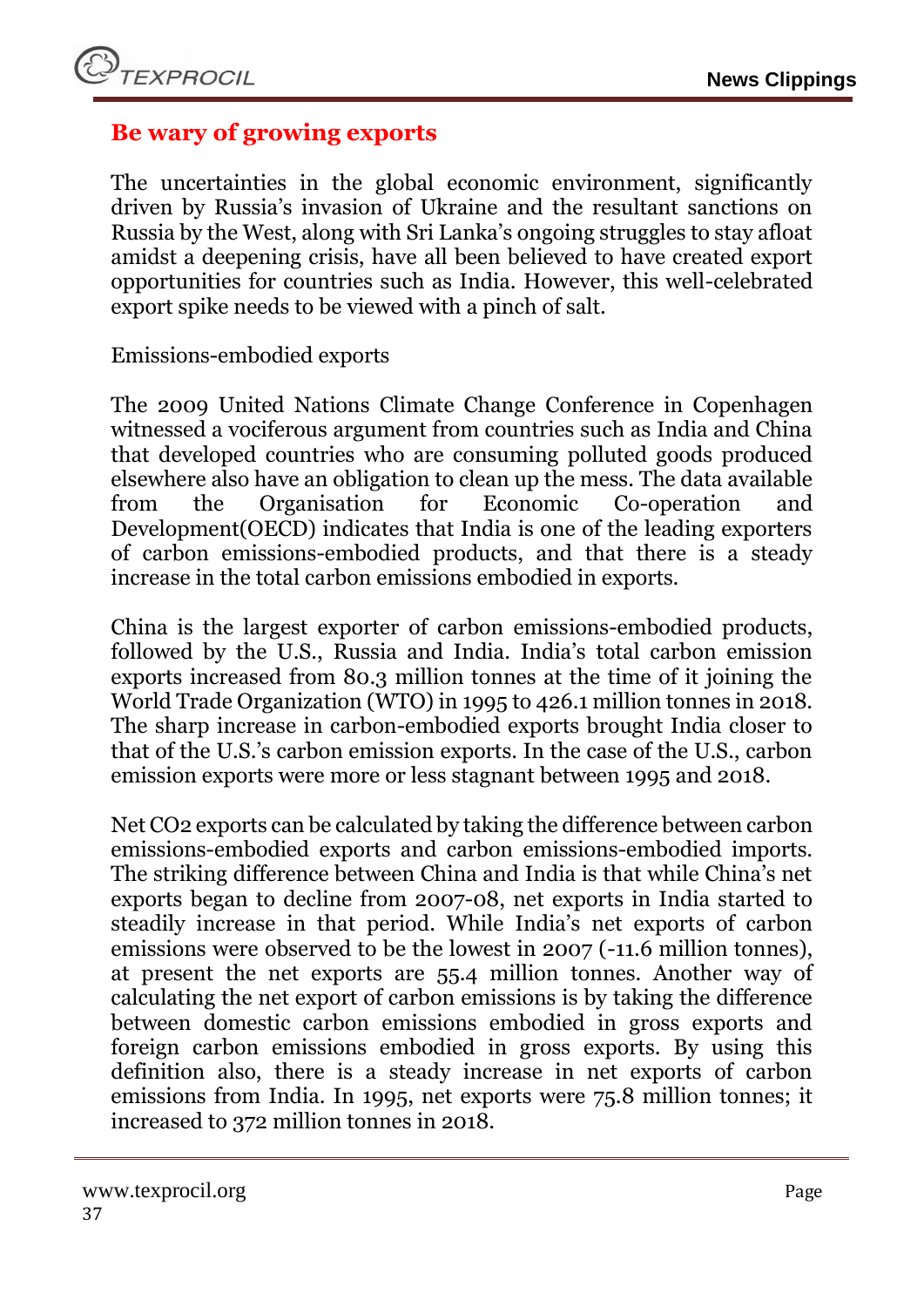India's recent export performance has been attributed to petroleum products, electronics and chemicals. Although net carbon emission exports have been declining in the case of chemicals and electronics as imports have been rising at a greater rate, the carbon emissions-embodied exports of all these products have been steadily increasing over the years.

For example, the domestic carbon emissions-embodied exports of chemicals was only 2.1 million tonnes in 1995, which increased to around 9.8 million tonnes in 2018. Similarly, carbon emissions exports of electronics increased from 1.3 million tonnes to 8 million tonnes, and exports of petroleum carbon increased from 6.6 to 25.5 million tonnes during this period. The net exports of carbon emissions have also been increasing in the case of petroleum products.

Most developed countries are the net importers of polluted goods produced elsewhere, especially in the developing countries. The largest net importers of carbon emission-intensive goods are the U.S., Japan and Germany.

The U.S. net carbon imports increased from 262.3 million tonnes in 1995 to 834.1 million tonnes in 2018. The OECD member countries which are developed are net importers.

Due to the stringent environmental measures adopted by developed countries, pollution-intensive industries show a tendency to relocate from developed countries to developing countries with the lowest environmental standards/weak enforcement of environmental standards in order to cut resource and labour costs — a phenomenon researchers term as 'pollution haven hypothesis'. Thus, developing countries that are lax in enforcing environmental policies eventually become pollution havens.

One could possibly argue that an increased GDP as a result of expansion in export revenue can be utilised for improving the environmental quality.

As per the environmental Kuznets curve, there is an inverted U-shape relationship between the income of a country and its environmental degradation. This implies that as income increases, environmental quality begins to deteriorate, but improves after some time. However, there is no consensus across studies with respect to this possibility.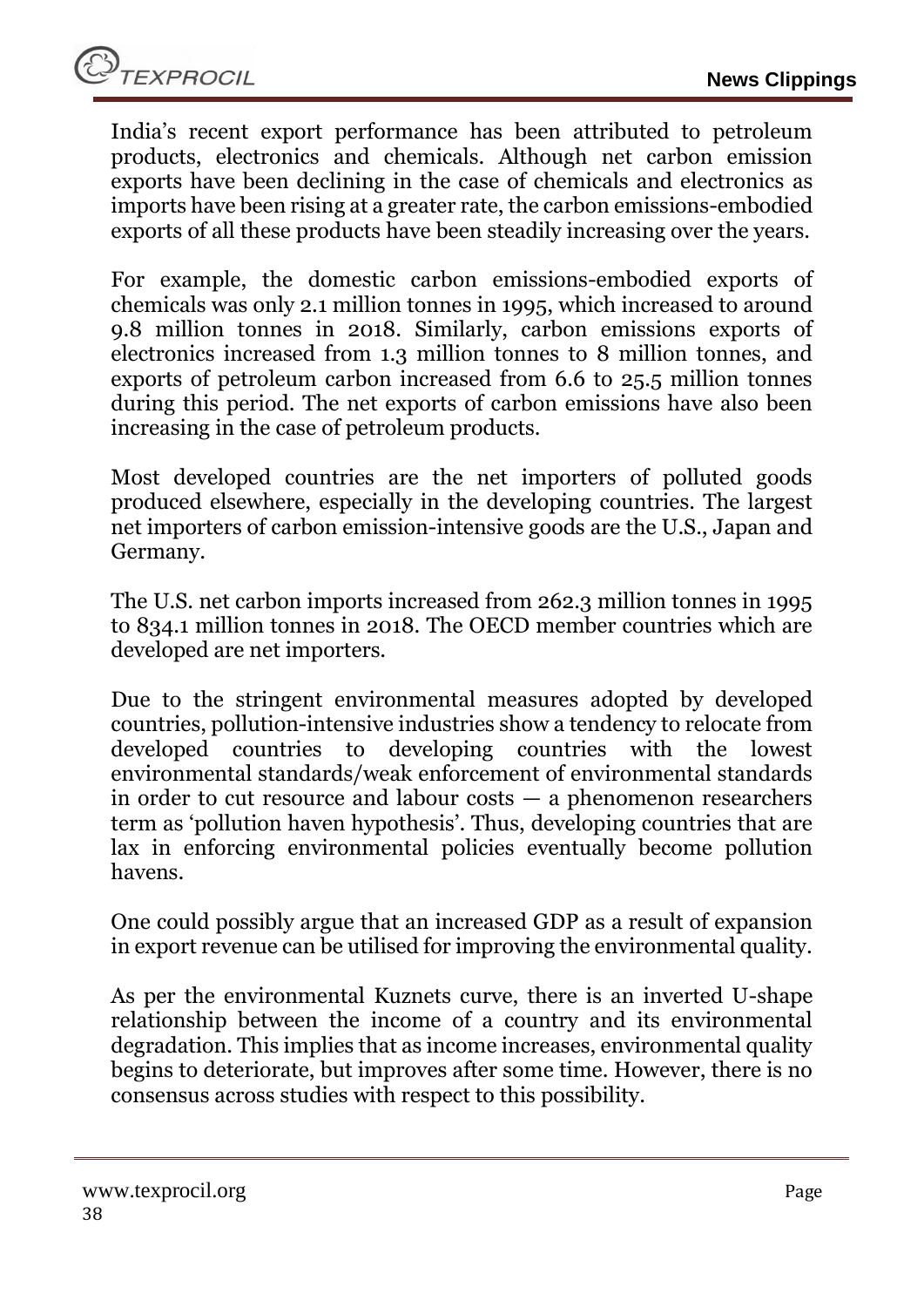Coming to the exports of agricultural and food products, India is virtually exporting some of its depleting natural resources such as water through exports. India is the leading exporter of rice in the world market. Given that rice is a water-intensive crop, India is indirectly exporting water to other countries. This virtual water trade will have an adverse impact on long-term sustainability and food security of the country although there has been an overall improvement in water-use efficiency. (As per the water use efficiency index developed as part of the sustainable development goals, water efficiency has risen from 0.95 (\$/m3) during the period 1993- 97 to 3  $(\frac{\pi}{9})$  during the period 2018-22.) The agricultural water withdrawal as a percentage of total available renewable water resources has increased from 26.7% in 1993 to 36% in 2022. The total per capita renewable water resources have also declined from 1909 cubic metres to 1412 cubic metres during this period.

The growing consumption in rich countries has come at a cost for developing countries such as India. Countries have begun imposing an environmental tax to address a broad spectrum of environmental issues. For example, in OECD countries, the tax roughly constitutes 2% of the GDP. While the environmental tax in India is around 1%, the tax as a percentage of GDP has marginally come down from 1.38% in 2005 to 1.07% in 2019.

In order to ensure long-term sustainability, strict environmental measures need to be explored, such as revisiting the possibilities of increasing the environmental tax, even though the short-run implications, especially on the trade front, may not be pleasant. Similarly, water-saving policies that seek to improve the water use efficiency are also the need of the hour, in order to promote sustainable production of rice and also safeguard food security in the country.

Source: thehindu.com– May 26, 2022

**\*\*\*\*\*\*\*\*\*\*\*\*\*\*\*\*\***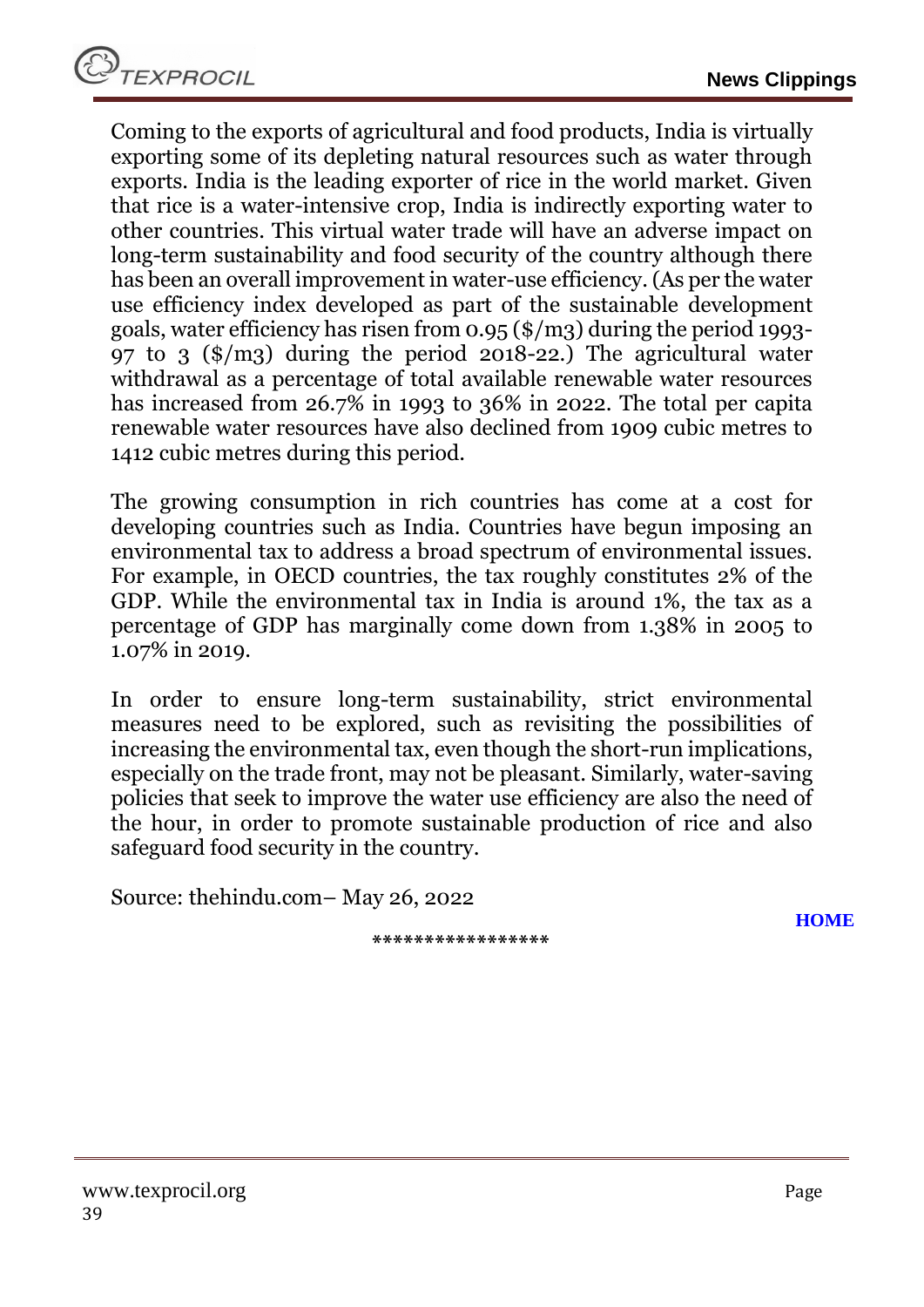# <span id="page-39-0"></span>**Time For India To Start Rupee-Kyat Border Trade With Myanmar**

India stayed invested in Myanmar after the 1 February 2021 coup. It was not an easy choice in the times of military raids, counter-attacks by the pro-democracy resistance groups, Covid, US sanctions and a crippling economic crisis. However, the primary goals were achieved.

As against the popular resentment (and attacks) against China — which has recently promised all support to the military Junta and is trying to utilise the opportunity to take its Belt and Road agendas forward — India remained free from controversy. The Trilateral Highway construction is also progressing.

New Delhi should now show the competitive zeal in converting the goodwill into economic influence by introducing the Rupee-Kyat border trade as proposed by Myanmar. It may also open new opportunities to the northeastern states of India.

There is a proposal to build a petroleum product pipeline to the border town of Moreh in Manipur. Till that comes, a limited period viability gap funding may help North East-based refiners to tap the demand for petroleum products in the adjoining areas of Myanmar.

Dollar-Starved

The dollar-starved Naypyitaw proposed local currency-based border trade to neighbours India, China and Thailand at least two months ago. The RMB-Kyat trade has taken off from April. Thailand is actively considering a similar move.

Myanmar makes a distinction between border trade and sea trade. The latter remains US dollar-denominated. However, the Junta barely has foreign exchange reserves to support the dollar trade.

Beginning April, Myanmar moved to a fixed exchange of Kyat 1,850 a dollar. The market rate is currently ruling above K2,000. Additionally, 70 per cent of the traded items (up from 34 per cent) are brought under the import licence regime.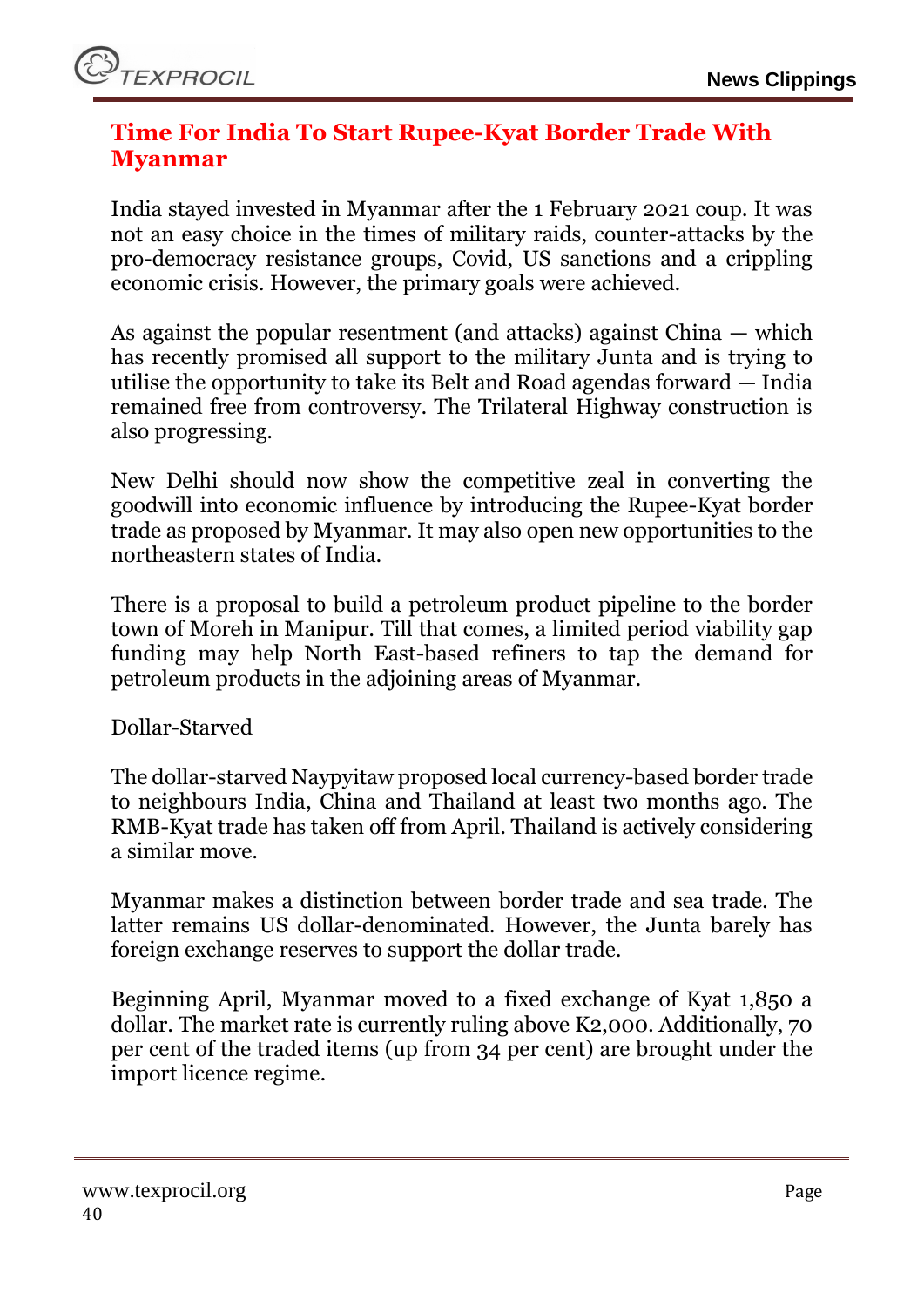Junta wanted to stop the free fall of Kyat. On the flip side, an artificially strong local currency reduced the export competitiveness of Myanmar, thereby further accentuating the crisis.

Myanmar's export basket largely constitutes mined and agricultural products.

The mining resources  $-$  like Jade, nickel, copper, natural gas etc  $-$  were mostly leased out to China before a partial democracy was established in 2011. The agri sector was hit in 2021.

While the crop (rice, pulses) outlook remains stable in 2022, dollar-based exports may suffer.

Local currency-based trade is, therefore, a dire necessity for Naypyitaw. China readily agreed to that and more. On 1 April, Chinese Foreign Minister Wang Yi visited Myanmar and promised: "No matter how the situation changes, China will always support Myanmar..."

Beijing's primary interest lies with the geostrategic China-Myanmar Economic Corridor (CMEC) connecting Kyaukphyu port in Rakhine in to Kunming in Yunan province.

The former Suu Kyi government agreed to CMEC. However, there were public protests against some of the planned projects. Beijing now wants to give them a big push.

China is riding on its territorial influence in the mining resource-rich areas in Eastern Myanmar bordering China. The immediate plan is to convert Shan into a launchpad for CMEC.

The armed forces of Myanmar or Tatmadaw have limited control in the region. Historically, China had been in close relation with the ethnic armed organisations (EAO) in Shan. These armies didn't join the peace process in the past and didn't support anti-Junta guerillas either after the coup.

China's Concerns

The Chinese move is not free from its concerns.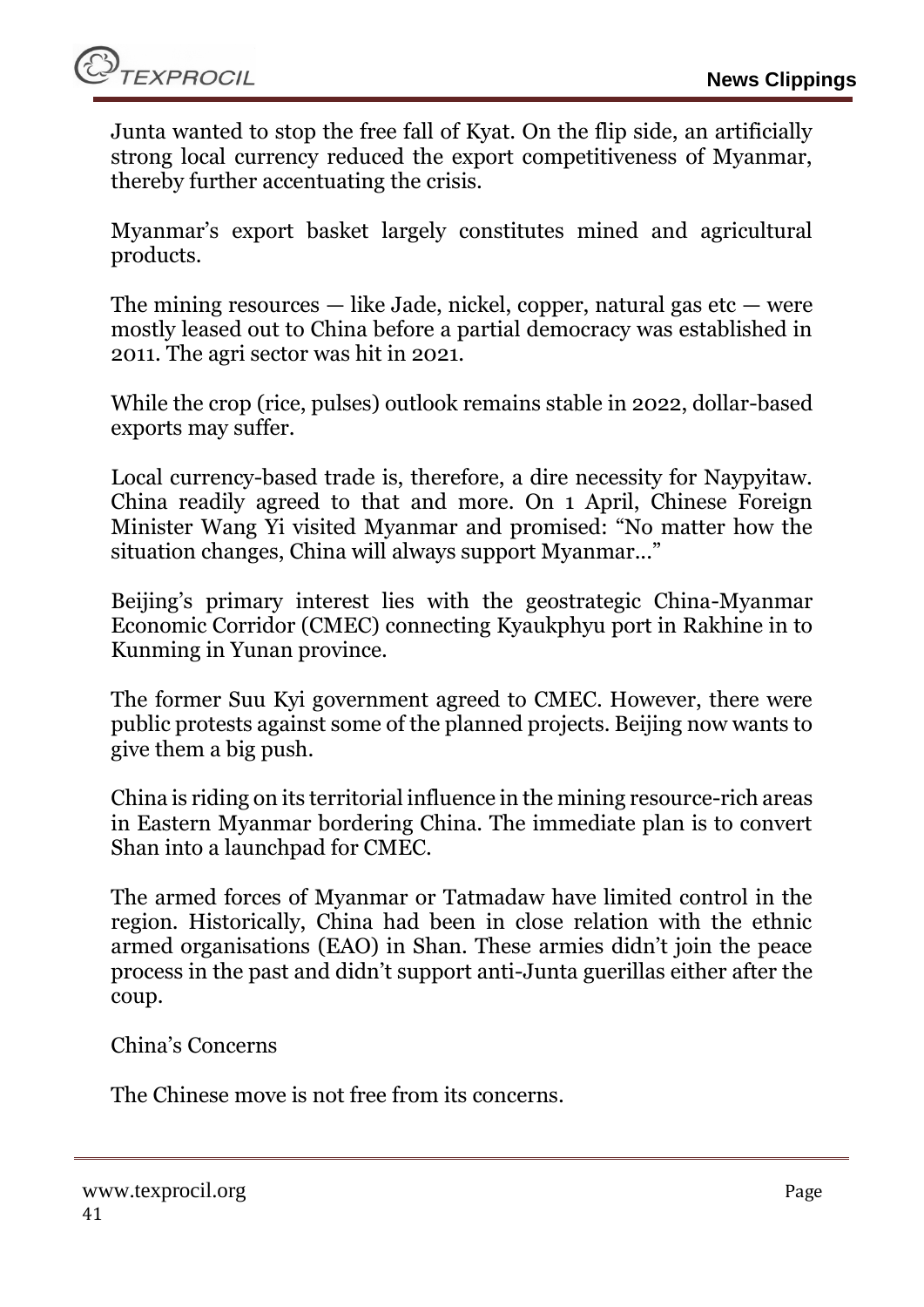First, according to a recent article in The Diplomat ('Shan state exemplifies China's tangled Myanmar ties,' 4 May 2022), Beijing was responsible for supplying arms to the EOAs in the past. Now, they are riding on the support of a criminal syndicate to give shape to CMEC.

Meanwhile, China has surely become unpopular in the rest of Myanmar. In Kachin, in northeast Myanmar, the EOAs launched offensives on Tatmadaw. Kachin is the source of the world's finest Jade. The business is controlled by China.

There are multiple reports of attacks on Chinese properties in Myanmar over the last year. In one incident, an attack was launched on Tatmadaw guarding a Chinese oil installation. China's popular microblogging site, Weibo, was abuzz with threat alerts in May.

Most importantly, Tatmadaw was never comfortable with China's aspirations. They were forced to depend on China during the long isolation between 1962 and 2011 when the rest of the world abandoned them.

The last decade, however, saw Tatmadaw diversifying to Russia. Moscow inked a massive arms sale deal with Myanmar just ahead of the coup. After the coup, Junta head Min Aung Hlaing visited Russia.

But just when the supply started or was about to start, came the Ukraine war. Time will tell if Russia lives up to its promises to Naypyitaw. However, it is unlikely that Beijing will have a free run in Myanmar.

Geostrategic

Apart from being a neighbour to India's North East; the importance of Myanmar lies in its geostrategic location. Before 1962, India was in a commanding position here. The space was vacated to China in the name of 'ideology'.

Atal Bihari Vajpayee (1998-2004) planned to make amends through the Trilateral Highway and Kaladan Multimodal projects. However, the Manmohan Singh government (2004-2014) let both projects suffer inordinate delays.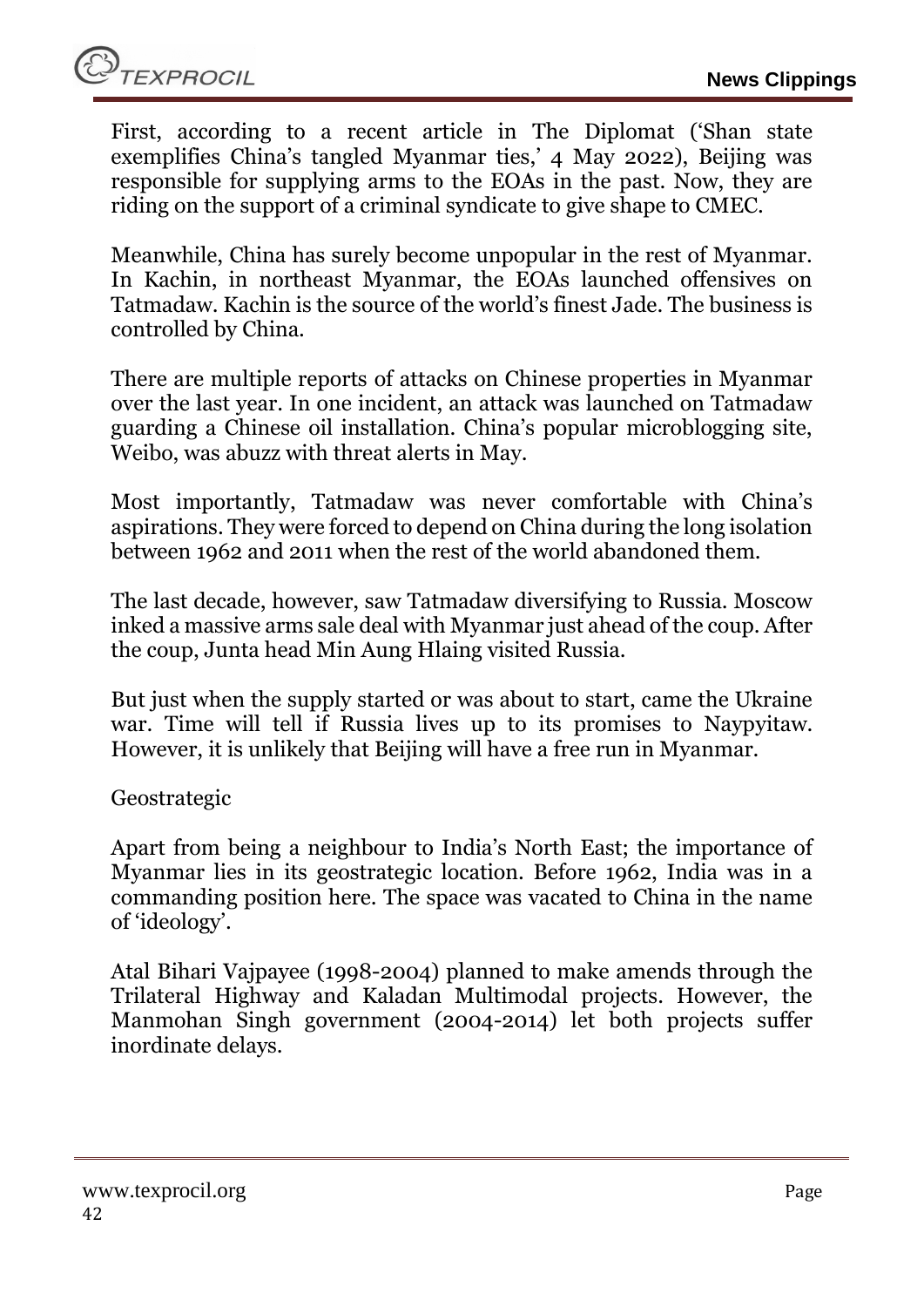The Narendra Modi government accelerated the implementation. But the progress of the Kaladan project suffered due to the dual blow of the Rohingya crisis in Rakhine in 2017 and the coup in 2021.

As things stand now, the India-built Sittwe port in Rakhine is nonfunctional as the connecting road to Mizoram is not ready. China, meanwhile, completed the Kyaukphyu seaport and laid oil pipelines to Kunming.

Under these circumstances, further consolidation of the Chinese stronghold, through CMEC, will not only add to the vulnerability of India's North East; but Delhi will also lose a great part of its territorial advantages in the Bay of Bengal.

India has maintained close relations with the Tatmadaw over the last couple of years. A defence cooperation treaty was signed in July 2019. In December 2020, India gifted the Myanmar navy its first submarine. In December 2021, then foreign secretary Harsh Vardhan Shringla met Aung Hlaing.

However, it is questionable if Tatmadaw has all the answers to India's concerns. They were never in complete control over the border regions. The situation has worsened post-coup as the armed resistance groups are in combat against the army for territorial control.

The situation is pathetic in the Chin and Sagaing states of Myanmar bordering India leading to the influx of an estimated 22,000 refugees. India's border gates at Moreh (Manipur) and Zokhawthar (Mizoram) are closed since the outbreak of Covid in 2020.

It might be time for India to follow the leads of China and open the border gates for trade to soothe the nerves of both locals as well as Tatmadaw.

Between 1 April and 13 May this year, Myanmar reported \$3.4 billion worth of total trade. While sea trade was dominated by imports, one-third of the total \$1.6 billion exports came through border trade with China and Thailand. There was no border trade with India.

Source: swarajyamag.com– May 25, 2022

**\*\*\*\*\*\*\*\*\*\*\*\*\*\*\*\*\***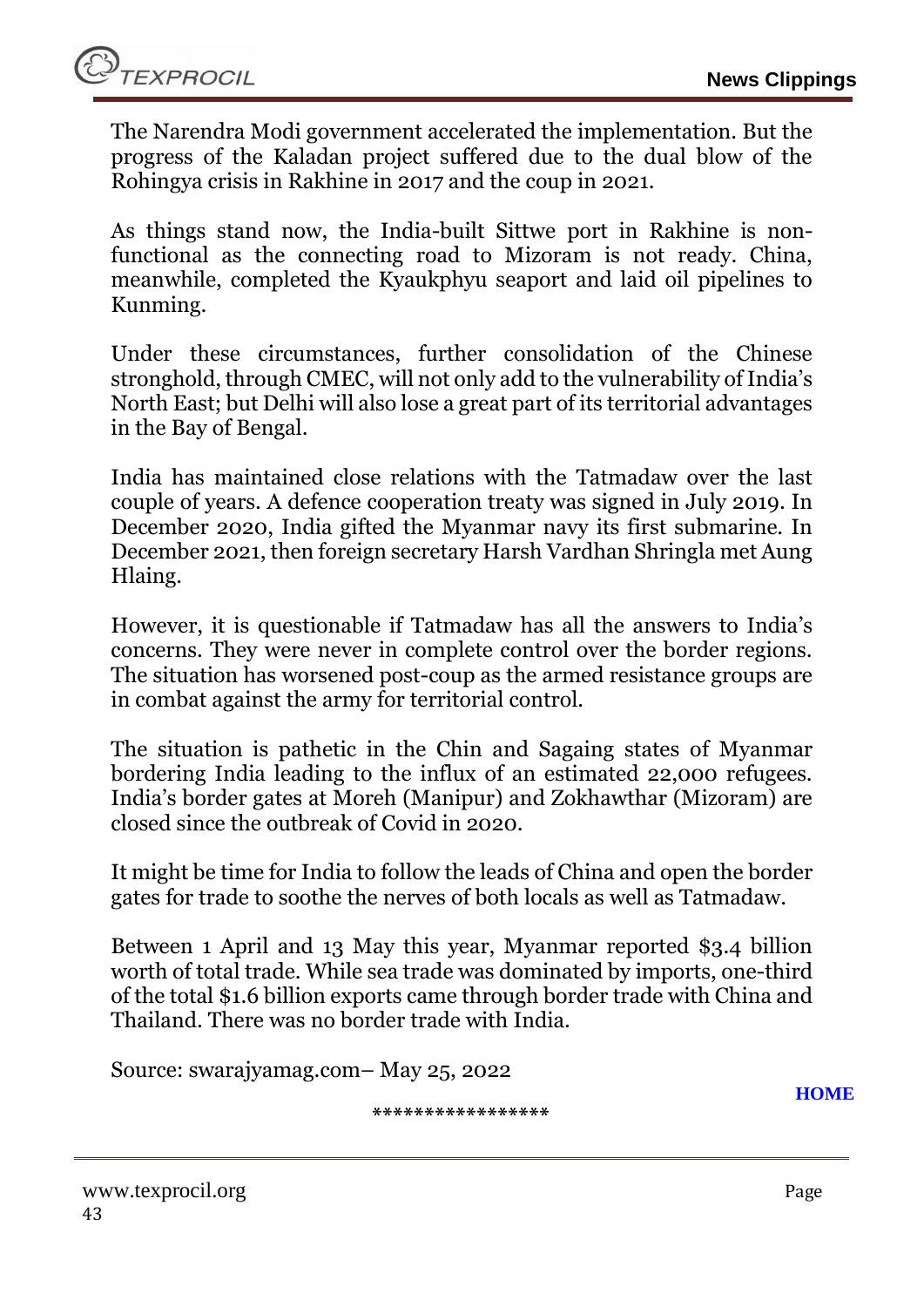# <span id="page-43-0"></span>**Members sought on advisory panel for textile sector**

The state government has invited 16 members from industrial associations to be part of the technical advisory committee for development of the textile and handloom industry.

Minister for handlooms and textiles R Gandhi had announced a plan to form the committe during the assembly session on April 28. Commissioner of textiles M Vallalar on May 20 invited members of associations including the Indian Cotton Federation, Confederation of Indian Textile Industry, Southern India Mills' Association, South India Hosiery Manufacturers Association and the Federation of Indian Export Organisation to be part of it.

The committee will provide solutions to issues in spinning, ready-made garments, knitwear and technical textiles and work on developing the sector. It will be a permanent body with Chennai as the headquarters. The members of the committee will furnish inputs and recommendations to make Tamil Nadu first in the country in terms of textile production. It will hold a meeting once in two months or on an as-needed basis to discuss the matters concerning handlooms and textiles.

"Since infrastructure support is missing for the garment industry in Tirupur, we can provide inputs regarding this to the government," said Raja M Shanmugham, president of Tiruppur Exporters' Association, who is named on the committee's members list. "A knitwear research institute should be set up in Tirupur, as there are several micro and small establishments. Only through representing such needs and issues, the full potential of the textile cluster can be economically realised."

K Venkatachalam, chief advisor of Tamil Nadu Spinning Mills Association, said he is also ready to be on the committee. "The committee will look after policy suggestions for improvement of the textile industry. It can work on various aspects relating to the development of the sector. The meeting will be constituted only after the committee is constituted," he said.

Source: timesofindia.com– May 26, 2022

**\*\*\*\*\*\*\*\*\*\*\*\*\*\*\*\*\***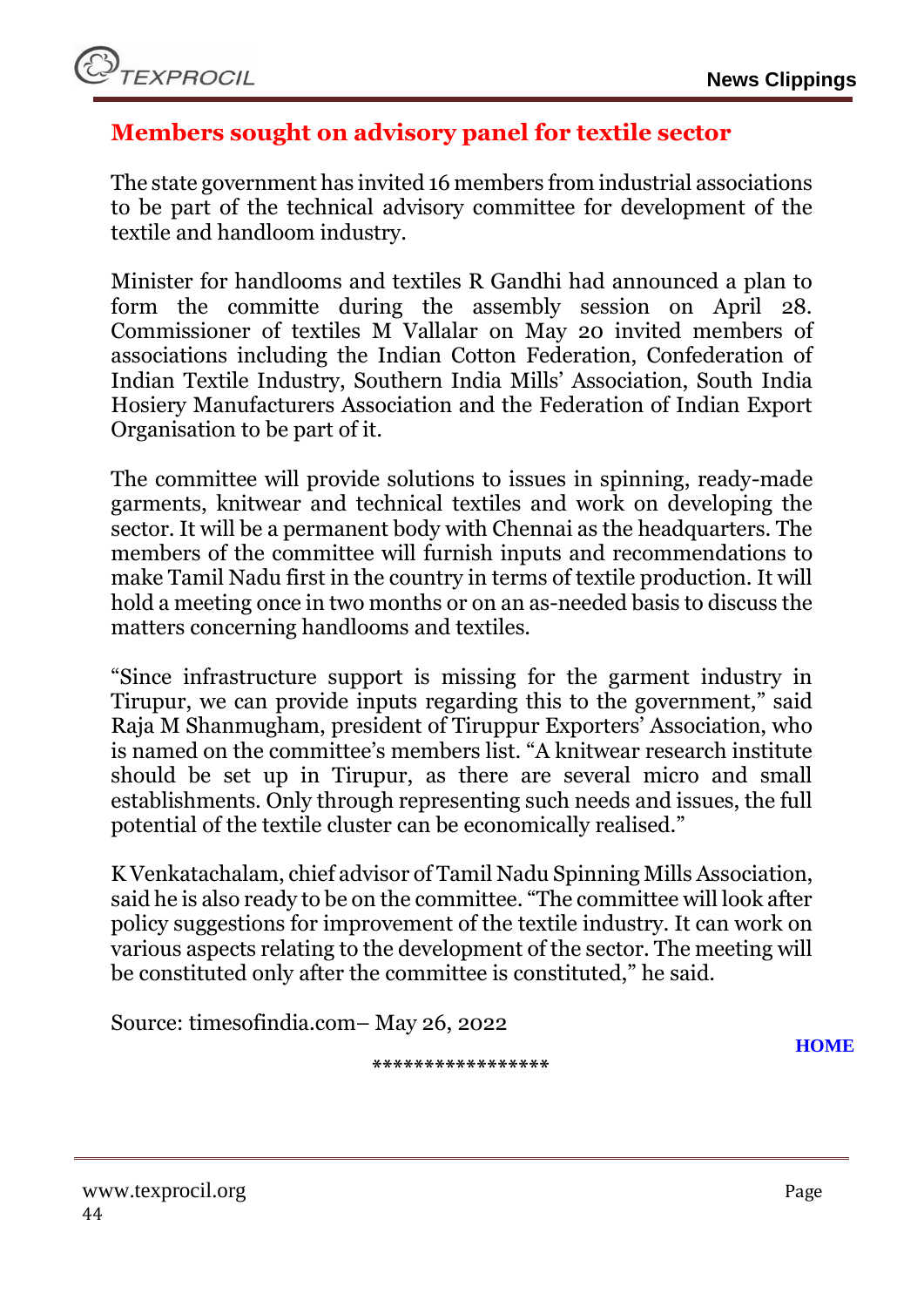# <span id="page-44-0"></span>**India's Dollar Industries' FY22 revenue stands at ₹1,356 cr**

Dollar Industries Limited, one of the leading hosiery brands in India, has announced that its total revenue for fourth quarter (Q4) of fiscal 2022 (FY22) grew by 21.38 per cent to ₹376.79 crore as compared to ₹310.44 crore for Q4 FY21. Its revenue for FY22 ended March 31, 2022, was up by 30.41 per cent to ₹1,356.85 crore, compared to ₹1,040.43 crore in FY21.

The operating revenue for Q4 FY22 stood at ₹373.01 crore as compared to ₹308.31 crore for Q4 FY21, thus growing by 20.98 per cent, while that of FY22 stood at ₹1,350.32 crore compared to ₹1,036.95 in FY21, recording a growth of 30.22 per cent, the company said in a media statement.

EBITDA for Q4 FY22 was ₹59.16 crore i.e., 15.70 per cent as opposed to ₹33.24 crore i.e., 10.71 per cent in Q4 FY21. The same for the full fiscal 2022 was ₹223.23 crore i.e., 16.45 per cent as compared to ₹141.56 crores i.e., 13.61 per cent for FY21. PAT for Q4 FY22 and FY22 stood at ₹37.10 crore i.e., 9.85 per cent and  $\overline{5}145.87$  crore i.e., 10.75 per cent, respectively.

Dollar Industries Limited also shared its Vision 2025 and unveiled a special Logo to mark its 50th year. As a part of its Vision 2025, Dollar has earmarked ₹120 crore for expansion and new launches. Dollar would be adding one more spinning mill in Dindugul and start a new world class warehousing facility in Hosiery Park at Jagdishpur, West Bengal which would act as a centralised despatch centre easing out logistics, enhancing economy of scale, rationalisation of staff and output and facilitating faster delivery.

As a part of the company's Green Mission initiative, the existing 4MW Solar Power Plant will be increased by 2MW unit taking it up at 6MW. A land has also been purchased in Tiruppur where the knitting unit will be expanded. The company would open 125 Exclusive Brand Outlets, mostly in Tier 2 and Tier 3 cities, by 2025.

This year will also see Dollar foraying into women's lingerie segment in a major way with the launch of varied range of products like everyday bra, t-shirt bra, sports bra, beginners bra, strapless bra, sleep bra and nursing bra under the Dollar Woman category, the release added.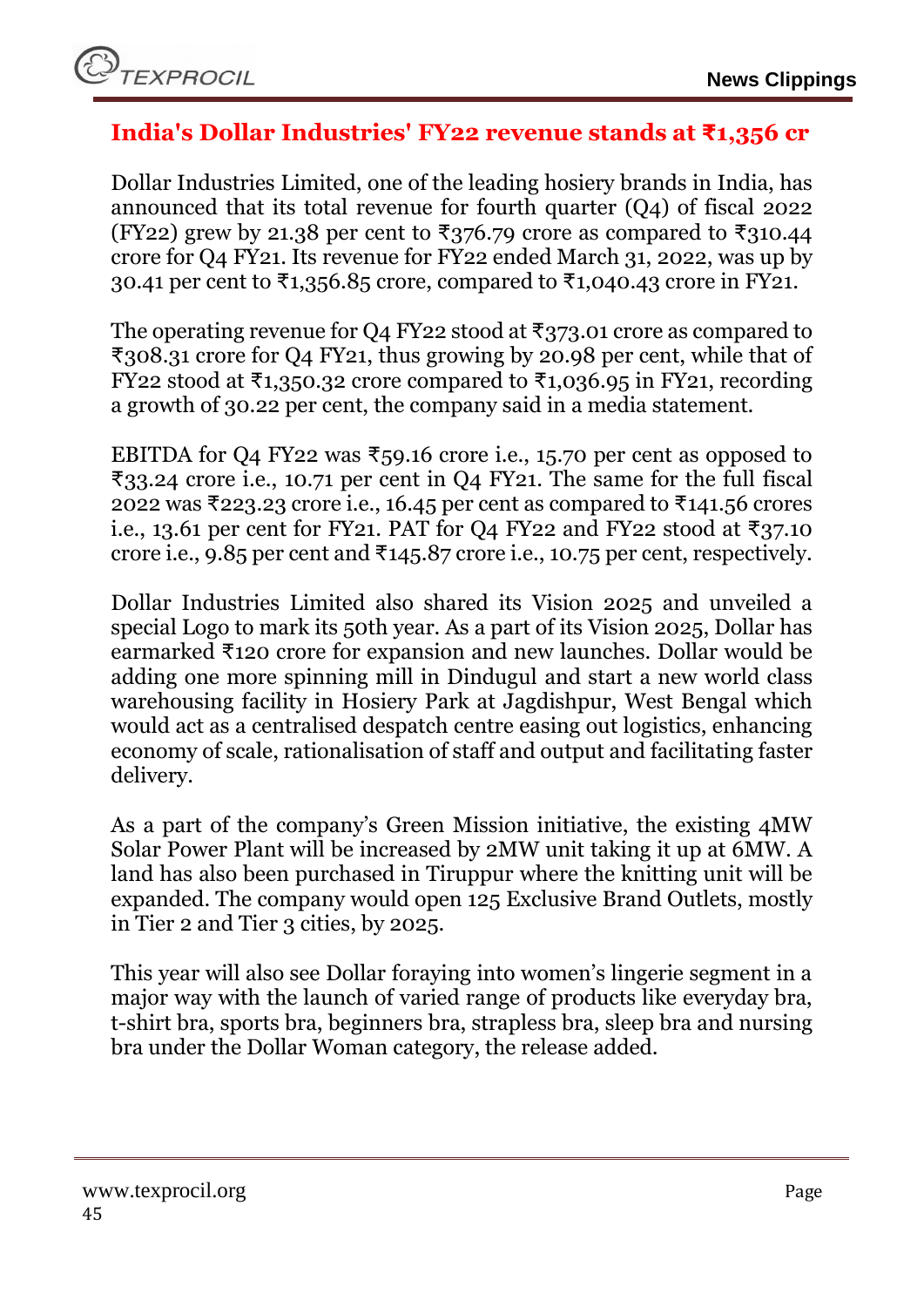"Steady and sustained growth, based on a clear vision has enabled Dollar Industries to become a global brand. The foundation of the group is based on two core values: Quality and Excellence in the pursuit of realising our goals.

By focussing on these and the commitment to offer the best to our customers to meet their growing needs, have been the underlying factors of the groups' success. I am glad that we have followed these principles over the last 50 years," said Din Dayal Gupta, founder and chairman emeritus, Dollar Industries Limited.

**\*\*\*\*\*\*\*\*\*\*\*\*\*\*\*\*\***

Source: fibre2fashion.com– May 25, 2022